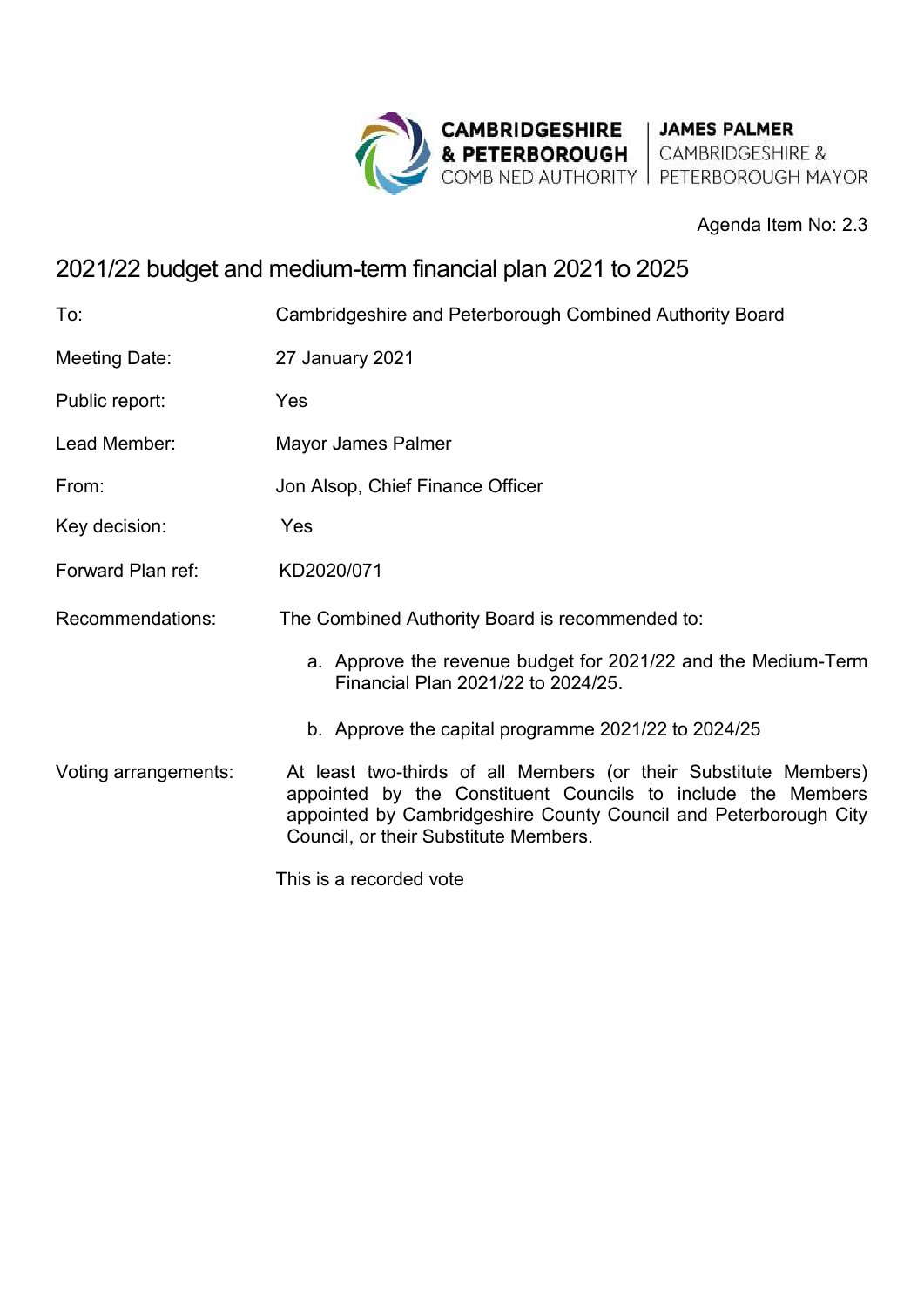# 1. Purpose

- 1.1 According to the Constitution, functions reserved to the Combined Authority Board include the adoption of the non-mayoral Combined Authority budgets, the Medium-Term Financial Plan and the Capital Programme. The Combined Authority is required to set its annual budget by 31<sup>st</sup> January.
- 1.2 The process for the approval of the Mayoral budget is set out in 'The Combined Authorities (Finance) Order 2017' and is considered in another paper on this agenda. It is shown within this report to reflect the overall financial position of the Combined Authority.
- 1.3 This paper sets out the proposed Combined Authority draft Budget for 2021/22, the Medium-Term Financial Plan (MTFP) and Capital Programme for the period 2021/22 to 2024/25.

## 2. Background

2.1. In November 2020 the Board received and approved a draft revenue budget, Medium Term Financial Plan (MTFP) and Capital Programme for consultation. The proposed budget in this paper has minor alterations from that which was included in the consultation, these are noted in paragraph [3.2](#page-2-0) and only the expected receipt of a 2021- 22 Mayoral Capacity Grant has a net effect over the lifetime of the MTFP. The responses from the budget consultation are summarised in **Appendix 4**.

## **Budget Setting Objectives**

- 2.2. The overarching objective is to set an affordable and balanced budget that supports delivery of the ambitions and priorities of the Mayor and the Combined Authority.
- 2.3. Other objectives and principles adopted in the development of the proposed draft budget and MTFP are as follows:
	- The 2021/22 Budget preparation builds on the 2020/21 Budget and MTFP 'refresh' as approved by the Board in June 2020, incorporating any subsequent budget decisions taken.
	- Budget preparation has taken account of the level of reserves brought forward from previous financial years, and of expected annual funding streams from 2021/22 onwards to ensure that spending plans continue to be affordable.
	- The 2021/22 Budget and MTFP provides a clear presentation of capital and revenue budgets on a Directorate basis, strengthening the link between spending plans and funding sources.
	- The staffing structure and budgets will continue to be managed at a corporate level by the Chief Executive(s) as Head(s) of Paid Service.
	- The Budget and MTFP identifies staffing costs and other contributions to 'overheads' associated with grant funded programmes and these are recharged to the relevant directorate budget line.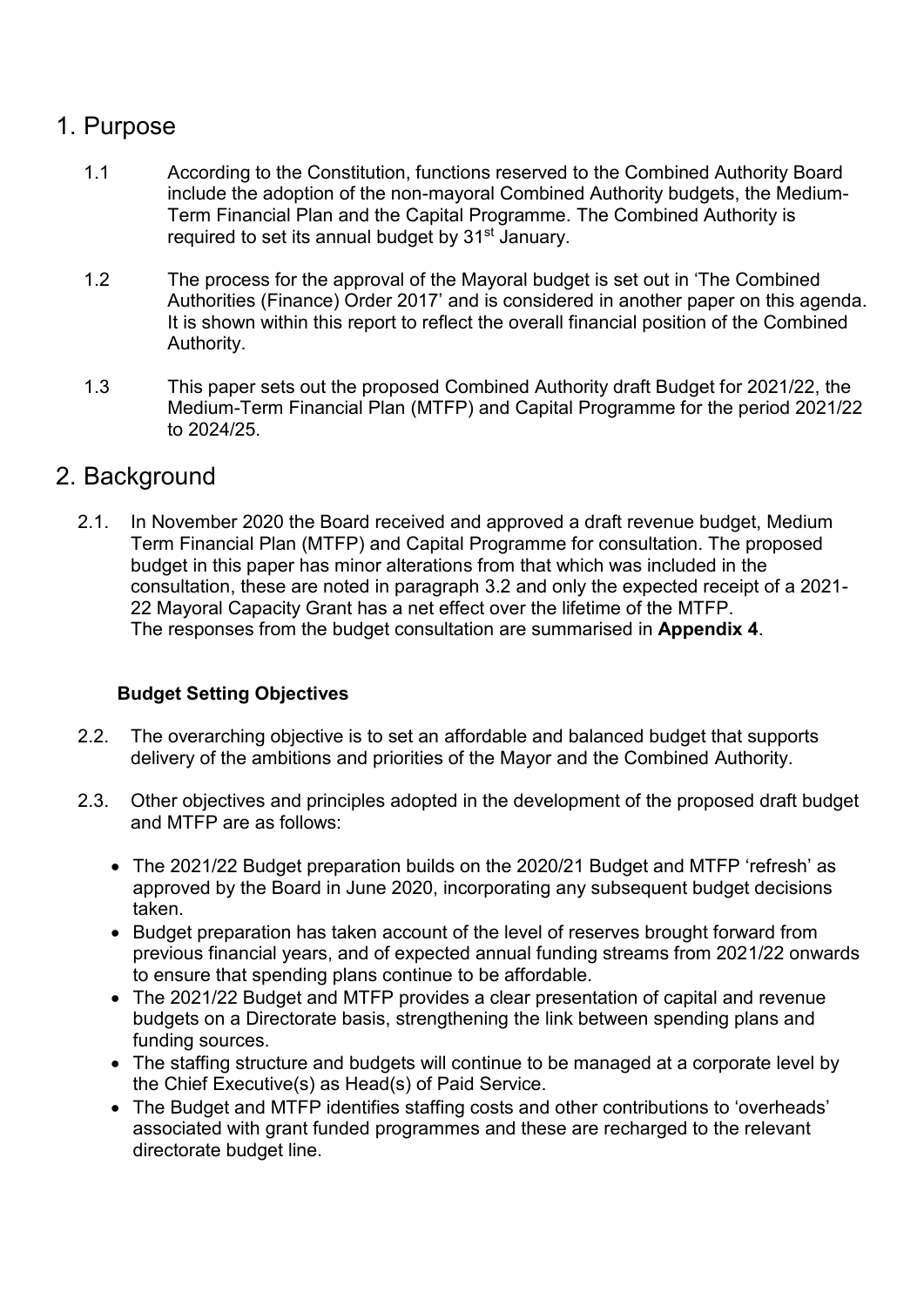- The Budget and MTFP provides a clear presentation of projects where budget lines have already been approved by the Board, and of those projects which are 'Subject to Approval'.
- 2.4. In accordance with the Constitution, all expenditure lines which are indicated 'subject to approval' will need to be approved by the Board before any expenditure can be incurred against them.
- 2.5. All Revenue and Capital expenditure lines included within the 2021/22 budget envelope and the MTFP, including both 'approved expenditure' and 'subject to approval' expenditure, are affordable and provide a balanced budget.
- 2.6. There is no proposal to precept constituent authorities under Section 40 of the Local Government Finance Act 1992 for the 2021/22 financial year.
- 2.7. The attached appendices provide the summary positions and detailed supporting schedules for both Revenue Expenditure (**Appendix 1**) and the Capital Programme (**Appendix 2**).

## 3. Budget for 2021/22 and MTFP for the period 2021/22 to 2024/25

- 3.1. This report presents draft Revenue budgets and the Capital programme, in line with agreed accounting policies. Overall affordability remains the key factor in agreeing a balanced budget and this paper maintains the presentation, established in the 2020-21 Budget, to clearly align Directorate Budgets with funding sources. The paper also differentiates between budgets which can be committed without further Board approval ('approved' projects and non-discretionary operational costs) and those that are 'subject to approval' by the Board
- <span id="page-2-0"></span>3.2. The changes to the budget, MTFP, and capital programme since the draft budget which was consulted on are listed below. The relevant appendices, or tables, where these changes can be identified are included in brackets. As these changes are related to project timing, or compensated for by a matched income source in the case of the Levy, there is (with the exception of (a) below) no net effect on the Combined Authority's overall budget position across the lifetime of the MTFP.
	- a. The Ministry of Housing, Communities and Local Government have communicated that there will be a continuation of the Mayoral Capacity Grant in 2021-22. The amount of the grant has not yet been verified by Treasury but is expected to be £1m as in previous years. This income for one year has been included in the Revenue Single Pot in the funding tables (1 & 3) and increased the end of year balance by £1m. It is considered prudent to keep the funds in reserve until such time as they are confirmed and received.
	- b. £1.2m of subject to approval budget, and reprofiling £815k of this from 2020-21 to 2021- 22 for the Fenland Stations Regeneration Outline Business Case per prior Combined Authority Board approval. (Appendix 2c)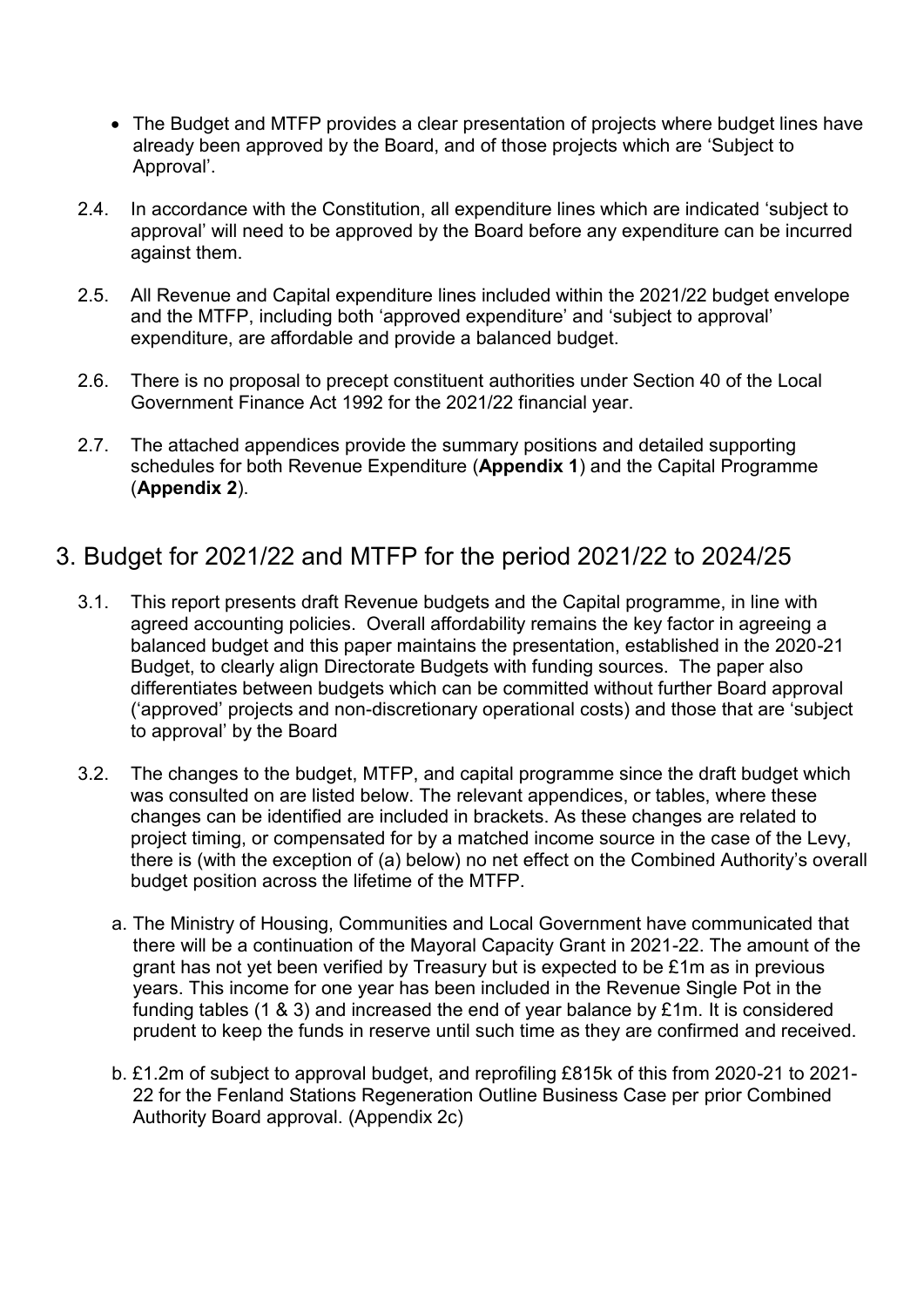- c. £2m of subject to approval budget, and reprofiling £500k from 2020-21 into 2021-22 for the next stage of the A10 project per prior Combined Authority Board approval. (Appendix 2c)
- d. £630k of subject to approval budget, and reprofiling £320k from 2020-21 into 2021-22 for the A16 Norwood project per recommendation from Transport and Infrastructure Committee to the January Combined Authority Board. (Appendix 2c)
- e. The transport bus operations expenditure, and corresponding transport levy, has been updated to reflect the proposed levy being presented to the Board elsewhere on this agenda (Appendix 1d).

# 4. Funding

- 4.1. Funding summaries for planned and projected 'Revenue' expenditure and 'Capital' expenditure over the lifetime of the MTFP are shown in Tables 1 and 2 on the next page. These show the expected fund balances available in each year of the MTFP and are made up of reserves brought forward and expected in year funding. These tables show the movement against these funds for both 'approved' and 'subject to approval' expenditure profiles. The positive overall balance for Revenue at the end of each year and at the end of the MTFP period (2024/25 - £12,070k), and for Capital (2024/25 - £14,824k), indicate that the budget is balanced and affordable.
- 4.2. In Table 1, the 'Earmarked Reserves' line is made up of the following:
	- The £1m Contingency reserve
	- The election reserve
	- The Growth Fund Top-Slice reserve
- 4.3. The 'EU Funds' are a combination of both European Research Development Funding and European Social Funding.
- 4.4. The 'Other Funding line is made up for the following sources of income and related expenditure:
	- The Skills Advisory Panel grant
	- The Health and Care Sector Work Academy grant
	- The Commercial Support grant
	- LEP capacity grant<br>• The Careers and Fi
	- The Careers and Enterprise Company funding
	- Growth Hub funding and,
	- LEP core funding
- 4.5. In Table 2 the 'Capital Single Pot' is made up of both Capital gainshare and Transforming Cities Funds
- 4.6. These tables indicate that all revenue and capital expenditure lines included within the 2021/22 budget envelope and the MTFP, including both 'approved' and 'subject to approval' expenditure, are affordable and provide a balanced budget.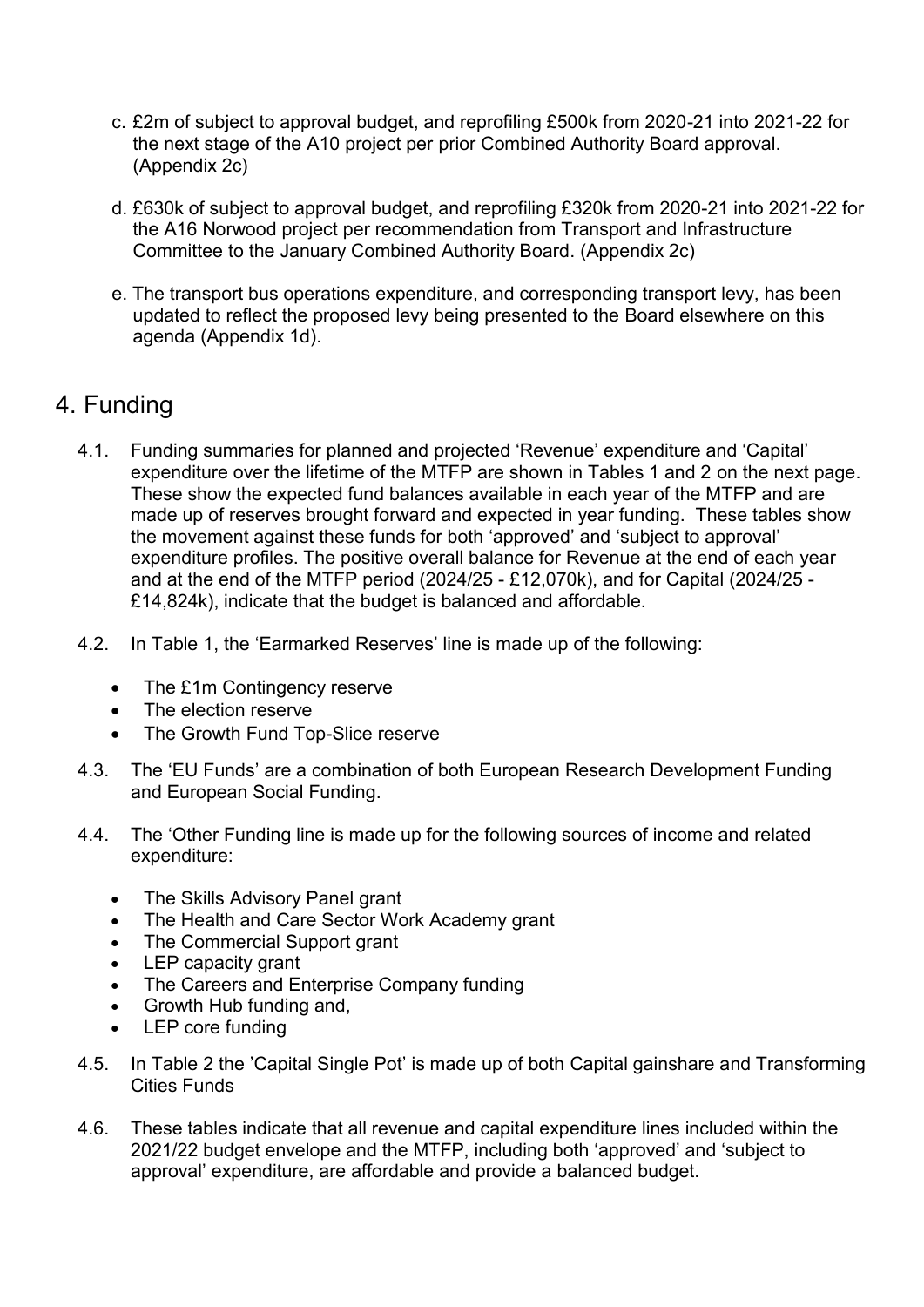# **Table 1 - CPCA Revenue Funding Summary**

|                                        |                           |                         | 2021/22                                      |                                      | 2022/23                   |                         |                                              | 2023/24                              |                           |                         | 2024/5                                       |                                      |                           |                         |                                              |                                      |
|----------------------------------------|---------------------------|-------------------------|----------------------------------------------|--------------------------------------|---------------------------|-------------------------|----------------------------------------------|--------------------------------------|---------------------------|-------------------------|----------------------------------------------|--------------------------------------|---------------------------|-------------------------|----------------------------------------------|--------------------------------------|
| <b>Source of Funding</b>               | <b>Available</b><br>Funds | Approved<br>Expenditure | <b>Subject to</b><br>Approval<br>Expenditure | <b>Balance at</b><br><b>Year End</b> | Available<br><b>Funds</b> | Approved<br>Expenditure | <b>Subject to</b><br>Approval<br>Expenditure | <b>Balance at</b><br><b>Year End</b> | Available<br><b>Funds</b> | Approved<br>Expenditure | <b>Subject to</b><br>Approval<br>Expenditure | <b>Balance at</b><br><b>Year End</b> | Available<br><b>Funds</b> | Approved<br>Expenditure | <b>Subject to</b><br>Approval<br>Expenditure | <b>Balance at</b><br><b>Year End</b> |
|                                        | £,000                     | £,000                   | £,000                                        | £,000                                | £,000                     | £,000                   | £,000                                        | £,000                                | £,000                     | £,000                   | £,000                                        | £,000                                | £,000                     | £,000                   | £,000                                        | £,000                                |
| Revenue Single Pot                     | $-10,469$                 | 5,445                   | 2,066                                        | $-2,958$                             | $-10,698$                 | 5,861                   | 1,436                                        | $-3,401$                             | $-11,141$                 | 6,172                   | 1,270                                        | $-3,699$                             | $-11,439$                 | 6,231                   | 1,200                                        | $-4,008$                             |
| <b>Earmarked Reserves</b>              | $-2,937$                  | 1,330                   |                                              | $-1,607$                             | $-1,867$                  | 449                     |                                              | $-1,418$                             | $-1,678$                  |                         |                                              | $-1,678$                             | $-1,938$                  |                         |                                              | $-1,938$                             |
| <b>Business Board Revenue</b><br>Funds | $-1,743$                  | 949                     |                                              | $-793$                               | $-2,292$                  | 1,041                   |                                              | $-1,251$                             | $-2,721$                  | 375                     |                                              | $-2,346$                             | $-3,786$                  | 375                     |                                              | $-3,412$                             |
| <b>Adult Education Budget</b><br>(AEB) | $-12,258$                 | 11,512                  |                                              | $-746$                               | - 12,735                  | 11,338                  |                                              | $-1,398$                             | $-13,387$                 | 11,338                  |                                              | $-2,049$                             | $-14,038$                 | 11,338                  |                                              | $-2,701$                             |
| <b>Transport Levy</b>                  | $-13,040$                 | 13,040                  |                                              |                                      | $-13,300$                 | 13,300                  |                                              |                                      | $-13,566$                 | 13,566                  |                                              |                                      | $-13,838$                 | 13,838                  |                                              |                                      |
| EU funds                               | $-1,900$                  | 1,900                   |                                              |                                      | $-2,800$                  | 2,800                   |                                              |                                      | $-2,625$                  | 2,625                   |                                              |                                      |                           |                         |                                              |                                      |
| Other Funding                          | $-1,229$                  | 1,218                   |                                              | $-11$                                | $-882$                    | 871                     |                                              | $-10$                                | $-820$                    | 809                     |                                              |                                      | $-757$                    | 746                     |                                              | $-11$                                |
| Total                                  | - 43,576                  | 35,395                  | 2,066                                        | $-6,115$                             | - 44,574                  | 35,659                  | 1,436                                        | - 7,478                              | - 45,938                  | 34,884                  | 1,270                                        | $-9,781$                             | $-45,797$                 | 32,527                  | 1,200                                        | - 12,070                             |

# **Table 2 - CPCA Capital Funding Summary**

|                                              | 2021/22                              |                         |                                                  |                 | 2022/23                       |                         |                                                            |                 | 2023/24          |                         |                                                         |                 | 2024/5                        |                         |                                              |                                      |
|----------------------------------------------|--------------------------------------|-------------------------|--------------------------------------------------|-----------------|-------------------------------|-------------------------|------------------------------------------------------------|-----------------|------------------|-------------------------|---------------------------------------------------------|-----------------|-------------------------------|-------------------------|----------------------------------------------|--------------------------------------|
| <b>Source of Funding</b>                     | Available<br><b>Funds in</b><br>Year | Approved<br>Expenditure | Subject to Balance at<br>Approval<br>Expenditure | <b>Year End</b> | Available<br>Funds in<br>Year | Approved<br>Expenditure | Subject to Balance at Available<br>Approval<br>Expenditure | <b>Year End</b> | Funds in<br>Year | Approved<br>Expenditure | Subject to Balance at<br>Approval<br><b>Expenditure</b> | <b>Year End</b> | Available<br>Funds in<br>Year | Approved<br>Expenditure | <b>Subject to</b><br>Approval<br>Expenditure | <b>Balance at</b><br><b>Year End</b> |
|                                              | £,000                                | £,000                   | £,000                                            | £,000           | £,000                         | £,000                   | £,000                                                      | £,000           | £,000            | £,000                   | £,000                                                   | £,000           | £,000                         | £,000                   | £,000                                        | £,000                                |
| Capital Single Pot                           | $-65,443$                            | 20,461                  | 31,512                                           | $-13,471$       | - 46,471                      | 4,038                   | 31,630                                                     | - 10,803        | $-22.803$        | 38                      | 15,700                                                  | - 7,065         | $-19,065$                     | 38                      | 5,300                                        | $-13,727$                            |
| Cambridge City £70m                          | $-7,300$                             | 3,204                   |                                                  | $-4,096$        | $-4,096$                      | 4,096                   |                                                            | - 0             |                  |                         |                                                         |                 |                               |                         |                                              |                                      |
| Housing Infrastructure £60m                  | - 37,055                             | 12,000                  |                                                  | $-25,055$       | $-25,055$                     | 22,000                  |                                                            | $-3,055$        | $-3,055$         | 3,055                   |                                                         |                 |                               |                         |                                              |                                      |
| Housing Loans £40m                           | $-23,514$                            | 5,728                   | 17,786                                           |                 | $-26,358$                     | 593                     | 25,421                                                     | $-344$          | - 344            |                         |                                                         | $-344$          | $-344$                        | 344                     |                                              |                                      |
| Local Growth Fund / Getting Building<br>Fund | $-23,946$                            | 4,000                   | 14,600                                           | $-5,346$        | $-6,684$                      | 4,000                   |                                                            | $-2,684$        | $-3,392$         | 3,000                   |                                                         | $-392$          | - 1,097                       |                         |                                              | $-1,097$                             |
| Highways Maintenance Grant                   | $-23,080$                            | 23,080                  |                                                  |                 | $-23,080$                     | 23,080                  |                                                            |                 | $-23.080$        | 23.080                  |                                                         |                 | $-23,080$                     | 23,080                  |                                              |                                      |
| <b>Total</b>                                 | $-180,338$                           | 68,473                  | 63,898                                           | $-47,967$       | $-131,743$                    | 57,806                  | 57,051                                                     | - 16,885        | $-52,674$        | 29,173                  | 15,700                                                  | $-7,801$        | - 43,585                      | 23,462                  | 5,300                                        | $-14,824$                            |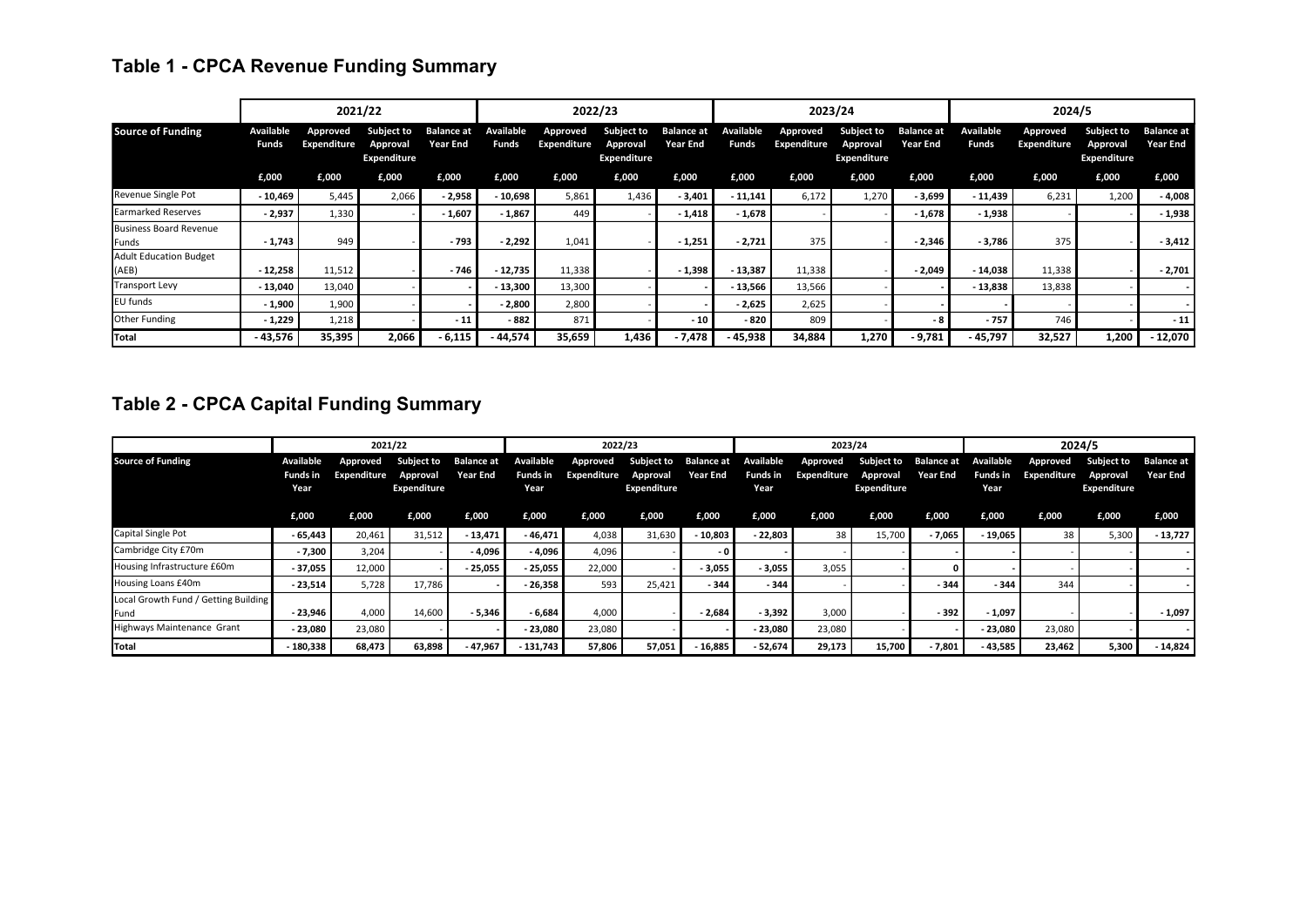# 5. Revenue Budget

- 5.1. The revenue budget covers the operational costs of the Combined Authority including staffing and staff related costs, corporate overheads and externally commissioned costs. Other 'revenue' costs include:
	- Business Board funding and activities.
	- Ongoing devolution of the Adult Education Budget (AEB) which commenced in the 2019/20 academic year.
	- Drawdown from the Mayoral Election Reserve to fund the costs of the election in 2021/22.
	- Allowance for interest charged on (potential) capital borrowing.
- 5.2. Overall affordability is a key principle in creating a lawful budget and for ensuring financial control over the period of the MTFP. The budget has also been presented to highlight the governance processes for budget lines which are described as 'Approved' and 'Subject to Approval' Schemes.
	- An **Approved Budget** line is one that the Board has already approved. Spending against budget lines is permitted without further approval.
	- A **Subject to Approval** budget line is noted within the overall budget affordability envelope, but further approval will be required from the CA Board to approve the spending.
- 5.3. Table 3 presents a summary of Approved budget totals by Directorate and year, and provides an indication of funding streams available to support these activities. A summary of Subject to Approval budget lines is included in each year, illustrating that both the Approved and Subject to Approval budget lines are affordable across the lifetime of the MTFP.
- 5.4. A more detailed breakdown of Directorate 'revenue' budgets and anticipated MTFP expenditure is shown at **Appendix 1**. Please note that where a budget line is not specified, this is deemed to be an Approved Budget line.

## 5.5. **Mayor's Budget**

The Mayor's Office budget is included within this report for completeness as it draws on CPCA funding sources. However, the mayoral budget has a different approval process to the non-Mayoral Combined Authority budget. The process for determining the mayoral budget is set out in the Combined Authorities (Finance) Order 2017.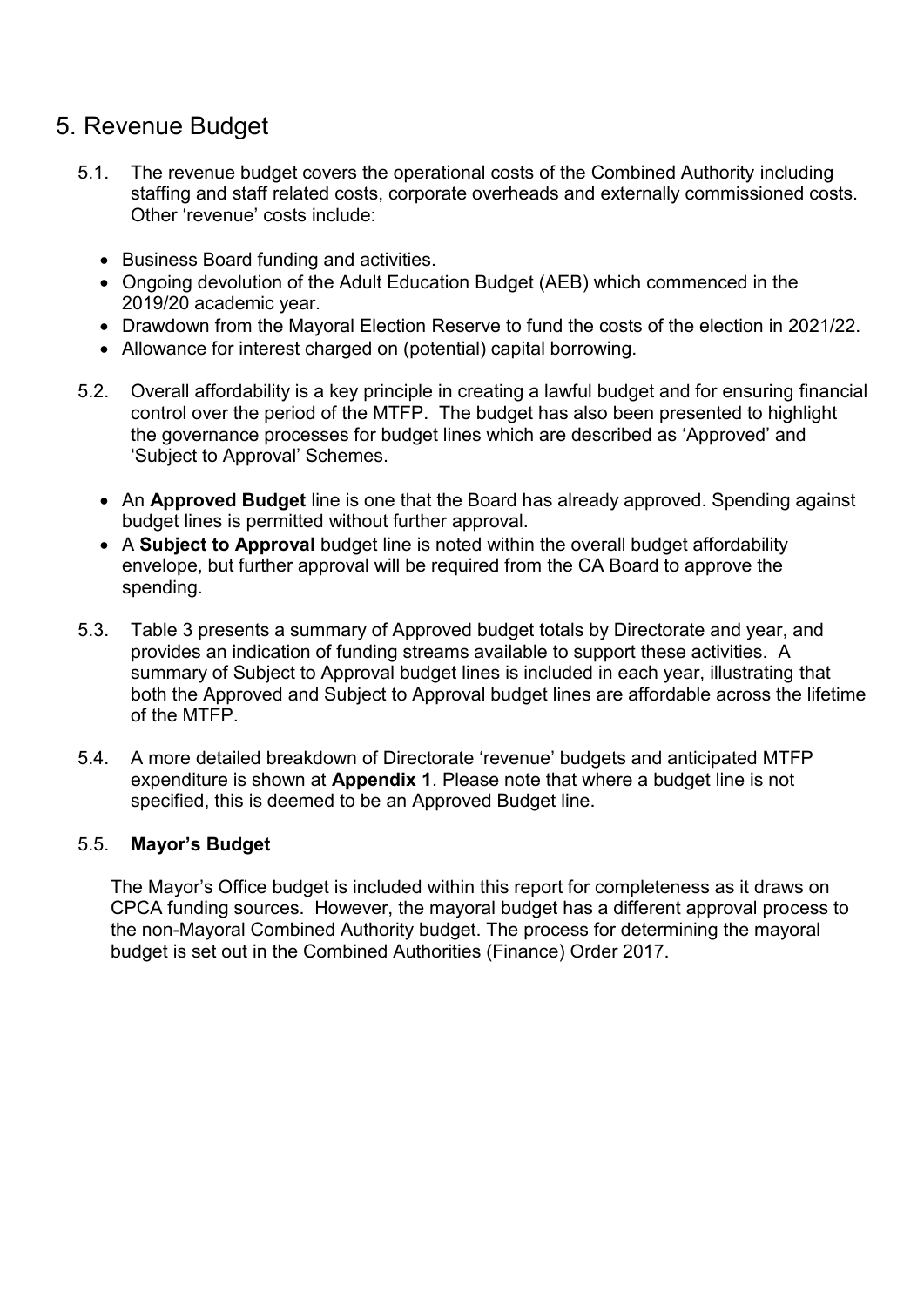# Table 3 – Summary Revenue Budget 2021/22 and MTFP

| <b>Financial</b><br>Year |                                 | Single Pot | Revenue Earmarked<br><b>Reserves</b> | <b>Business Bord</b><br>Revenue<br>Funds | <b>Adult</b><br><b>Budget</b> | Education Transport Levy EU Funds Other Funding |                          |          | <b>Total</b> |
|--------------------------|---------------------------------|------------|--------------------------------------|------------------------------------------|-------------------------------|-------------------------------------------------|--------------------------|----------|--------------|
|                          |                                 | £'000      | £'000                                | £'000                                    | £'000                         | £'000                                           | £'000                    | £'000    | £'000        |
|                          | Forecast Balance at 01/04/21    | $-1,469$   | $-2,937$                             | $-257$                                   | $-161$                        |                                                 |                          | - 283    | $-5,106$     |
|                          | <b>Funds Received in Year</b>   | $-9,000$   |                                      | $-1,486$                                 | $-12,098$                     | $-13,040$                                       | $-1,900$                 | - 946    | - 38,469     |
|                          | Transfer Between Reserves       |            |                                      |                                          |                               |                                                 |                          |          |              |
|                          | Available Funds                 | $-10,469$  | $-2,937$                             | $-1,743$                                 | $-12,258$                     | $-13,040$                                       | $-1,900$                 | $-1,229$ | $-43,576$    |
|                          | Mayor                           | 483        |                                      |                                          |                               |                                                 |                          |          | 483          |
|                          | Corporate                       | 5,067      | 780                                  | 120                                      |                               | $\overline{\phantom{a}}$                        |                          |          | 5,967        |
| 2021/22                  | <b>Business &amp; Skills</b>    | $-254$     | 550                                  | 829                                      | 11,512                        | $\overline{a}$                                  | 1,900                    | 1,218    | 15,755       |
|                          | Delivery & Strategy             | 150        |                                      | ÷,                                       |                               | 13,040                                          |                          |          | 13,190       |
|                          | Housing                         |            |                                      | $\sim$                                   | $\overline{\phantom{a}}$      |                                                 | $\sim$                   |          |              |
|                          | Subject to Approval expenditure | 2,066      |                                      |                                          |                               | $\overline{\phantom{a}}$                        | $\sim$                   |          | 2,066        |
|                          | <b>Closing/Opening Balance</b>  | $-2,958$   | $-1,607$                             | $-793$                                   | $-746$                        |                                                 |                          | $-11$    | $-6,115$     |
|                          | Funds Received in Year          | $-8,000$   |                                      | $-1,499$                                 | $-11,989$                     | $-13,300$                                       | $-2,800$                 | $-871$   | $-38,459$    |
|                          | Transfer Between Reserves       | 260        | $-260$                               |                                          |                               |                                                 |                          |          |              |
|                          | <b>Available Funds</b>          | $-10,698$  | $-1,867$                             | $-2,292$                                 | $-12,735$                     | $-13,300$                                       | $-2,800$                 | $-882$   | $-44,574$    |
|                          | Mayor                           | 490        |                                      |                                          |                               |                                                 |                          |          | 490          |
| 2022/23                  | Corporate                       | 5,864      |                                      | 123                                      |                               |                                                 |                          |          | 5,987        |
|                          | <b>Business &amp; Skills</b>    | $-527$     | 449                                  | 918                                      | 11,338                        |                                                 | 2,800                    | 871      | 15,848       |
|                          | Delivery & Strategy             | 34         |                                      |                                          |                               | 13,300                                          |                          |          | 13,334       |
|                          | Housing                         |            |                                      |                                          |                               |                                                 |                          |          |              |
|                          | Subject to Approval expenditure | 1,436      |                                      |                                          |                               |                                                 |                          |          | 1,436        |
|                          | <b>Closing/Opening Balance</b>  | $-3,401$   | $-1,418$                             | $-1,251$                                 | $-1,398$                      |                                                 |                          | $-11$    | - 7,479      |
|                          | Funds Received in Year          | $-8,000$   |                                      | $-1,470$                                 | $-11,989$                     | $-13,566$                                       | $-2,625$                 | $-809$   | 38,459       |
|                          | Transfer Between Reserves       | 260        | $-260$                               |                                          |                               |                                                 |                          |          |              |
|                          | <b>Available Funds</b>          | $-11,141$  | $-1,678$                             | $-2,721$                                 | $-13,387$                     | $-13,566$                                       | $-2,625$                 | $-820$   | - 45,938     |
|                          | Mayor                           | 497        |                                      |                                          |                               |                                                 |                          |          | 497          |
| 2023/24                  | Corporate                       | 5,933      |                                      | 125                                      |                               |                                                 |                          |          | 6,058        |
|                          | <b>Business &amp; Skills</b>    | $-258$     |                                      | 250                                      | 11,338                        |                                                 | 2,625                    | 809      | 14,763       |
|                          | Delivery & Strategy             |            |                                      |                                          |                               | 13,566                                          |                          |          | 13,566       |
|                          | Housing                         |            |                                      |                                          |                               |                                                 |                          |          |              |
|                          | Subject to Approval expenditure | 1,270      |                                      | $\overline{a}$                           |                               | $\overline{\phantom{a}}$                        | L.                       |          | 1,270        |
|                          | <b>Closing/Opening Balance</b>  | $-3,699$   | $-1,678$                             | $-2,346$                                 | $-2,049$                      |                                                 | $\overline{a}$           | $-11$    | $-9,784$     |
|                          | Funds Received in Year          | $-8,000$   |                                      | $-1,440$                                 | $-11,989$                     | $-13,838$                                       | ÷,                       | $-746$   | $-36,013$    |
|                          | Transfer Between Reserves       | 260        | $-260$                               | $\sim$                                   |                               |                                                 | $\overline{\phantom{a}}$ |          |              |
|                          | <b>Available Funds</b>          | 11,439     | $-1,938$                             | 3,786                                    | $-14,038$                     | $-13.838$                                       |                          | - 757    | 45,797       |
|                          | Mayor                           | 504        |                                      | $\overline{\phantom{a}}$                 |                               | $\overline{\phantom{a}}$                        | $\overline{\phantom{a}}$ |          | 504          |
| 2024/5                   | Corporate                       | 5,983      |                                      | 125                                      |                               | ٠                                               |                          |          | 6,108        |
|                          | <b>Business &amp; Skills</b>    | $-257$     |                                      | 250                                      | 11,338                        |                                                 |                          | 746      | 12,077       |
|                          | Delivery & Strategy             |            |                                      | $\overline{\phantom{a}}$                 |                               | 13,838                                          |                          |          | 13,838       |
|                          | Housing                         |            |                                      |                                          |                               |                                                 |                          |          |              |
|                          | Subject to Approval expenditure | 1,200      |                                      |                                          |                               | $\overline{\phantom{0}}$                        |                          |          | 1,200        |
|                          | <b>Closing/Opening Balance</b>  | $-4,008$   | $-1,938$                             | $-3,412$                                 | $-2,701$                      | $\overline{\phantom{a}}$                        |                          | $-11$    | $-12,070$    |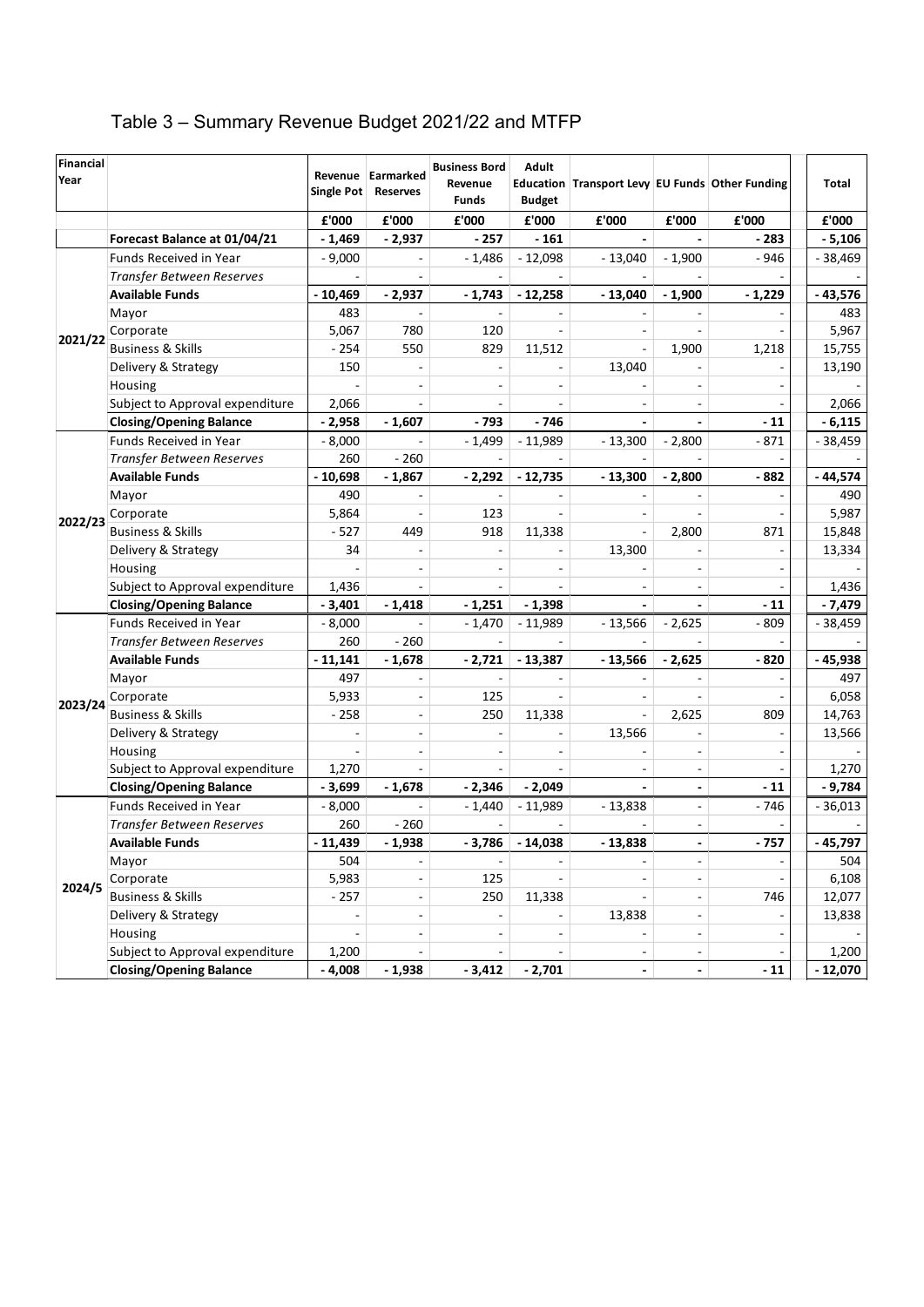# 6. Corporate Services Directorate

6.1. Given the 'non-discretionary' nature of Corporate costs, which are driven by policy and operational requirements, all costs are classified as 'Approved'.

## 6.2. **Salaries and Other Employee Costs**

The staffing costs of the Combined Authority are presented gross, with recharges to specific grants and external bodies shown separately. This allows users of the budget to understand the overall size of the Authority while still showing that the core services of the Authority are maintained in a lean, commissioning, basis.

The Staffing budget has allowed for an anticipated annual pay award of 2%, along with an allowance for performance related pay increments thus shows a year on year increase, a significant proportion of this is offset by staffing recharges increasing in line with this.

## 6.3. **Staffing Recharges**

Where staff undertake work relating to specific grant funded projects, or work on behalf of subsidiary companies, the costs relating to those staff are recharged.

For subsidiary companies this represents an income stream to the Combined Authority, for specific grant funded projects this reduces the net cost of staffing that is met by the combined authority's general revenue funding.

These recharges are shown in the corporate services directorate to give an accurate net cost of the service and the project budgets are shown inclusive of the staffing costs within the relevant line to show the total cost of individual projects.

## 6.4. **Support Services**

The CPCA continues to operate a lean structure. To enable that efficiency some support services are provided by external organisations such as democratic services from Cambridgeshire County Council and IT support from a local authority subsidiary.

## 6.5. **Corporate Overheads**

Corporate Overheads include the costs of running an office as well as the specific costs of being in business (e.g. audit). There are initial savings of £40k per year forecast in the accommodation budget line; further savings are anticipated, however they cannot be quantified until the long term accommodation solution for the Combined Authority Officers is known.

## 6.6. **Governance**

This section identifies the costs of holding meetings and the allowances and expenses of the Business Board, independent panels and the independent Chair of the Audit and Governance Committee.

## 6.7. **Election Costs**

The CPCA makes a contribution of £260k per year to a reserve which provides for the costs of the Mayoral election every four years. This annual contribution is shown in the funding tables, and the drawdown against it can be seen in 2021/22 to pay for the costs of the election.

## 6.8. **Corporate Response Fund**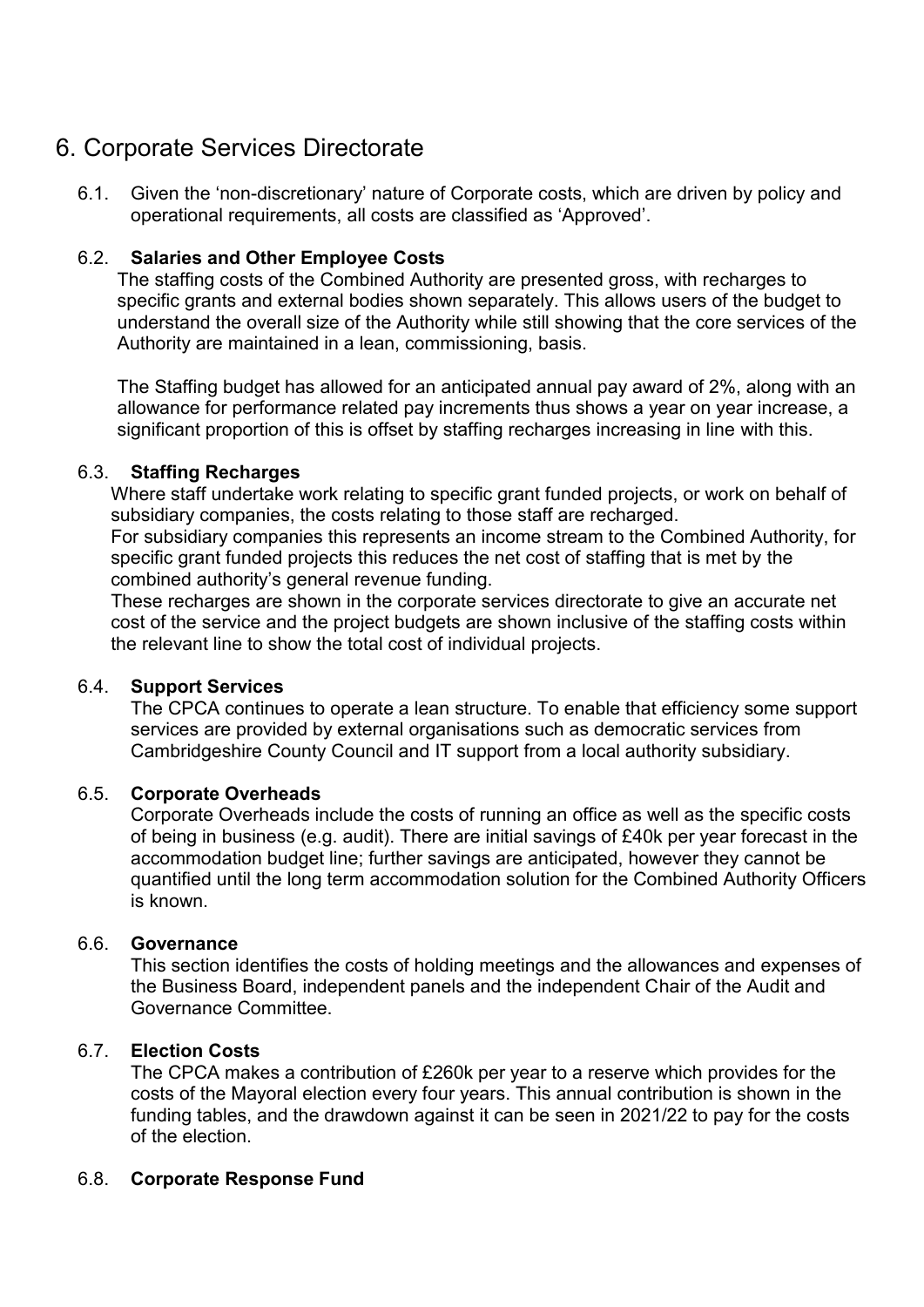The Corporate Response Fund enables the organisation to react to emerging ideas, concepts, and central Government policy. Use of this funding requires the approval of the Chief Executive.

## 6.9. **Interest receivable on Investments**

This line shows the income forecast to be received from Treasury Management activities in each year. This has dropped from >£1.5m in 2019-20 to near zero by the end of the MTFP due to the current economic conditions creating very low, and in some cases negative, interest rates on lending.

#### 6.10. **Interest on Borrowing**

CPCA currently has an agreed cap with the Treasury that enables it to borrow up to £84.61m to finance capital related schemes. The revenue budget makes provision for a level of borrowing within the MTFP to allow it the flexibility to borrow to accelerate delivery if required.

#### **Workstream Budgets**

## 6.11. **Contribution to A14 Upgrade (DfT)**

As part of the current A14 upgrade works, an agreement was reached in October 2014 with all the Local Authorities in the area, and the Local Enterprise Partnership (LEP), that local contributions totalling £100m would be made towards the project. The LEP's contribution to this agreement was set at 30% of the LEP's share of the Enterprise Zone receipts from the Alconbury Weald site received in each financial year from 2019-20 onwards. This commitment was taken over by the CPCA and the Business Board when the CPCA took over the activities and business of the LEP in April 2018. This budget line represents 30% of the forecast receipts receivable by the CPCA from Alconbury Weald in each financial year.

## 7. Business and Skills Directorate

## 7.1. **Overview**

The Business and Skills Directorate and the Business Board, for which it supplies the executive support, is focused on the Combined Authority's vision to double our economy. Its strategic approach in achieving this is to:

- **Improve the long-term capacity for growth in Greater Cambridge** to support the expansion of this innovation powerhouse and, crucially, reduce the risk of any stalling in the long-term high growth rates that have been enjoyed for several decades.
- **Increase sustainability and broaden the base of local economic growth**, by identifying opportunities for high growth companies to accelerate business growth where there is greater absorptive capacity, beyond the current bottlenecks to growth in Greater Cambridge.
- **Do this by expanding and building upon the clusters and networks** that have enabled Cambridge to become a global leader in innovative growth, creating an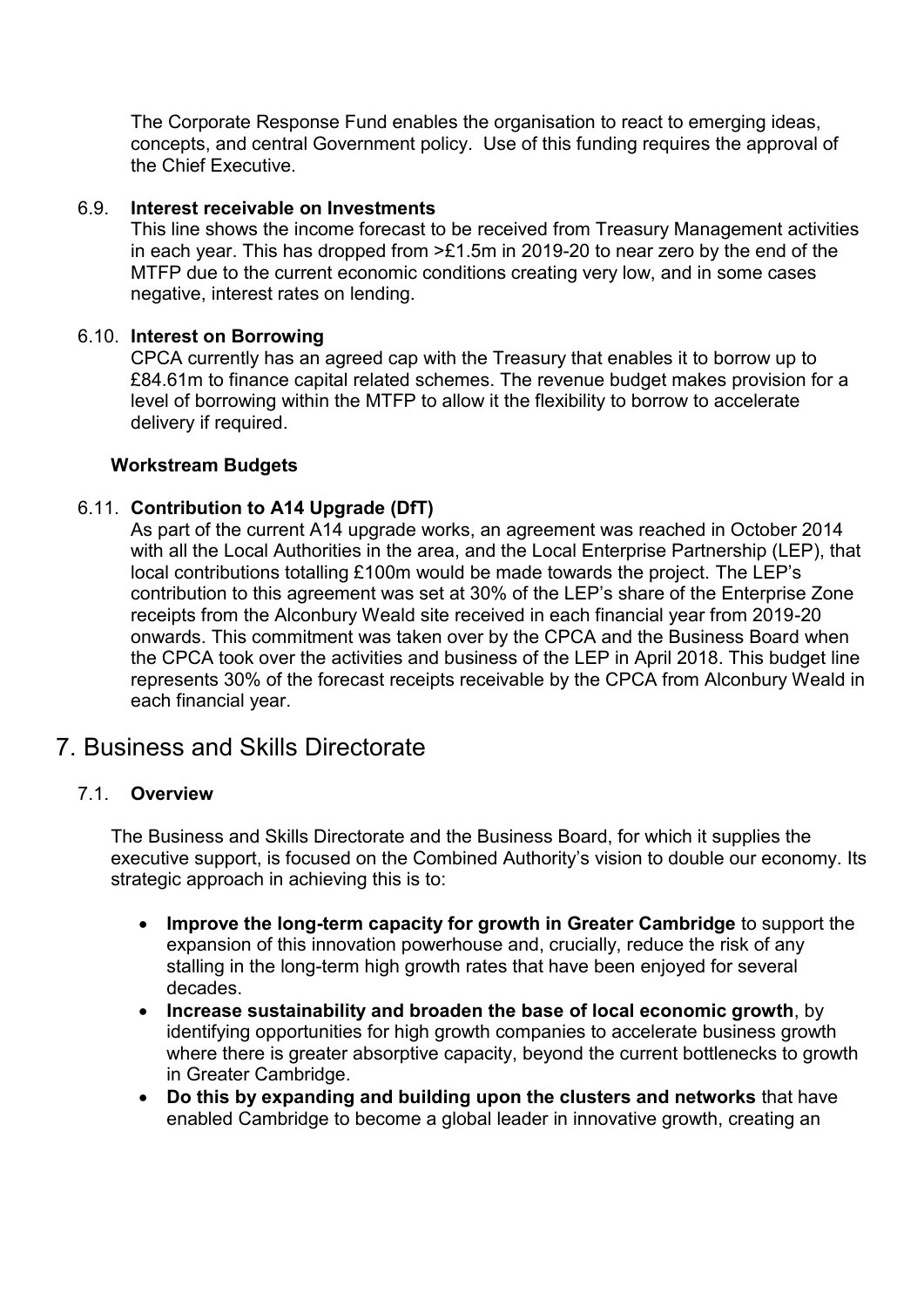economy-wide business support eco-system to promote inclusive business growth.

Business and Skills Projects and Programmes are described in the sections below.

## 7.2. **Adult Education Budget (AEB)**

The devolved Adult Education Budget funds a service providing improved adult education to raise mid-level skills in the north and east of the economy, to increase productivity and support business growth in these areas. It also aims to fill critical gaps in skills in Greater Cambridge, including digital and laboratory technician skills. Following on from the previous year of devolution planning, the provision of service delivery began in August/September 2019. The budget is divided into three distinct areas:

- AEB Devolution Programme the full allocation of the grant that is due for receipt, less the programme costs, as detailed below.
- AEB innovation Fund A newly released fund in 2020-21, seeking innovative new ways of engaging with and educating those most disadvantaged due to lack of skills or a lack of digital access.
- AEB Programme Costs provision of staffing and services to ensure delivery of the programme. This is the 3.5% top-slice of the AEB grant. As part of introducing clarity for corporate staffing costs and funded programmes, all staffing costs are included within this project. The staffing recharge will ensure that there is a net zero effect on the budget.

## 7.3. **Business Rebound & Growth Service**

This is a proactive integrated programme incorporating 4 key service lines to support the region's businesses to rebound and grow in 2021. The programme will run over three years and aims to create over 6,000 jobs through a focussed growth coaching service, a proactive and global inward investment team and a comprehensive skills brokerage service (which includes our drive to create apprenticeships). All these services are also backed up by significant Capital Grant and Equity Funding to harness the rebound and future growth opportunities for our local businesses.

## 7.4. **Careers & Enterprise Company (CEC)**

The Careers & Enterprise Company (CEC) is the national vehicle used to deliver careers advice and guidance in schools. The programme is linked to the Skills Brokerage Service which will, run from December 2020, as an outsourced element of the wider Business Growth Service. As with the AEB budget all staffing related costs are included here as a recharge from the Corporate staffing budget.

## 7.5. **Economic Rapid Response**

The Economic Rapid Response budget is a multi-year cost provision for the development and launch of new business support interventions that become necessary and are approved by both the Business Board and CA Board, to respond to:

- Changes in strategy, either economic or industrial
- Economic shocks such as large employer closures, Brexit or pandemics
- Budgetary opportunities such as through spending reviews or new national programmes

This fund is designed to allow rapid mobilisation of new forms of business support interventions in the event of economic shocks or for the piloting of new ideas to build the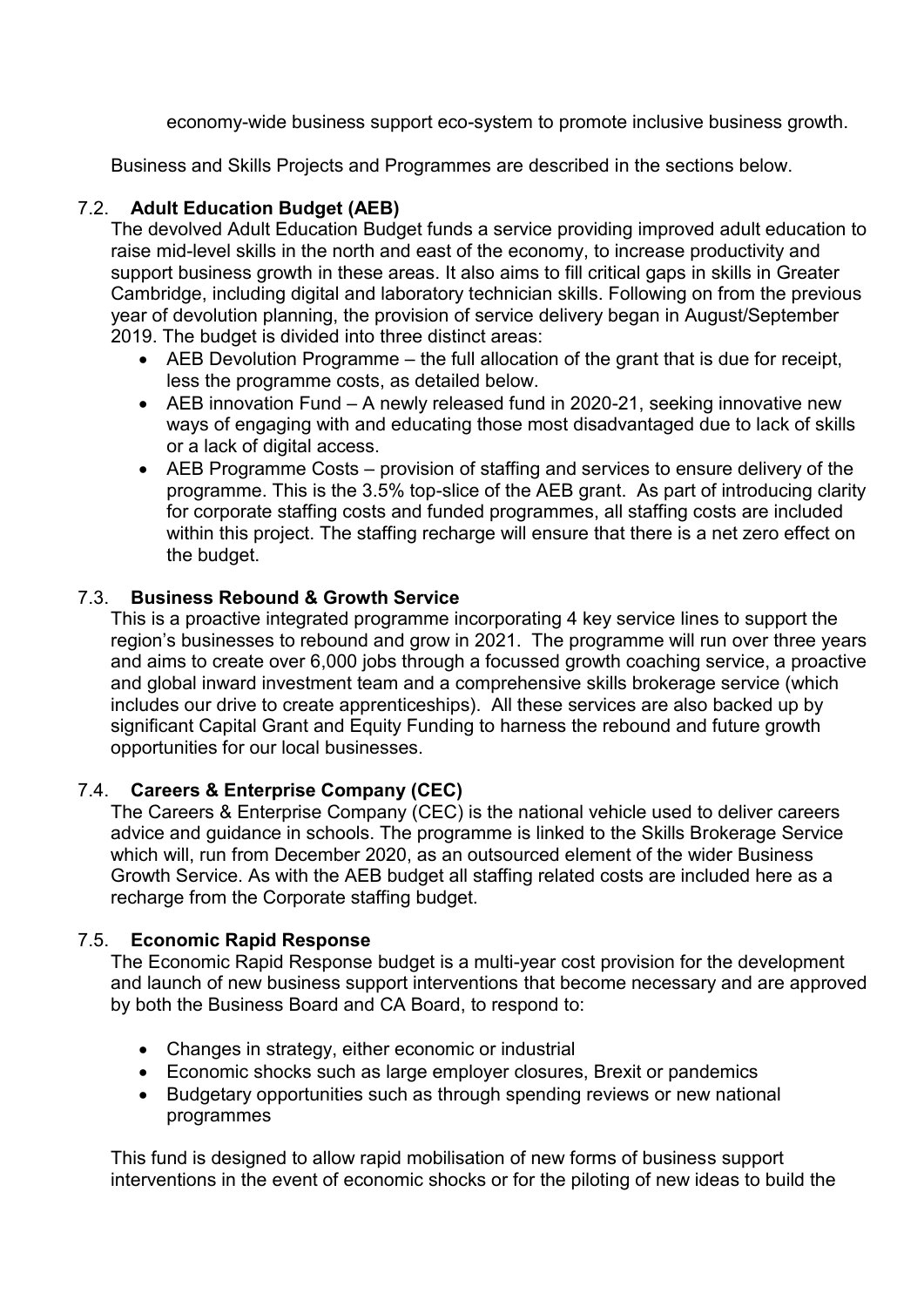evidence to secure additional funding from government for the CPCA to extend its capacity to deliver the objectives of the Local Industrial Strategy and Local COVID 19 Economic Recovery Strategy.

## 7.6. **Enterprise Zone Investment**

£50k of revenue funding is budgeted for in 2021-22 to support specific Enterprise Zone promotional and inwards investment activity. This will also include updating the Combined Authority website to ensure it links in with the Enterprise Zone sites within the area (Cambridge Compass and Alconbury Weald).

## 7.7. **Growth Hub including EU Exit Funding and COVID 19 Business Advice**

The Growth Hub is a telephone based signposting service to local organisations providing advice and growth support. The board has agreed to the outsourcing of this service from December 2020. The revenue from Business, Energy and Industrial Strategy (BEIS), the sponsors of the service, and the outflow of costs to the contractor, via the Cambridgeshire & Peterborough Growth Company will continue to be included in the MTFP.

Additional services provided under sub-contract, have been provided to businesses and individuals regarding the EU Exit to ensure continuity of trade and the stability of European National Workers as well as to support businesses in accessing funding and advice relating to the COVID 19 pandemic effects on businesses.

Both COVID 19 advice and EU Exit activities are being supported by top-up funding within this financial year from MHCLG, which will carry forward into 2021/22.

#### 7.8. **Health and Care Sector Work Academy**

The Health and Care Sector Work Academy provides additional education and work-based training for employees both in, and looking to enter, the health and social care work field. Traditionally a low-skill, low-pay area of work, the intention is to up-skill employees to improve outcomes. The academy is delivered on behalf of the Combined Authority by City College, Peterborough.

#### 7.9. **High Value Courses**

As part of the government's response to COVID-19, this skills offer has been developed to support school and college leavers who are at higher risk of becoming not in education, employment or training because of Coronavirus (COVID-19). The additional funding will be made available to the existing adult education provider base, through current AEB grant funding mechanisms.

#### 7.10. **Insight & Evaluation Programme**

In Spring 2020, we commissioned Metro Dynamics to coordinate a wide-ranging research programme to help us understand the detailed impacts of COVID-19 on our local economy. A regularly updated Dashboard is now being produced detailing the impacts on our local businesses, jobs losses and skills insights. This is our live evidence base to ensure our Local Economic Recovery Strategy flexes with the changing landscape and our Local Industrial Strategy (LIS), Skills, AEB and four main sector strategies are also adapted accordingly. This ongoing insight has proved to be invaluable during the COVID disrupted period and will also be vital as we monitor the region's economic recovery, the fluctuating pace of that recovery and the key trends of this recovery across our subeconomies during the MTFP period. Within this work programme, an evaluation of our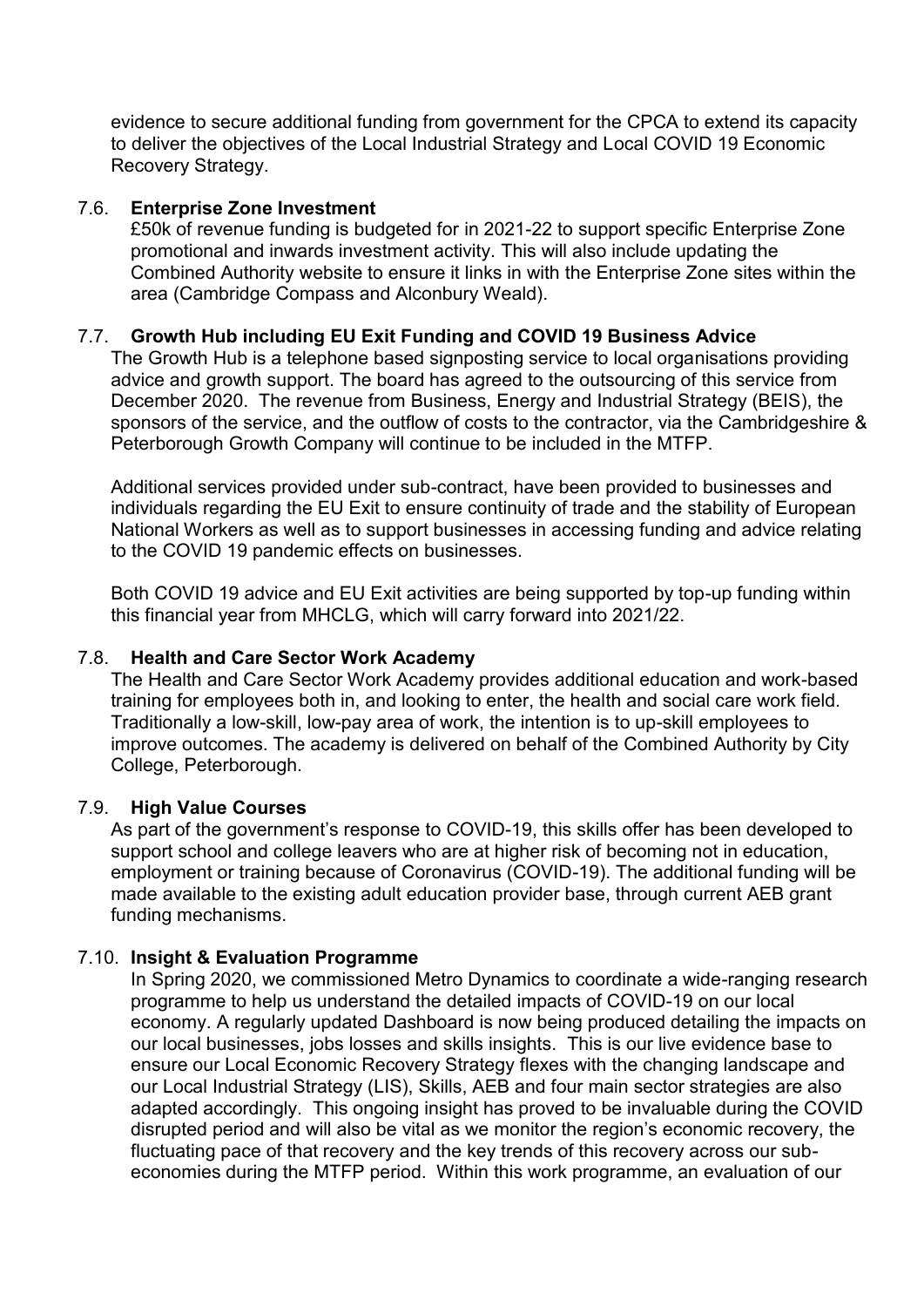recent LGF Investments will also be continued to help us inform our future LGF Programme.

## 7.11. **Local Growth Fund Costs**

This line was not shown in previous versions of the budget or MTFP as the costs for running the Local Growth Fund (LGF), were included within the Corporate revenue budget. By showing these costs separately, we can ensure that all relevant costs are recognised and charged against the Local Growth Fund top-slice reserve.

## 7.12. **Market Towns & Cities Strategies**

This budget line supports growth in our market towns through the production of a Masterplan for each and funding to co-invest in the implementation of those plans. It also supports investment into our two city centres to support adaption of them for COVID 19 social distancing and to renew them for a post-COVID 19 retail and leisure economy. The St. Neots plan is shown separately in this report (section 7.18).

## 7.13. **Marketing and Promotion of Services**

Provision has been made for a Business and Skills Marketing budget to ensure that the CPCA business and skills support interventions are well publicised. This new expenditure line is funded from a top-slice from a range of activity budgets within the Directorate, as it will promote and publicise case studies demonstrating the benefits to learners, citizens and businesses arising from the complete range of business & Skills programmes and investments.

## 7.14. **Sector Based Work Academies**

Funded from within the devolved Adult Education Budget, Sector Based Work Academies are designed to help Jobcentre Plus claimants to build confidence, improve their job prospects and enhance their CV, whilst helping employers with local job vacancies to access a pool of talent on a trial basis with the aim of claimants going into sustainable employment.

## 7.15. **Shared Prosperity Fund Evidence Base & Pilot Fund**

Shared Prosperity Fund Evidence Base & Pilot Fund is a one year budget provision to gather and build an evidence base to support the CPCA's case for the full devolution of, and maximum possible local allocation of, the Shared Prosperity Fund (SPF). This fund will replace the current Local Growth Fund, the European Social Fund and European Regional Development Fund. It could be worth between £100m and £200m to the CPCA between 2022 and 2027. This budget line is a provision to gather evidence to support the authoring of business cases for individual large-scale projects, to act as a combined government ask and portfolio for initiatives to be funded by the SPF 2022-27. It will include SOBCs for at least:

- £80m University Phase 3 teaching capacity build out to 8,500 pa graduates.
- £85m Net Zero R&D programme connecting the Peterborough University Research Centre with the wider greater Cambridge R&D network to the south.
- £50m to expand the Whittle Laboratory for zero emission aviation development
- £50m to implement the first phase of Peterborough Station Quarter

## 7.16. **Skills Advisory Panel**

Skills Advisory Panels are local partnerships aiming to strengthen the link between public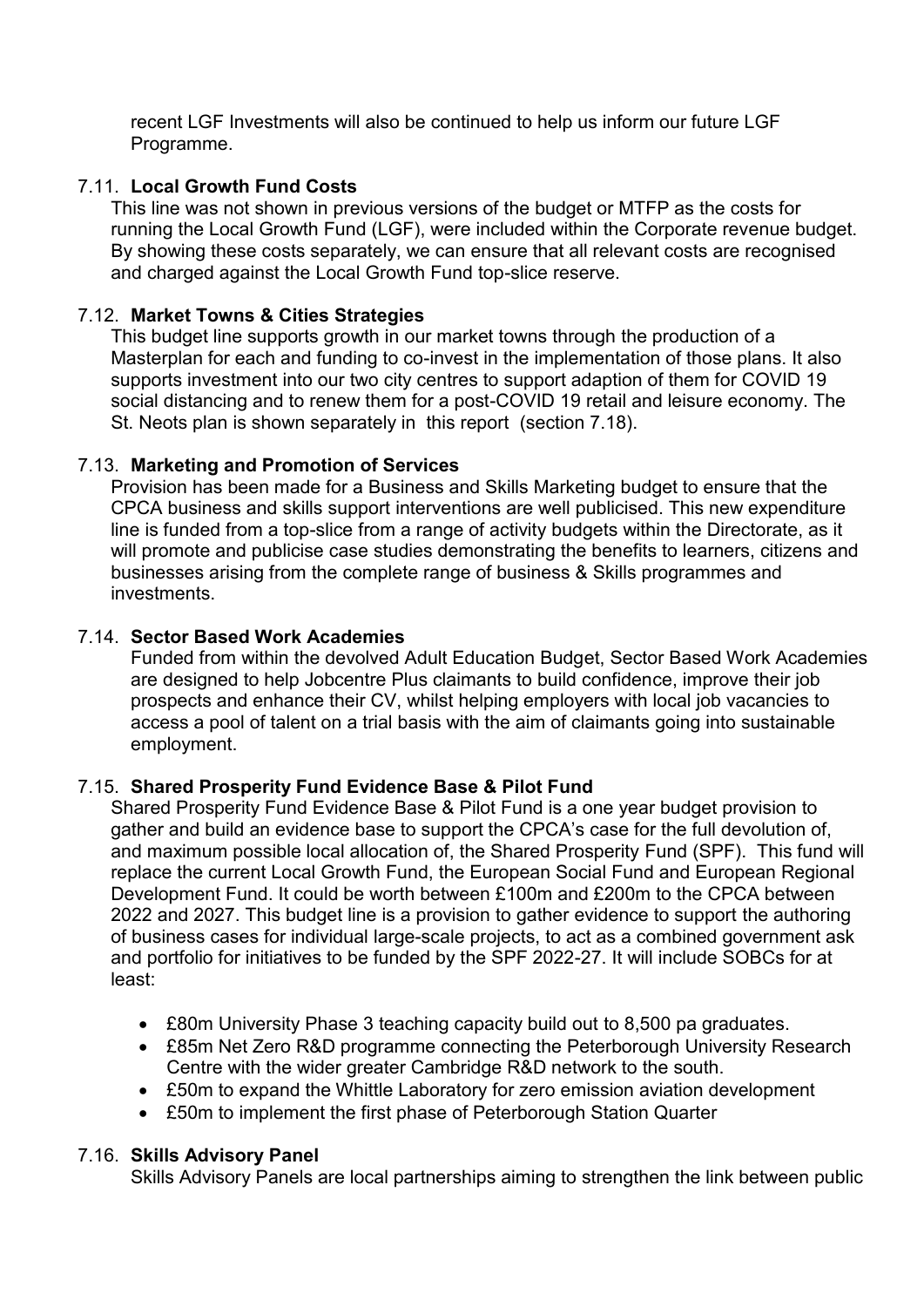and private sector employers, local authorities, colleges and universities. They reflect the geography of the Local Industrial Strategies and support Mayoral Combined Authorities and Local Enterprise Partnerships fulfil their local leadership role in the skills system by helping them understand their current and future skills needs and labour market challenges.

## 7.17. **Skills Rapid Response**

The Skills Rapid Response budget is a multi-year cost provision for the development and launch of new skills development interventions that become necessary and are approved by both the Skills Committee and CA Board, to respond to:

- Changes in strategy, either economic or skills
- Economic shocks such as large employer closures, Brexit or pandemics • Budgetary opportunities such as through spending reviews or new national programmes

This fund is designed to allow rapid mobilisation of new forms of skills programmes in the event of economic shocks or for the piloting of new ideas to build the evidence to secure additional funding from government for the CPCA to extend its capacity to deliver the objectives of the Skills Strategy and Local COVID 19 Economic Recovery Strategy.

## 7.18. **St Neots Masterplan**

The funding for this project had previously been included in the Market Town Implementation of Strategies line as referred to above.

# 8. Delivery and Strategy Directorate

- 8.1. The Delivery and Strategy Directorate promotes the Mayor and Combined Authority's growth ambition by:
	- Supporting their role as the Transport Authority, developing and overseeing the delivery of new transport schemes, developing the Local Transport Plan, and ensuring the provision of subsidised public transport by delivery partners.
	- Supporting Local Planning Authorities by developing an overall spatial framework for the area.
	- Providing programme and performance management to ensure successful delivery of Combined Authority projects; and
	- Supporting the Mayor and Combined Authority's role in public service reform.

Delivery and Strategy revenue projects in the MTFP period include:

## 8.2. **A142 Chatteris to Snailwell**

A study to identify current challenges and future options to enhance safety, reduce congestion and improve journey time reliability, to improve access into and out of the Fens in support of Devolution Deal objectives. Fits with Cambridgeshire and Peterborough Independent Economic Review, Local Transport Plan, Local Industrial Strategy, Housing, Local Transport Plan and climate change agendas.

## 8.3. **Climate Change**

This budget will fund research and other support for the Independent Commission on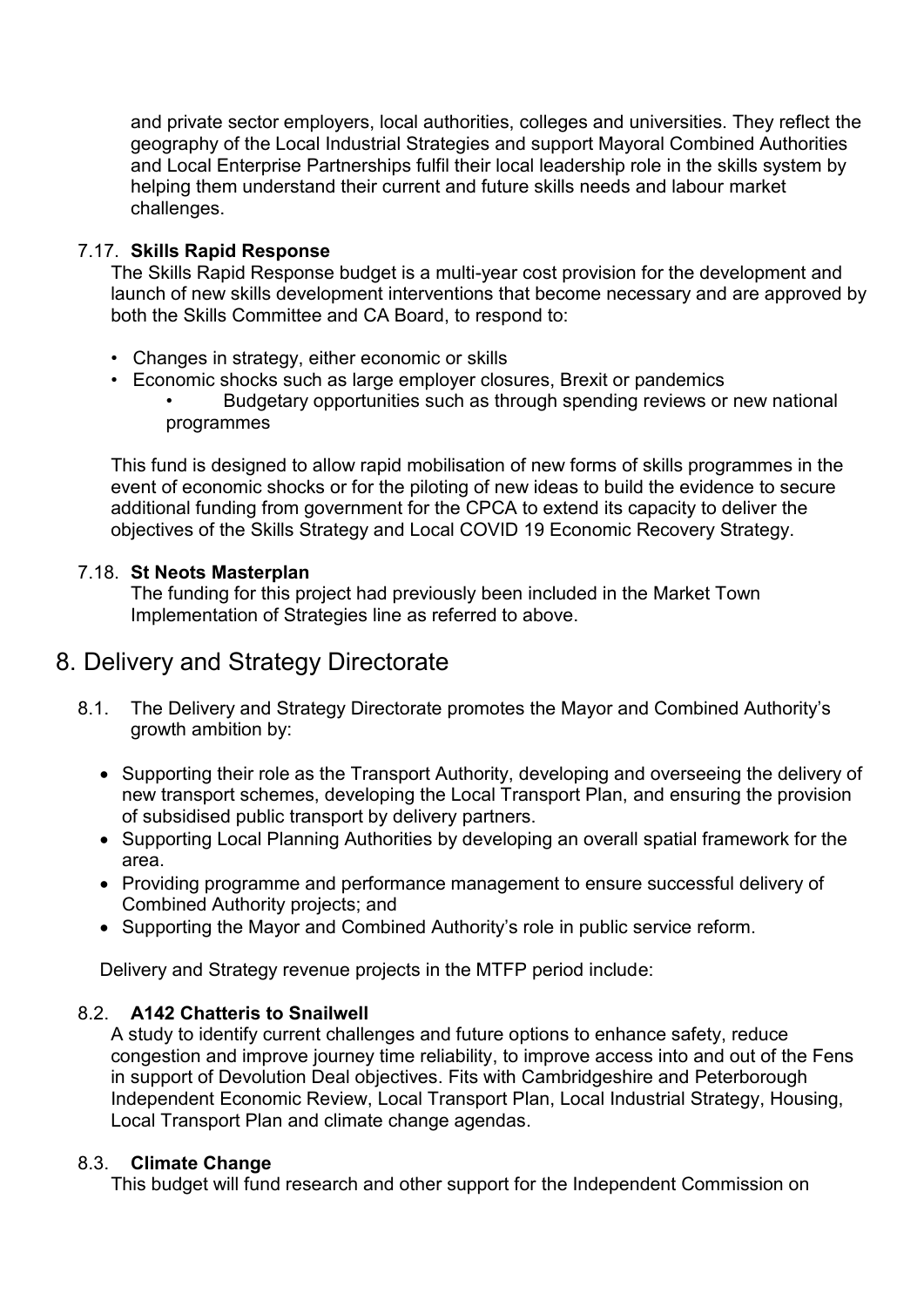Climate Change. This includes support for public engagement. The research activity is being identified by the Commission to complement existing material and address specific gaps in knowledge. The Commission will report its initial recommendations in February 2021.

## 8.4. **Development of Key Route Network**

To identify and classify a Key Route network, designing an operation and maintenance strategy, in line with the Devolution Deal commitment.

## 8.5. **Harston Capacity Study**

A review of options to improve safety, reduce congestion and improve journey time reliability that align with Cambridgeshire and Peterborough Independent Economic Review, Local Transport Plan, Local Industrial Strategy, and the Housing Strategy.

## 8.6. **Local Transport Plan**

The Local Transport Plan (LTP) was published in February 2020. In order to reflect on the impacts of the COVID pandemic and any potential changes resulting from a number of councils' local plans being updated in the early part of the MTFP period, it is prudent to make provision for a possible need to refresh the LTP in 2021/22. In addition, there are a number of key, underpinning sub-strategies to the LTP that require updating to ensure they are aligned with emerging central and local government policy.

#### 8.7. **Monitoring and Evaluation Framework**

The Combined Authority is obliged by the terms of the Devolution Deal to maintain a Monitoring and Evaluation Framework and to pay for external evaluation of its programme. This budget reflects contractual commitments with the external evaluator and Cambridgeshire County Council's Business Intelligence Team.

## 8.8. **Non-Statutory Spatial Framework (Phase 2)**

The Combined Authority has a commitment under the Devolution Deal to produce a Nonstatutory Strategic Spatial Framework. Phase 1 of the Framework was completed in 2018. This budget is to support development of Phase 2, including developing and maintaining a suitable evidence-base.

#### 8.9. **Sawston Station Contribution**

Match funding in the event of a successful outcomes to Sawston's 'Restoring Your Railway Fund' application.

## 8.10. **Segregated Cycling Holme to Sawtry**

A study to design a segregated cycle and pedestrian route between Holme and Sawtry. Active travel measures with segregated routes for cycling and walking are a Local Transport Plan priority.

## 8.11. **Transport CPCA Bus Operation**

Under current arrangements, Transport Levy funding raised from the two Highways Authorities is passported back to them in full, to fund Transport Authority functions exercised under delegation from the Combined Authority. From 1 April 2021, the Levy will still be raised by the two Highway Authorities but will not be passported back to them, instead being spent directly by the Combined Authority.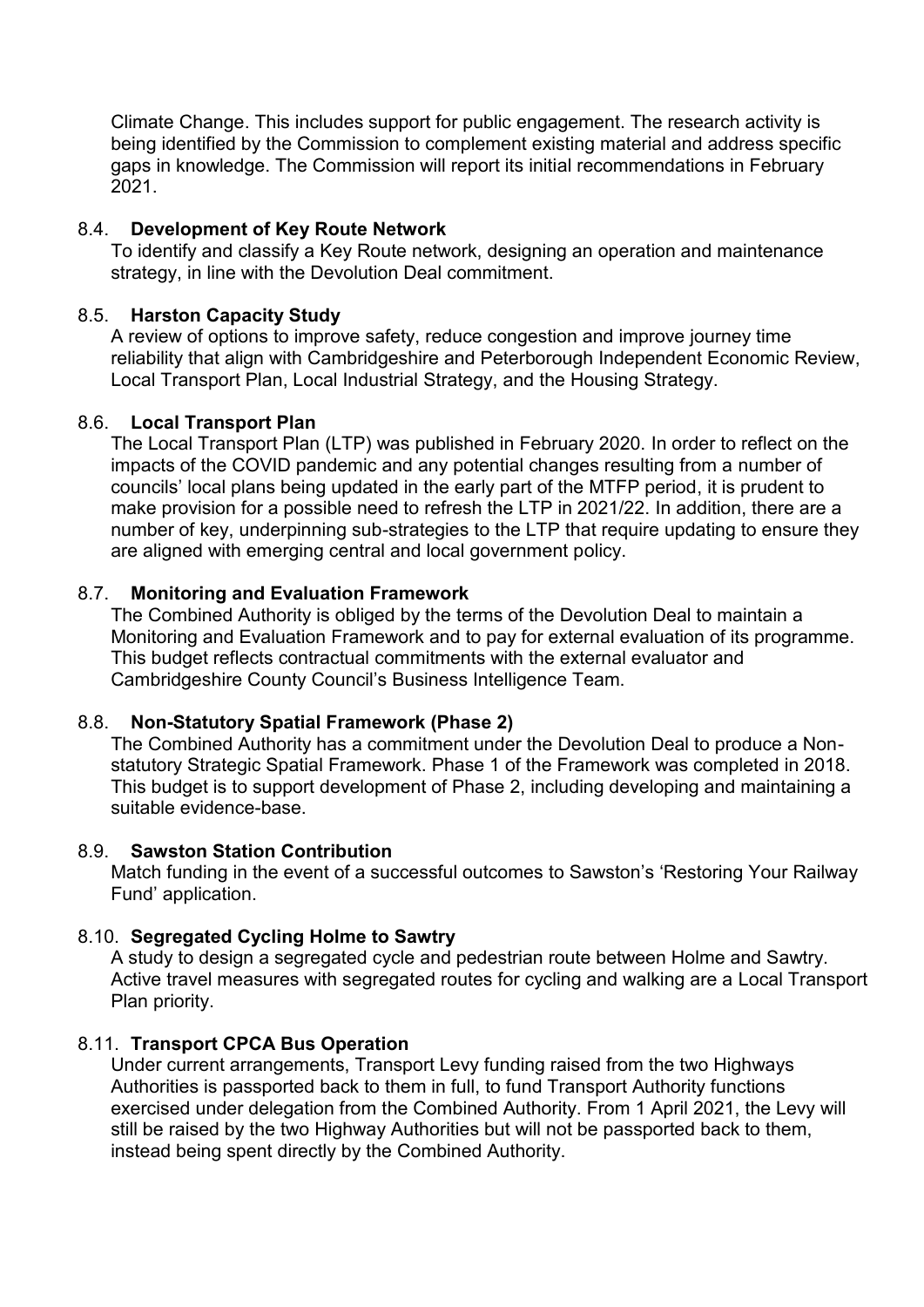## 8.12. **Transport Response Fund**

Funding to enable the development of a future pipeline of deliverable transport schemes in support of Combined Authority objectives.

## 9. Housing Directorate

## 9.1. **Community Land Trusts (CLT) and £100k Housing**

The Housing Strategy (September 2018) recognises that there is a need to deliver genuinely affordable housing across the Combined Authority Area. It further recognises that there is a gap in the market that provides for those who do not qualify for traditional affordable housing and for whom open market housing is out of reach.

£100k Homes and Community Land Trusts (CLTs) are referenced as a mechanism that could enable the Combined Authority to make a contribution to meet our housing objectives and respond to demand for cheaper housing for local people. It is recommended within the strategy to explore and deliver the £100k Homes project. CLTs are referenced as a means not only to deliver genuinely affordable housing but also as vehicles to potentially utilise the mechanism of land value capture.

On 25 September 2019 the Board approved the inclusion of these projects in the 2019/20 Business Plan and further agreed a total budget allocation of £250,000 to progress these projects.

£100k Homes is an exciting new initiative and is the first of its kind in the country. Developing and delivering this initiative will provide those individuals who are struggling to enter the housing market with a real opportunity to buy their own home at an affordable price.

The first £100k homes are now being delivered in South Cambridgeshire with more to follow.

## 9.2. **Community Land Trusts**

These are a mechanism to deliver community-led housing. Community-led housing is an attractive and affordable alternative to conventional housing and can be part of the answer where communities come together to design and build affordable homes for the benefit of local households most in need.

The Combined Authority vision for Cambridgeshire and Peterborough is to have the most advanced community-led housing sector in the UK, where local people in confident, and resilient communities have access to the skills and expertise to create attractive local homes that they can genuinely afford.

Housing plays an important role in the growth of our local economy but across Cambridgeshire and Peterborough too many young people and families are unable to stay in their communities, close to their place of work, because they cannot access decent housing that they can genuinely afford on their local incomes.

To support the 'scaling up' of community-led housing across Cambridgeshire and Peterborough, the Combined Authority can: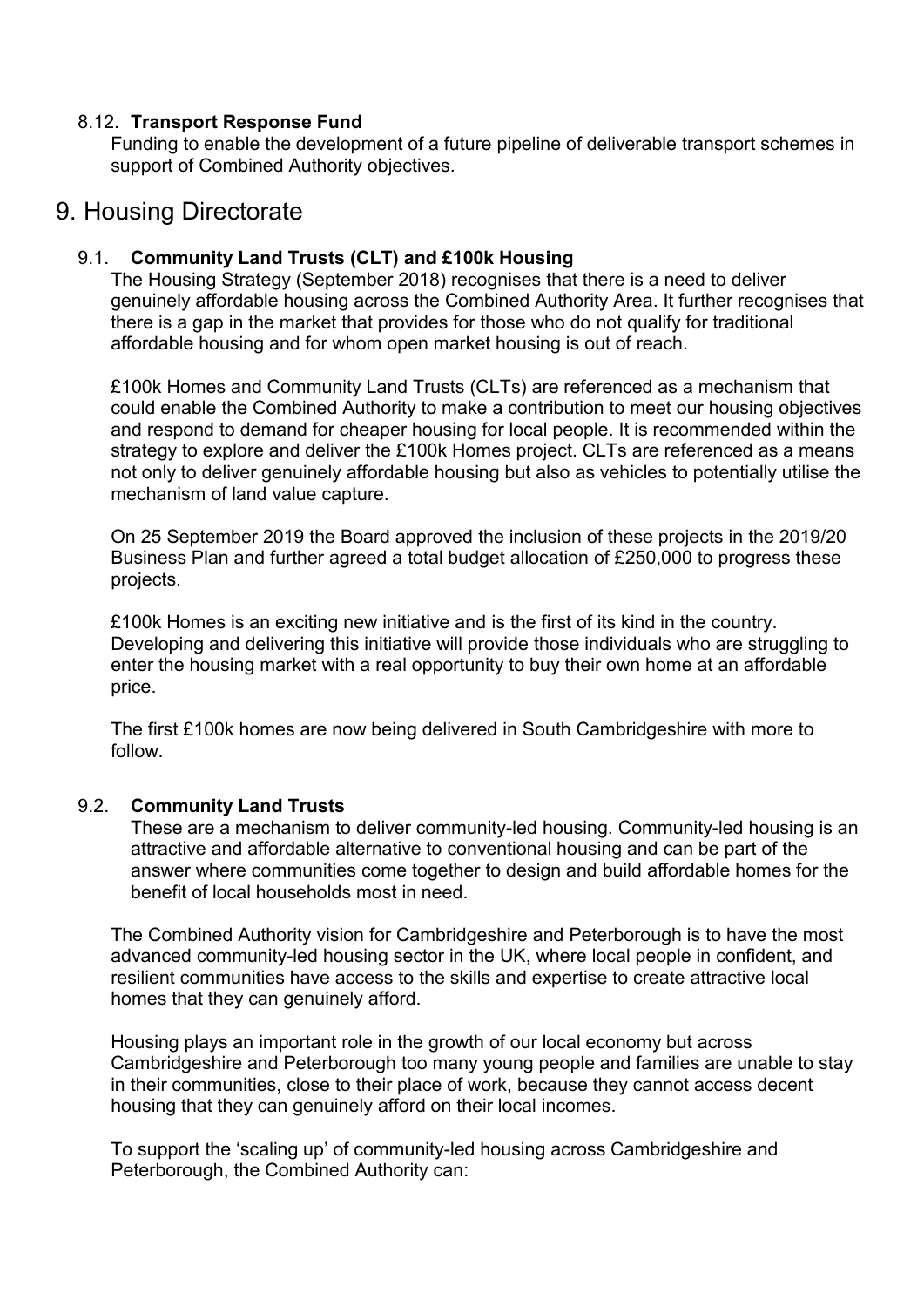- Mobilise public support for new homes.
- Widen the range of housing products that are available, including homes for local people that are priced out of home ownership.
- Boost community ownership of assets.
- Diversify the local housebuilding market, building collaboration, innovation, skills, and local supply chains.
- Inspire stronger local communities with increased confidence, capacity, and control.

## 9.3. **Housing Response Fund**

Funding to enable the development of a future pipeline of deliverable housing schemes in support of Combined Authority objectives.

## 9.4. **Garden Villages**

This project relates to the negotiation and exchange of land option deals on the proposed CAM metro network to support a land value capture strategy to deliver garden villages. While there is no funding in the 2021/22 budget for this an in-year underspend is anticipated and thus work will continue into the new financial year. This activity is to be transferred from CPCA to the CAM delivery company for further progression.

# 10. Revenue Budget Conclusions

10.1. The revenue budget position for 2021/22 and the MTFP, including both approved and subject to approval expenditure is affordable within the anticipated funding sources. Current spending plans leave uncommitted revenue single pot funding of £4,008k at the end of 2024/25 in addition to the £1m minimum prudent reserve level agreed in January 2019.

## 11. Capital Programme

## 11.1. **Development of the Capital Programme**

Table 4 below, presents a summary of Approved budget totals by Directorate and year, creating a clear link to forecast funding brought forward into 2021/22 and projected drawdown across the lifetime of the MTFP. A summary of Subject to Approval budget lines is included in each year showing, via a negative figure at the end of each year, that the programme is affordable across the lifetime of the MTFP.

**Appendix 2** shows the detailed Directorate Capital budget for 2021/22 and the Capital programme for the duration of the MTFP. The Capital programme differentiates between budget lines which have been 'Approved' for spending and those which are 'Subject to Approval' - budget lines that have been identified but require further approval from the Combined Authority Board to allow spending to commence.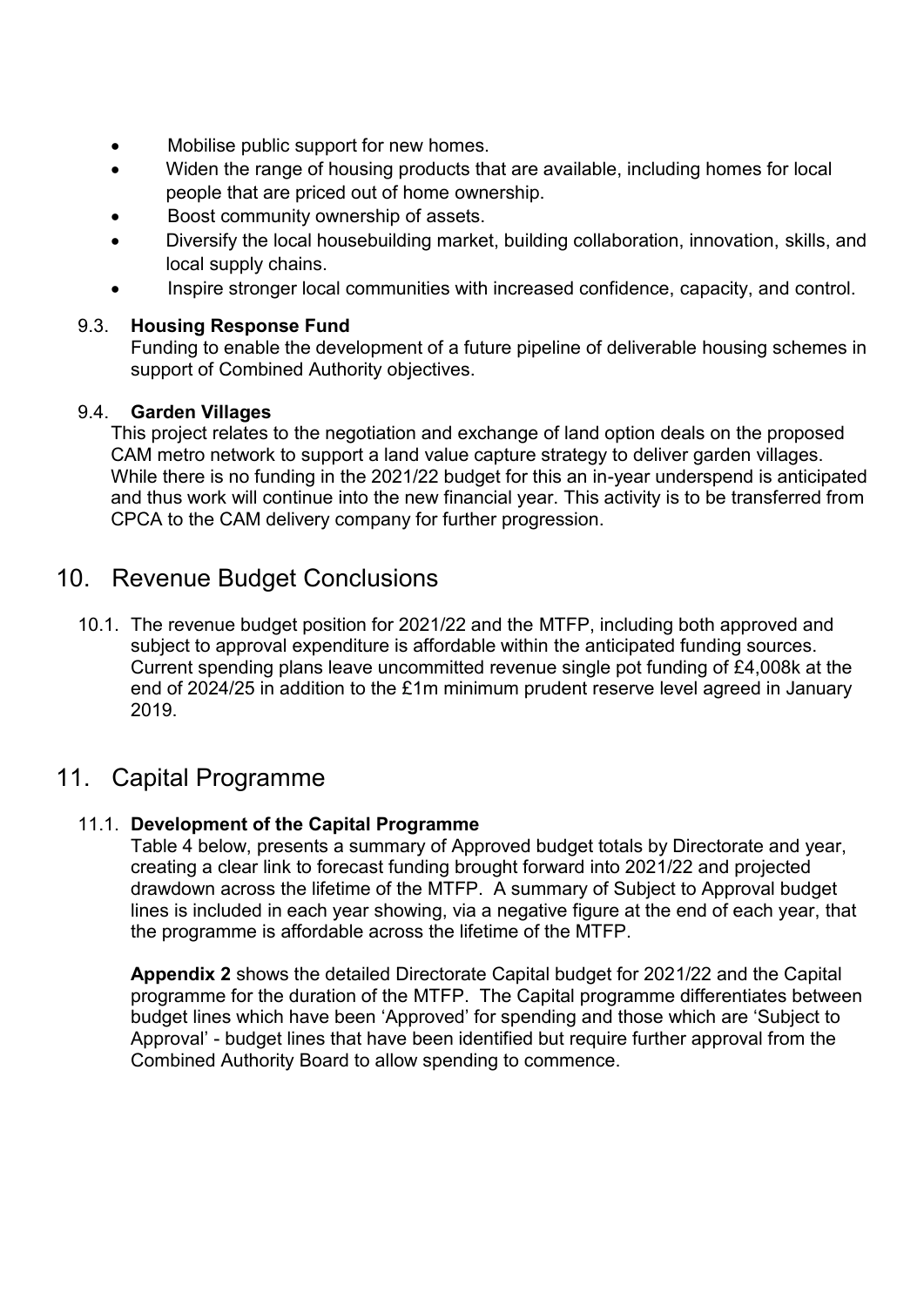| Table 4 – Capital programme funding summary $(E'000)$ |  |  |
|-------------------------------------------------------|--|--|
|                                                       |  |  |

| Financial |                                                               | <b>Capital Single</b>  | Cambridge | Housing                     | <b>Housing</b>   | Local Growth   Highways |           |            |
|-----------|---------------------------------------------------------------|------------------------|-----------|-----------------------------|------------------|-------------------------|-----------|------------|
| Year      |                                                               | Pot                    |           | City Housing Infrastructure | <b>Loan Fund</b> | <b>Fund/Getting</b>     | Capital   | Total      |
|           |                                                               |                        | Fund      | Grants                      |                  | <b>Building Fund</b>    | Grants    |            |
|           |                                                               |                        |           | $-37,055$                   | $-456$           |                         |           |            |
|           | Forecast Balance at 01/04/21<br><b>Funds Received in Year</b> | $-23,443$<br>$-42.000$ | $-7,300$  |                             |                  | $-16,053$               | $-23,080$ | $-84,307$  |
| 2021/22   | <b>Available Funds</b>                                        |                        |           |                             | $-23,058$        | $-7,893$                |           | $-96,031$  |
|           |                                                               | $-65,443$              | $-7,300$  | $-37,055$                   | $-23,514$        | $-23,946$               | 23,080    | $-180,338$ |
|           | <b>Business &amp; Skills Approved</b>                         |                        |           |                             |                  | 4,000                   |           | 4,000      |
|           | Delivery & Strategy Approved                                  | 20,417                 |           |                             |                  |                         | 23,080    | 43,497     |
|           | <b>Housing Approved</b>                                       |                        | 3,204     | 12,000                      | 5,728            |                         |           | 20,932     |
|           | Corporate Approved                                            | 44                     |           |                             |                  |                         |           | 44         |
|           | Business & Skills subject to approval                         | 4,500                  |           |                             |                  | 14,600                  | ÷,        | 19,100     |
|           | Delivery & Strategy subject to approval                       | 27,012                 |           |                             |                  |                         |           | 27,012     |
|           | Housing subject to approval                                   |                        |           |                             | 17,786           |                         |           | 17,786     |
|           | Corporate subject to approval                                 |                        |           |                             |                  |                         |           |            |
|           | <b>Closing/Opening Balance</b>                                | $-13,471$              | $-4,096$  | $-25,055$                   |                  | $-5,346$                |           | - 47,967   |
| 2022/23   | Funds Received in Year                                        | $-33,000$              |           |                             | $-26,358$        | $-1,338$                | $-23,080$ | $-83,776$  |
|           | <b>Available Funds</b>                                        | $-46,471$              | $-4,096$  | $-25,055$                   | $-26,358$        | $-6,684$                | - 23,080  | - 131,743  |
|           | <b>Business &amp; Skills Approved</b>                         |                        |           |                             |                  | 4,000                   |           | 4,000      |
|           | Delivery & Strategy Approved                                  | 4,000                  |           |                             |                  |                         | 23,080    | 27,080     |
|           | <b>Housing Approved</b>                                       |                        | 4,096     | 22,000                      | 593              |                         |           | 26,689     |
|           | Corporate Approved                                            | 38                     |           |                             |                  |                         |           | 38         |
|           | Business & Skills subject to approval                         |                        |           |                             |                  |                         |           |            |
|           | Delivery & Strategy subject to approval                       | 31,630                 |           |                             |                  |                         |           | 31,630     |
|           | Housing subject to approval                                   |                        |           |                             |                  |                         |           |            |
|           | Corporate subject to approval                                 |                        |           |                             | 25,421           |                         |           | 25,421     |
|           | <b>Closing/Opening Balance</b>                                | $-10,803$              |           | $-3,055$                    | $-344$           | $-2,684$                |           | $-16,885$  |
| 2023/24   | Funds Received in Year                                        | $-12,000$              |           |                             |                  | $-708$                  | $-23,080$ | $-35,788$  |
|           | <b>Available Funds</b>                                        | $-22,803$              |           | $-3,055$                    | $-344$           | $-3,392$                | - 23,080  | - 52,674   |
|           | <b>Business &amp; Skills Approved</b>                         |                        |           |                             |                  | 3,000                   |           | 3,000      |
|           | Delivery & Strategy Approved                                  |                        |           |                             |                  |                         | 23,080    | 23,080     |
|           | <b>Housing Approved</b>                                       |                        |           | 3,055                       |                  |                         |           | 3,055      |
|           | Corporate Approved                                            | 38                     |           |                             |                  |                         |           | 38         |
|           |                                                               |                        |           |                             |                  |                         |           |            |
|           | Business & Skills subject to approval                         |                        |           |                             |                  |                         |           |            |
|           | Delivery & Strategy subject to approval                       | 15,700                 |           |                             |                  |                         |           | 15,700     |
|           | Housing subject to approval                                   |                        |           |                             |                  |                         |           |            |
|           | Corporate subject to approval                                 |                        |           |                             |                  |                         |           |            |
|           | <b>Closing/Opening Balance</b>                                | $-7,065$               |           |                             | $-344$           | $-392$                  |           | $-7,801$   |
| 2024/5    | Funds Received in Year                                        | $-12,000$              |           |                             |                  | - 705                   | $-23,080$ | $-35,785$  |
|           | <b>Available Funds</b>                                        | $-19,065$              |           | $\overline{\phantom{a}}$    | $-344$           | $-1,097$                | $-23,080$ | - 43,585   |
|           | <b>Business &amp; Skills Approved</b>                         |                        |           |                             |                  |                         |           |            |
|           | Delivery & Strategy Approved                                  |                        |           |                             |                  |                         | 23,080    | 23,080     |
|           | <b>Housing Approved</b>                                       |                        |           |                             | 344              |                         |           | 344        |
|           | Corporate Approved                                            | 38                     |           |                             |                  |                         |           | 38         |
|           | Business & Skills subject to approval                         |                        |           |                             |                  |                         |           |            |
|           | Delivery & Strategy subject to approval                       | 5,300                  |           |                             |                  |                         |           | 5,300      |
|           | Housing subject to approval                                   |                        |           |                             |                  |                         |           |            |
|           | Corporate subject to approval                                 |                        |           |                             |                  |                         |           |            |
|           | <b>Closing/Opening Balance</b>                                | $-13,727$              |           |                             |                  | $-1,097$                |           | $-14,824$  |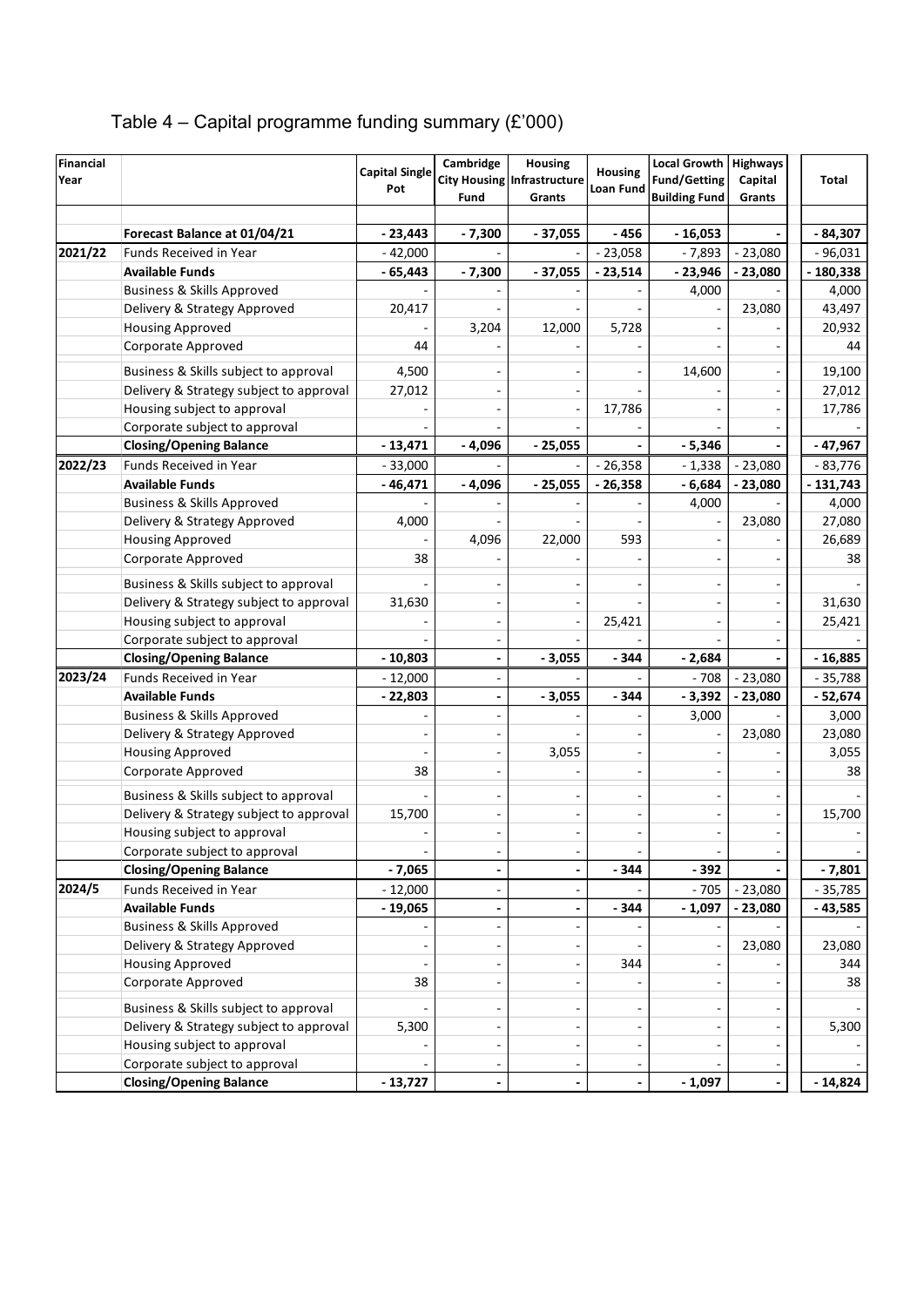# 12. Corporate Services Directorate

## 12.1. **ICT Capital**

This is the budget for purchase of IT hardware (laptops, etc) for staff. It is higher in year 1 as there are a number of staff who will be joining the Combined Authority as it starts direct delivery of Transport Functions in 2021/22, after that there is an expectation of a constant rolling cost of replacement as assets reach the end of their useful life.

## 13. Business and Skills Directorate

Business and Skills capital projects are categorised into two distinct sections:

- 1. **CPCA Funded Projects** directly funded by CPCA (section 13.1).
- 2. **Growth Fund Projects** directly funded through current and recycled growth funds from Government (section [13.2\)](#page-17-0).

## 13.1. **CPCA Funded Projects**

## 13.1.1. **University of Peterborough**

As this project will be being delivered via a Joint Venture with Peterborough City Council and Anglia Ruskin University, and the Combined Authority will be investing in equity shares in the 2020/21 financial year, the project no-longer appears in the Medium Term Financial Plan. However, this is a function of the delivery approach and it is still a Mayoral Key Priority Project.

## 13.1.2. **Market Town Master Plan Implementation**

The Combined Authority is currently receiving bids based on the Market Towns masterplans which were completed in 2020/21 and this capital funding is available to support the delivery of projects which match the masterplans' vision.

## <span id="page-17-0"></span>13.2. **Growth Fund Projects**

13.2.1. £147m of Local Growth Funding was awarded to the area to enable the delivery of jobs and skills outcomes in partnership with local businesses between 2015 and 2021. This funding had to be defrayed by March 2021 thus the CPCA's financial contributions do not extend into 2021-22 and the projects do not appear in the 2021-25 MTFP. As the projects are committed to deliver jobs and skills outputs in the area on an ongoing basis the Business and Skills team are involved in monitoring and evaluation processes, which are reported to both the CPCA Board and central Government. These projects are listed in **Appendix 3** for reference

## 13.2.2. **Business Rebound & Growth Service – Capital Grant and Equity Fund**

This is a capital fund to be invested via the new Business Rebound and Growth Service in high growth potential companies over the next three years. This will be offered as a mix of grants for lower value interventions and in return for equity for larger amounts. This is funded by recycled growth funds.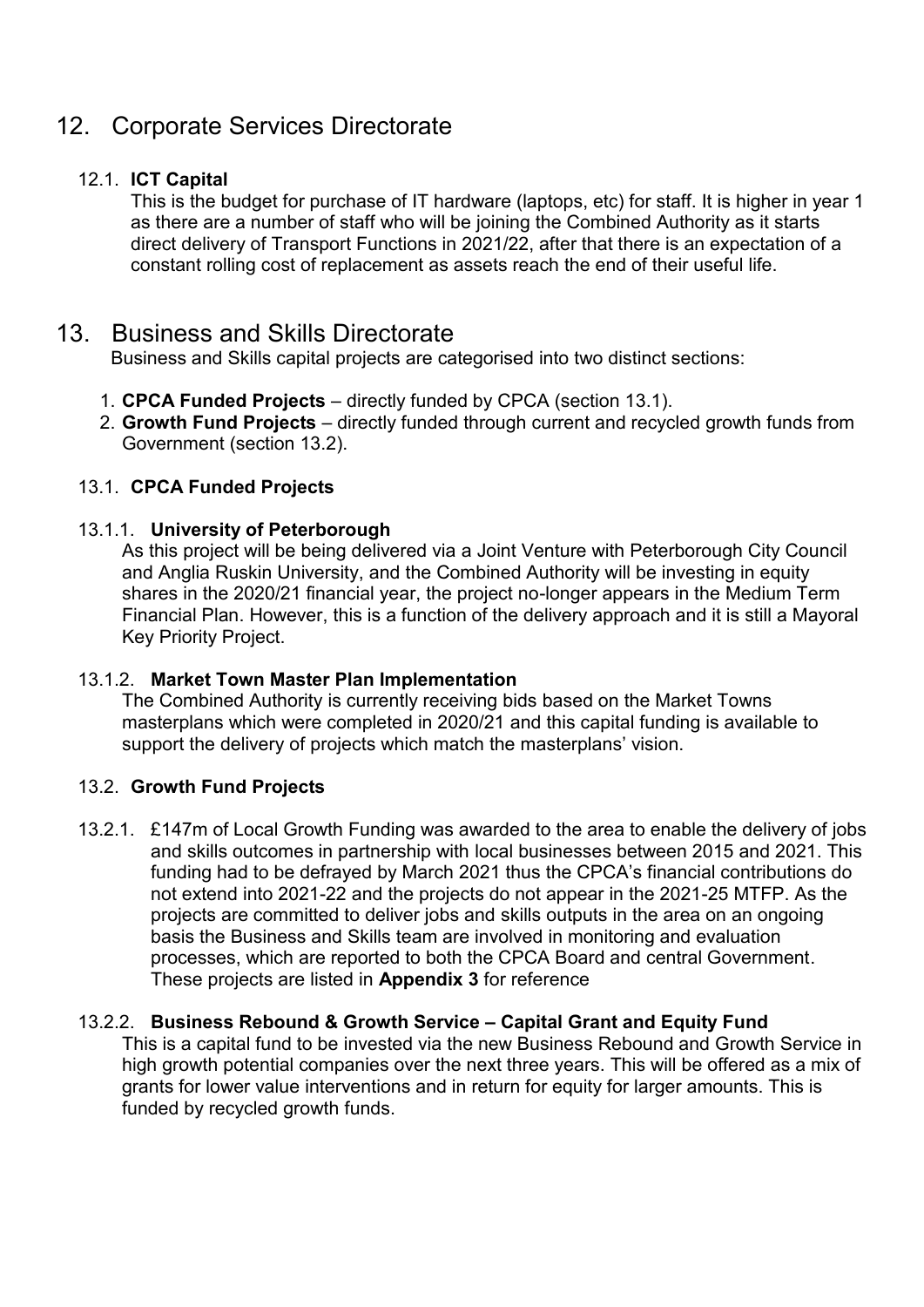## 13.2.3. **Getting Building Fund - University of Peterborough Phase 2**

The Combined Authority and the Business Board have been awarded £14.6m of new growth funding called the Getting Building Fund – this has been earmarked for the second phase of the University of Peterborough programme. This project has now been recommended by the Business Board, and accepted by Mayoral Decision Notice, and an updated spend profile will be available in time for the final budget setting in January.

## 13.2.4. **Illumina Accelerator**

This is the continuation of funding (total £3m) for the Combined Authority's investment into a £30m fund, recommended by the Business Board, to accelerate innovation in the biotechnology and life sciences industries by enabling and supporting new businesses which will result in creating local employment and generating economic benefit in the UK

## 14. Delivery and Strategy Directorate

## 14.1. **A10 Dualling OBC**

The Combined Authority has decided to take the project to dual and improve junctions on the A10 between Ely and Cambridge to Outline Business Case stage on the basis of the strong value for money demonstrated by the Strategic Outline Business Case. This funding will be deployed alongside any commitments made by the government under the Large Local Majors and Major Route Network funds.

## 14.2. **A16 Norwood Dualling**

Proposed housing development at the Norwood site in Peterborough will be unlocked by a package of measures which include dualling a short stretch of the A16. The Strategic Outline Business Case is being finalised. This budget funds the outline business case, full business case and construction.

## 14.3. **A141 OBC and FBC**

This funds the next stage of business case development to identify a single route option for multi modal improvements around north Huntingdon in support of housing and economic growth, to reduce congestion and provide active travel measure options for sustainable travel.

## 14.4. **A1260 Nene Parkway Junction 15**

This provides funding for a scheme to unlock congestion at a pinch-point roundabout on the West of Peterborough's urban area.

## 14.5. **A1260 Nene Parkway Junctions 32-3**

This funds a package of improvements to reduce congestion and enable growth at the main South-Western access route to Peterborough.

## 14.6. **CAM SPV Running Costs**

A capital investment into the One CAM Limited company, to fund its operational costs.

## 14.7. **CAM Business Cases Development**

A capital investment into the One CAM Limited company to fund the development of the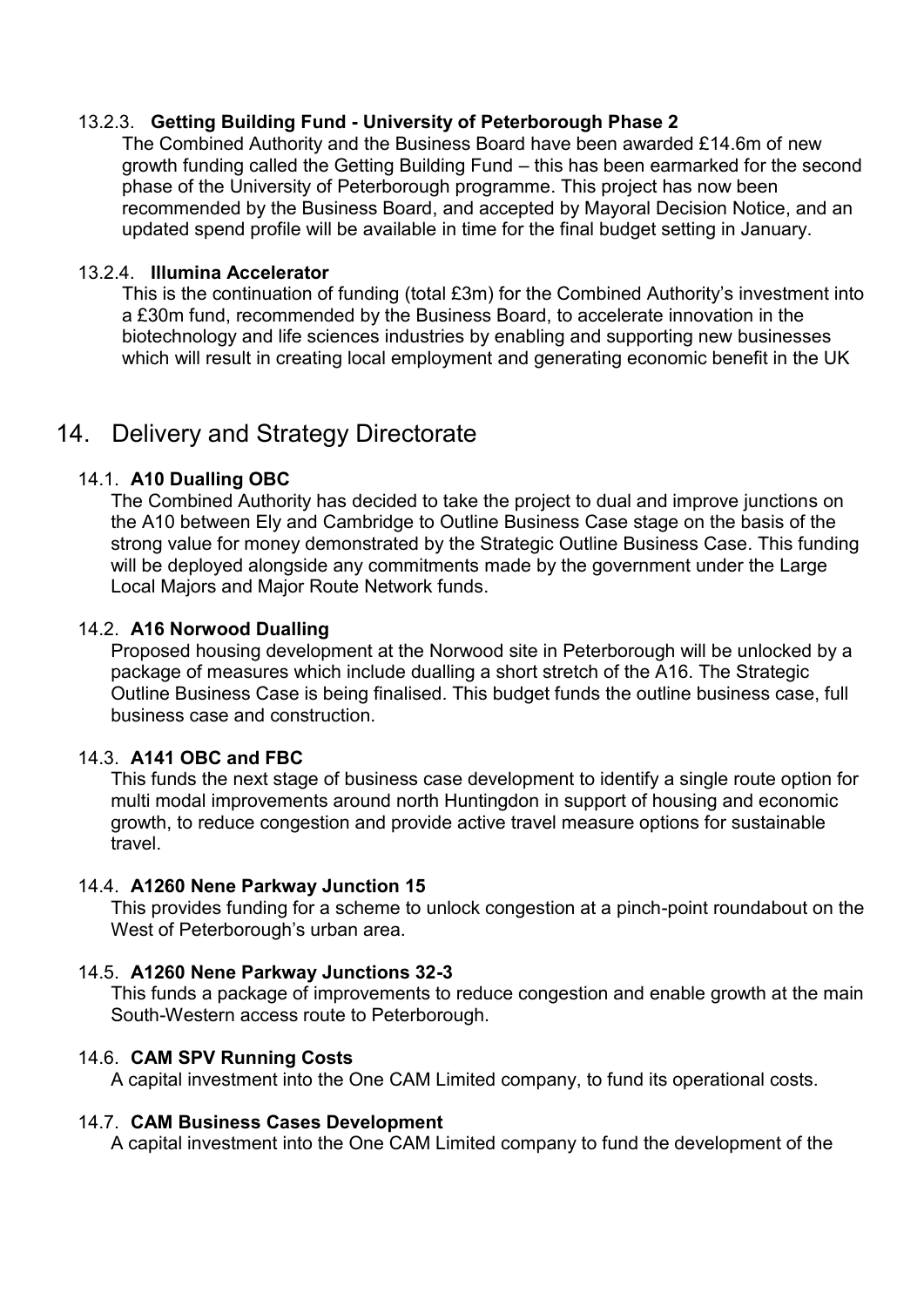business case.

### 14.8. **Coldhams Lane Roundabout Improvements**

This funds improvements at this junction in Cambridge to provide a safer and more pleasant environment for pedestrians and cyclists.

### 14.9. **Digital Connectivity Infrastructure Programme**

This supports growth and inclusion by delivering wider broadband connectivity, better mobile coverage, and helping introduce new developments such as 5G.

### 14.10. **Fengate Access Studies Phase 1**

This funds study work to enable significant growth and job creation on Peterborough's Eastern edge.

#### 14.11. **Fengate Access Studies Phase 2 (University Access)**

This funds study work to enable significant growth and job creation on Peterborough's Eastern edge and access to the new development area for the University.

#### 14.12. **Highways Maintenance**

This is funding from national government for road maintenance which the Combined Authority passes to the two local highways authorities to support their work.

#### 14.13. **King's Dyke**

The Combined Authority is the major funding contributor to this vital Cambridgeshire County Council scheme to provide a new road replacement for the King's Dyke level crossing.

## 14.14. **March Area Transport Strategy**

This funding is for the development of a package of longer-term infrastructure improvements in March to enable growth. In addition, the Combined Authority is funding a package of Quick Wins to improve traffic flow, and pedestrian and cycle connectivity. This line provides funding for that work.

## 14.15. **Regeneration of Fenland Railway Stations**

The Combined Authority has agreed to fund a package of improvements to stations at Manea, Whittlesea and March, improving the public realm to encourage modal shift for sustainable journeys to Peterborough, Cambridge and beyond.

#### 14.16. **Snailwell Loop**

Study to identify options for reopening loop and improving rail connectivity between Ely and Newmarket in line with the Devolution Deal commitment. Promotes modal shift into sustainable transport supports both local, regional and national agendas.

#### 14.17. **Soham Station**

A rail station is being reinstated at Soham. The Board agreed in September 2019 to fund the construction phase of the project. Enabling works commenced in September 2020, and the planned opening date has been brought forward to December 2021. This budget meets the costs of that construction phase.

## 14.18. **St. Ives (SOBC, OBC & FBC)**

This funds a study to identify and develop a set of interventions to reduce congestion,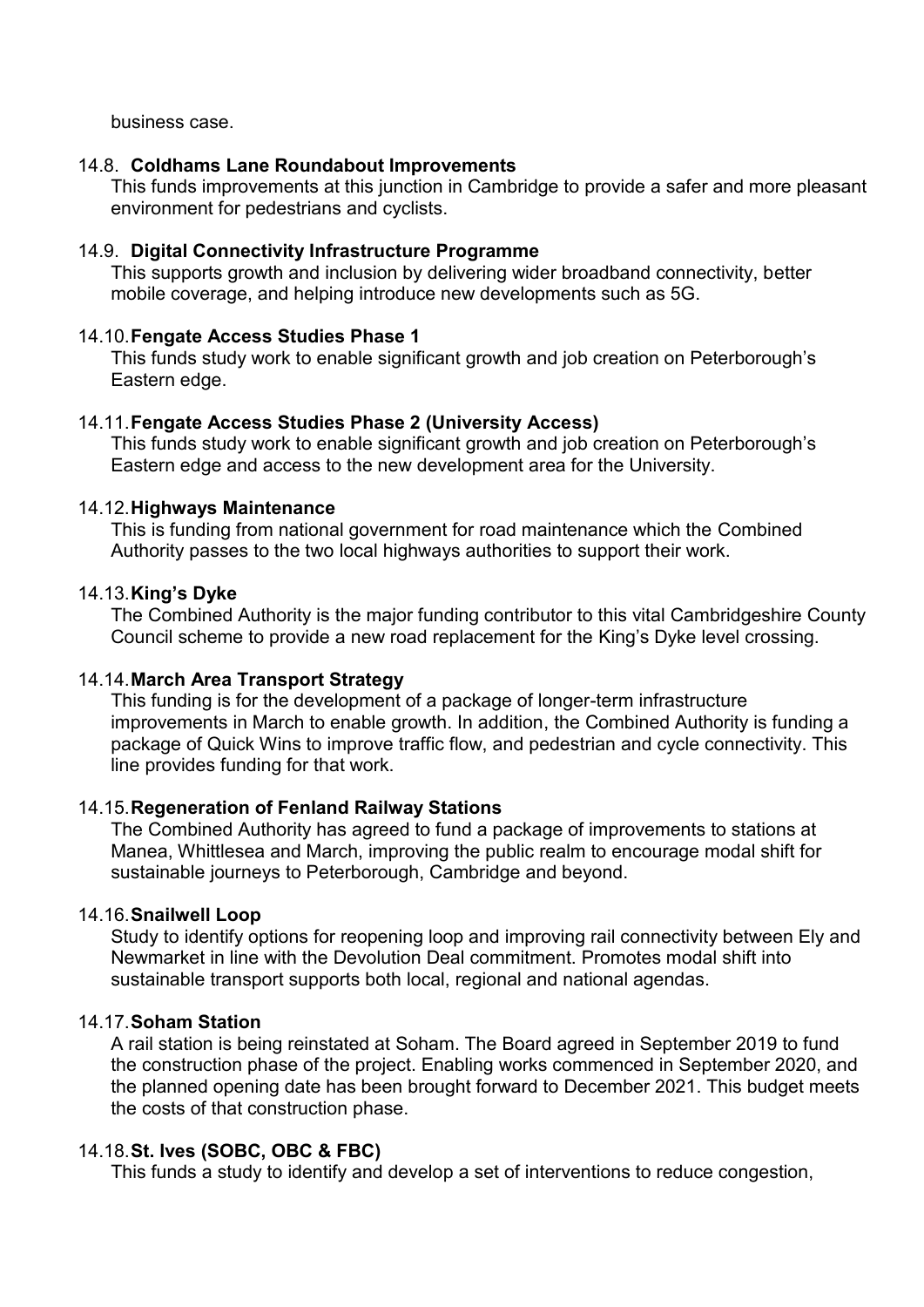improve safety and journey time reliability alongside improved cycling and walking provision for sustainable transport alternatives.

## 14.19. **Transport Modelling**

This budget allows the Combined Authority, as Transport Authority, to fulfil its strategic responsibilities by ensuring transport scheme development is supported with adequate modelling capacity based on cutting edge technologies.

## 14.20. **Wisbech Access Strategy**

This is the funding for the first phase of a package of improvements to key road junctions in and around Wisbech.

## 14.21. **Wisbech Rail**

This budget line allows continued funding for the project to restore the rail connection between Wisbech and Cambridge, taking work beyond the current GRIP 3b (Governance for Railway Investment Projects) stage.

## 15. Housing Directorate

- 15.1. In 2017, the Combined Authority successfully negotiated £170 million from Government for delivery of an ambitious housing programme providing 2,500 new affordable homes by March 2022.
- 15.2. Within this programme, £100 million is available to be used across the Combined Authority area to deliver 2,000 affordable homes and £70 million is available to Cambridge City Council to deliver 500 new council homes.
- 15.3. The Housing and Development Team at the Combined Authority is working with officers in all partner local authorities (via the Cambridgeshire and Peterborough Housing Board) to identify new schemes to come forward for support from the Affordable Housing Programme. The Team is also building relationships with landowners, developers and housing providers to seek opportunities to influence, enable and accelerate delivery of new affordable housing across the Combined Authority area.
- 15.4. The Combined Authority Housing Strategy was approved by the Board in September 2018 and included three core objectives as illustrated in the diagram below: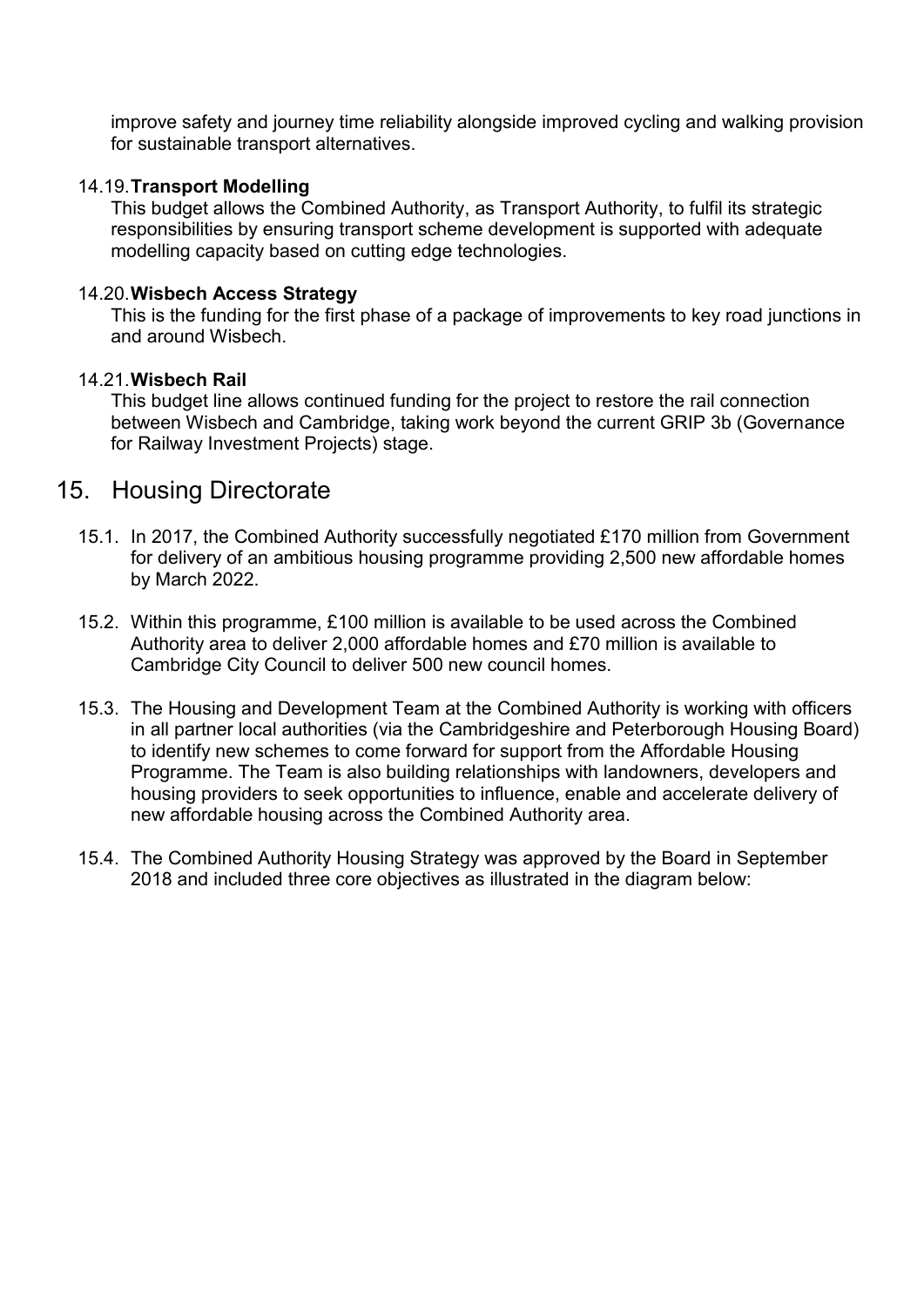

15.5. The Housing Strategy also approved a flexible, multi-toolkit approach as the most effective way of accelerating affordable housing delivery. The use of grant as a tool to help unlock sites and deliver additional affordable housing is one of these tools:



15.6. Of the £170M funding, £70M has been allocated to grant funding provision of 500 affordable housing units within Cambridge City. The remaining £100M is intended to deliver a further 2,000 affordable housing units. £60M of this is allocated to grant funding outside of Cambridge City, and the remaining £40M is allocated to the flexible multitoolkit to accelerate delivery of housing through other initiatives such as loan agreements and joint ventures.

#### 15.7. **Affordable Housing Grant Programme Outside of Cambridge City**

The Combined Authority's Affordable Housing programme runs for five years from 1 April 2017 to 31 March 2022 with the ambition to deliver a minimum of 2,000 new affordable homes.

It is anticipated that over its lifetime, the programme will support a mixed portfolio of schemes including strategic sites and projects brought forward by housing associations,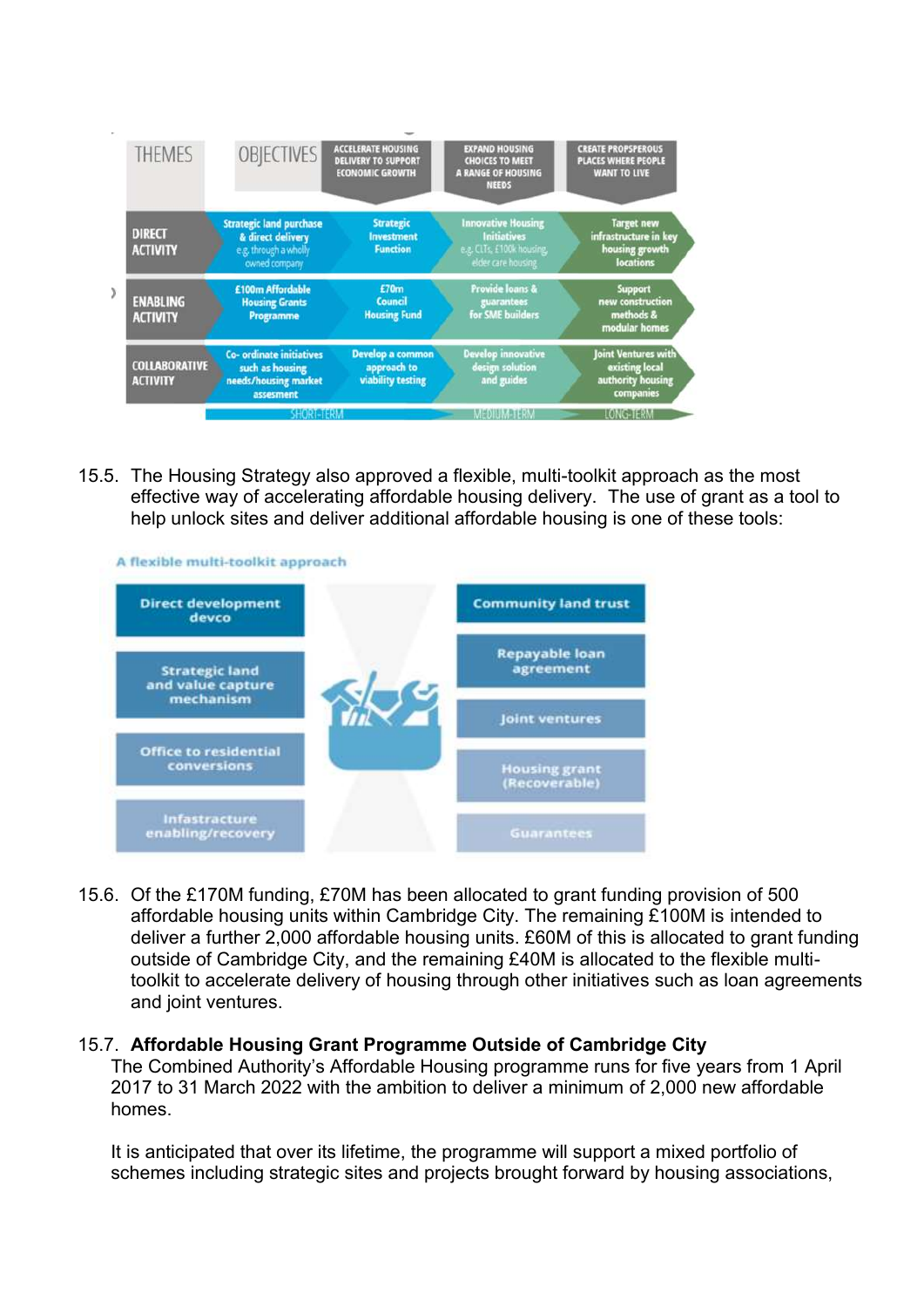developers and Community Land Trusts (CLTs). It includes the intended use of grant and a revolving fund to help unlock sites and deliver additional affordable housing, alongside other tools to support and enable housing delivery. In October 2020 the programme had 1,536 units approved, of which 615 units have started on site. £39.6m of grant funding has been approved.

## 15.8. **Cambridge City Housing Programme**

This element of the programme is implemented directly by Cambridge City Council's Housing team with funding from the Combined Authority. The target is to deliver 500 affordable homes by March 2022.

Cambridge City Council is forecasting a total spend of £120 million on its housing programme, comprising £70 million grant via the Combined Authority plus £50 million City Council resources including Right to Buy receipts and HRA funding. This figure is set to rise to £136 million with the inclusion of a new scheme at Campkin Road. In October 2020 there were 293 net new unit starts on site which represents 58.6% of the delivery target against 45% spend (£31.4m) of the available funding.

## 15.9. **Housing Investment (revolving) Fund**

On the 26th September 2018 the Combined Authority Board approved a flexible multi toolkit housing strategy to provide a selection of tools and a flexible approach in which housing delivery can be achieved and accelerated.

The strategy included the provision of a £40m rolling fund from within the £100m housing programme to be used for a strategic investment toolkit to enable opportunities to deliver housing over and above solely issuing traditional grant. The toolkit includes initiatives such as repayable loan agreements, land value capture, recoverable housing grant, equity investment, and direct delivery.

The revolving fund is currently committed to 5 different loans delivering 213 new houses which includes 53 affordable housing units started on site at no extra cost to the taxpayer.

## Significant Implications

## 16. Financial Implications

16.1. There are no financial implications beyond those identified in the paper.

## 17. Legal Implications

17.1. The budget setting process is as set out in the Combined Authority's Constitution

## 18. Appendices

- 18.1. Appendix 1 2021/22 Revenue Budget and Medium-Term Financial Plan
- 18.2. Appendix 2 Capital Programme 2021/22 to 2024/25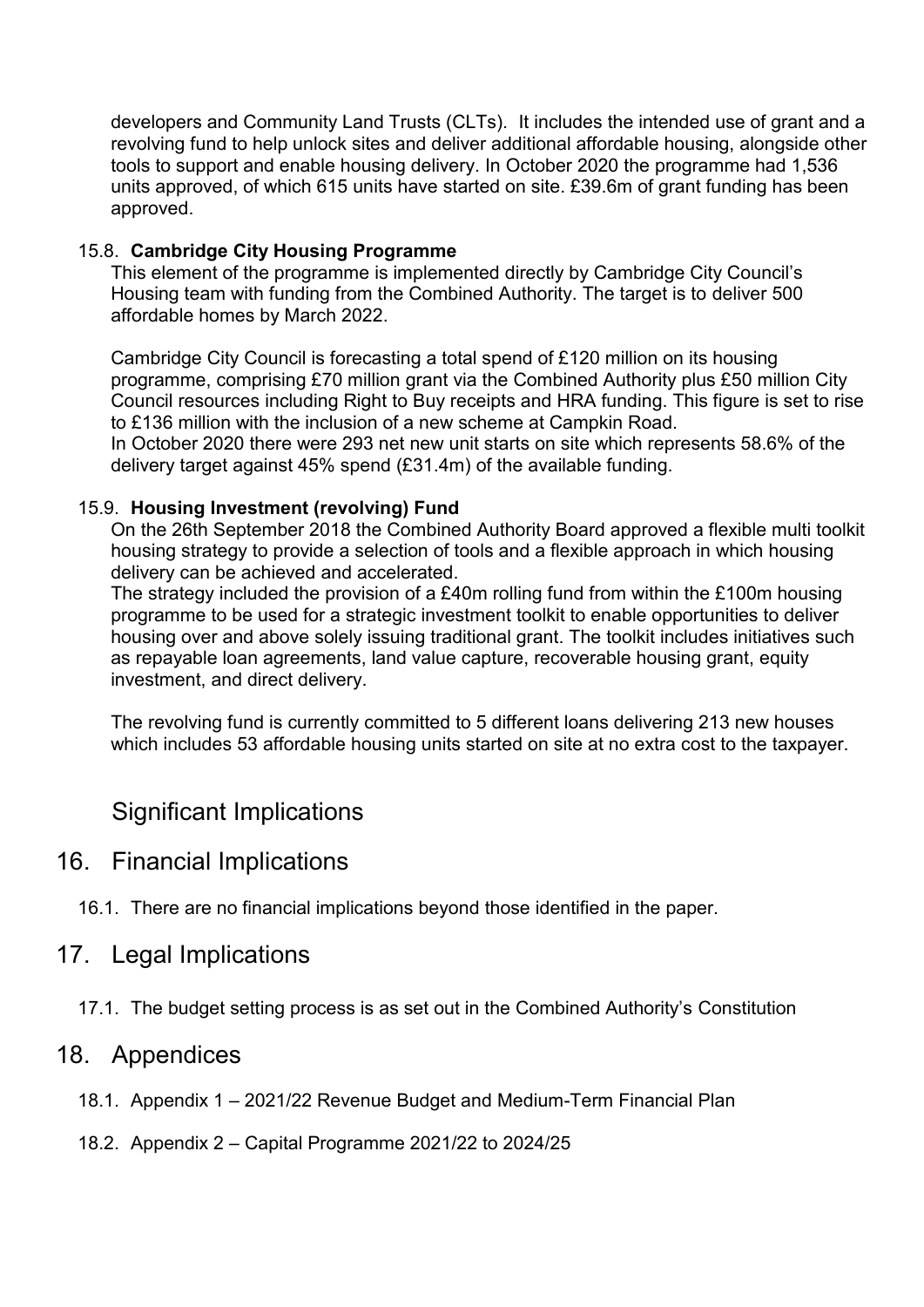- 18.3. Appendix 3 Ongoing Local Growth Funded Projects
- 18.4 Appendix 4 Summary of Consultation Feedback and Responses
- 18.5 An accessible version of this report and its appendices are available on request from [democratic.services@cambridgeshire-peterborough-ca.gov.uk](mailto:democratic.services@cambridgeshire-peterborough-ca.gov.uk)

# 19. Background Papers

19.1. Cambridgeshire and Peterborough Combined Authority Constitution [Link to document on Combined Authority Website](https://cambridgeshirepeterborough-ca.gov.uk/assets/Transparency/Constitution-Final-2020-11-06-for-website.pdf)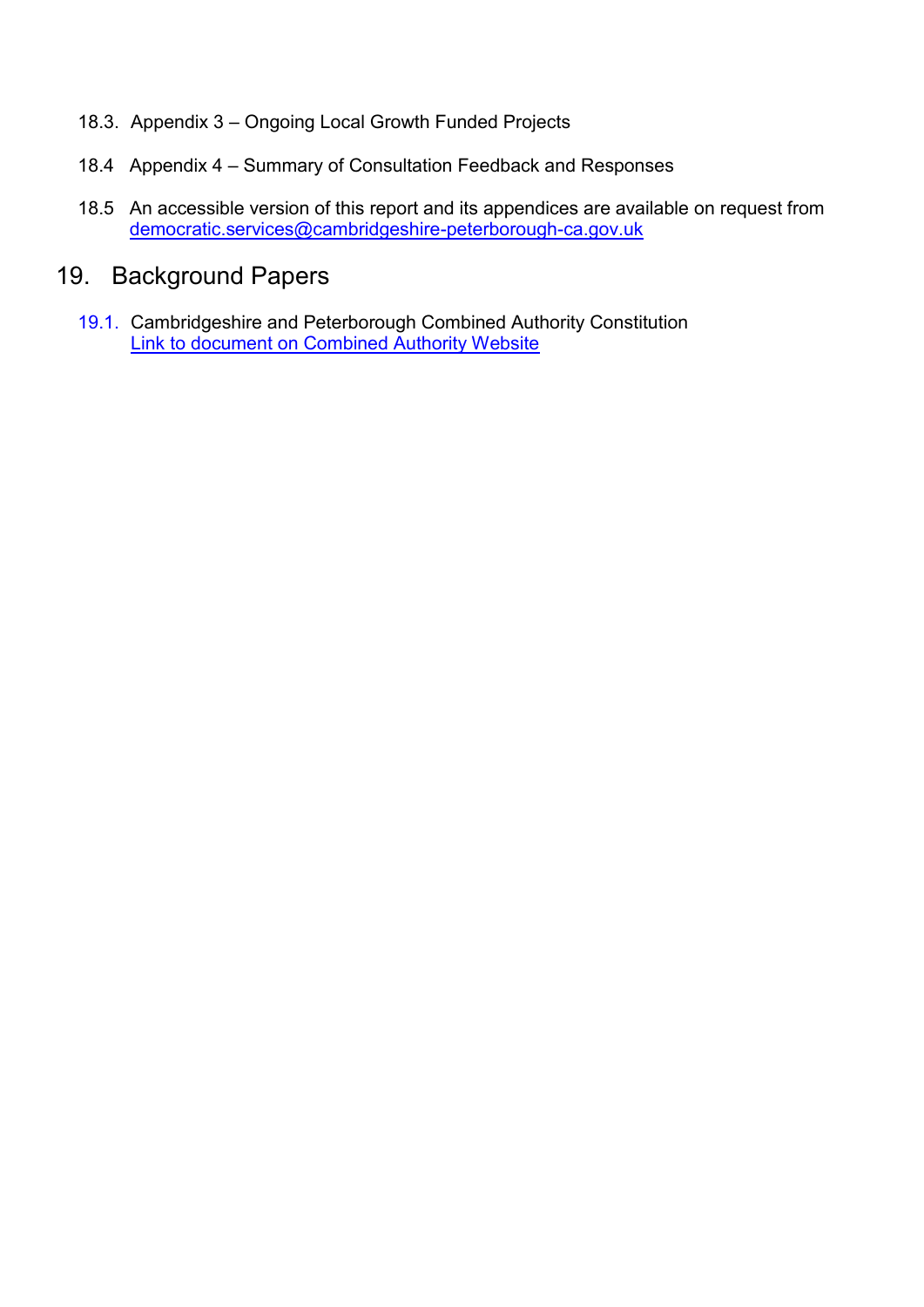# Appendix 1a – Draft Mayoral Revenue Budget

| <b>Report</b><br><b>Section</b> |                                       | 2021/22 | 2022/23 | 2023/24 | 2024/25 |
|---------------------------------|---------------------------------------|---------|---------|---------|---------|
| <b>Reference</b>                |                                       | £000's  | £000's  | £000's  | £000's  |
|                                 | <b>Mayor's Office</b>                 |         |         |         |         |
|                                 | Mayor's Allowance                     | 96      | 98      | 100     | 102     |
|                                 | Mayor's Conference Attendance         | 10      | 10      | 10      | 10      |
|                                 | Mayor's Office Expenses               | 40      | 40      | 40      | 40      |
|                                 | Mayor's Office Accommodation          | 77      | 77      | 77      | 77      |
|                                 | Mayor's Office Staff                  | 260     | 265     | 270     | 275     |
|                                 | <b>Total Mayor's Costs</b>            | 483     | 490     | 497     | 504     |
|                                 |                                       |         |         |         |         |
|                                 | <b>Total Mayor's Approved Budgets</b> | 483     | 490     | 497     | 504     |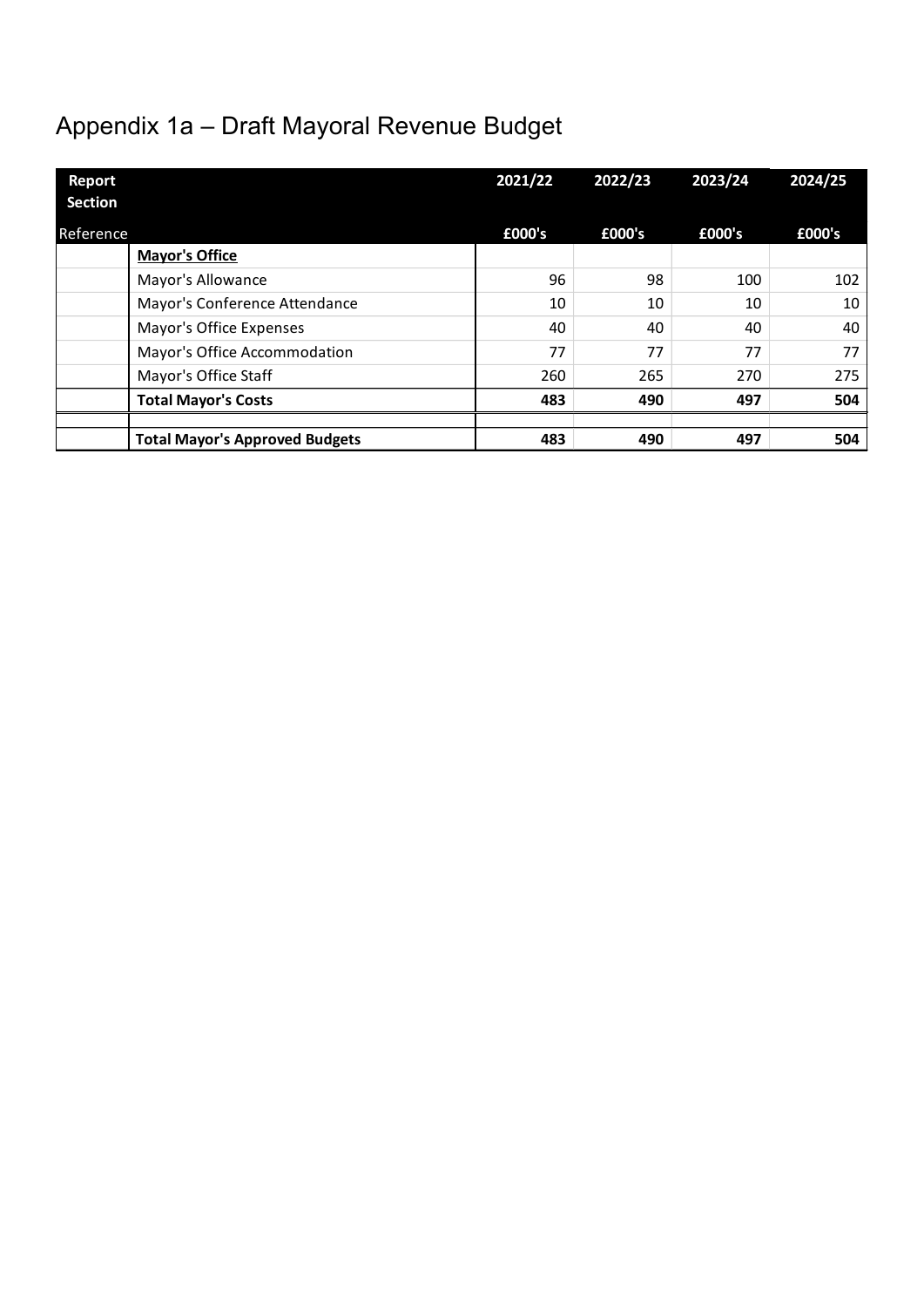# Appendix 1b – Corporate Services Revenue Budget

| <b>Report</b><br><b>Section</b> |                                                                     | 2021/22    | 2022/23    | 2023/24                  | 2024/25    |
|---------------------------------|---------------------------------------------------------------------|------------|------------|--------------------------|------------|
| Reference                       |                                                                     | £000's     | £000's     | £000's                   | £000's     |
| 6.2                             | <b>Combined Authority Staffing Costs (inc NI &amp; Pen 'er)</b>     |            |            |                          |            |
|                                 | <b>Chief Executive</b>                                              | 309        | 328        | 335                      | 342        |
|                                 | <b>Housing Directorate</b>                                          |            |            |                          |            |
|                                 | Housing                                                             | 569        | 606        | 620                      | 635        |
|                                 | <b>Business and Skills Directorate</b>                              |            |            |                          |            |
|                                 | <b>Business and Skills</b>                                          | 1,082      | 1,118      | 1,116                    | 1,112      |
|                                 | Growth Hub                                                          |            |            | 92                       | 187        |
|                                 | AEB                                                                 | 242        | 250        | 259                      | 267        |
|                                 | <b>Delivery &amp; Strategy Directorate</b>                          |            |            |                          |            |
|                                 | Delivery & Strategy                                                 | 1,218      | 1,265      | 1,300                    | 1,333      |
|                                 | <b>Corporate Services Directorate</b>                               |            |            |                          |            |
|                                 | Legal and Governance                                                | 832        | 862        | 886                      | 908        |
|                                 | Finance                                                             | 665        | 697        | 730                      | 751        |
|                                 | HR                                                                  | 180        | 164        | 171                      | 174        |
|                                 | Communications                                                      | 354        | 367        | 379                      | 390        |
|                                 | <b>Total Combined Authority Staffing Costs</b>                      | 5,451      | 5,658      | 5,887                    | 6,099      |
| 6.2                             | <b>Other Employee Costs</b>                                         |            |            |                          |            |
|                                 | Travel and professional memberships                                 | 80         | 80         | 80                       | 80         |
|                                 | Apprenticeship Levy                                                 |            |            |                          |            |
|                                 | <b>Training</b>                                                     | 90         | 70         | 71                       | 64         |
|                                 | <b>Change Management Reserve</b>                                    | 157        | 162        | 158                      | 160        |
|                                 | <b>Total Other Employee Costs</b>                                   | 327        | 312        | 309                      | 304        |
| 6.4                             | <b>Support Services</b>                                             |            |            |                          |            |
|                                 | <b>External Legal Counsel</b>                                       | 65         | 65         | 65                       | 65         |
|                                 | <b>Finance Service</b>                                              | 74         | 75         | 76                       | 77         |
|                                 | <b>Democratic Services</b>                                          | 95         | 100        | 100                      | 100        |
|                                 | Payroll                                                             | 4          | 4          | 4                        | 4          |
|                                 | HR.                                                                 | 13         | 13         | 13                       | 13         |
|                                 | Procurement                                                         | 8          | 8          | 7                        | 7          |
|                                 | Finance System                                                      |            |            | $\overline{\phantom{0}}$ |            |
|                                 | ICT external support                                                | 48         | 48         | 48                       | 48         |
|                                 | <b>Total Externally Commissioned Support Services</b>               | 307        | 313        | 313                      | 314        |
| 6.5                             | <b>Corporate Overheads</b>                                          |            |            |                          |            |
|                                 | <b>Accommodation Costs</b><br>Software Licences, Mobile Phones cost | 300<br>102 | 300<br>102 | 300<br>102               | 300<br>102 |
|                                 | Communications                                                      | 42         | 42         | 42                       | 42         |
|                                 | Website Development                                                 | 10         | 10         | 10                       | 10         |
|                                 | <b>Recruitment Costs</b>                                            | 88         | 48         | 48                       | 48         |
|                                 | Insurance                                                           | 35         | 35         | 35                       | 35         |
|                                 | <b>Audit Costs</b>                                                  | 132        | 132        | 132                      | 132        |
|                                 | Office running costs                                                | 31         | 31         | 31                       | 31         |
|                                 | <b>Corporate Subscriptions</b>                                      | 36         | 36         | 36                       | 36         |
|                                 | <b>Total Corporate Overheads</b>                                    | 775        | 735        | 735                      | 735        |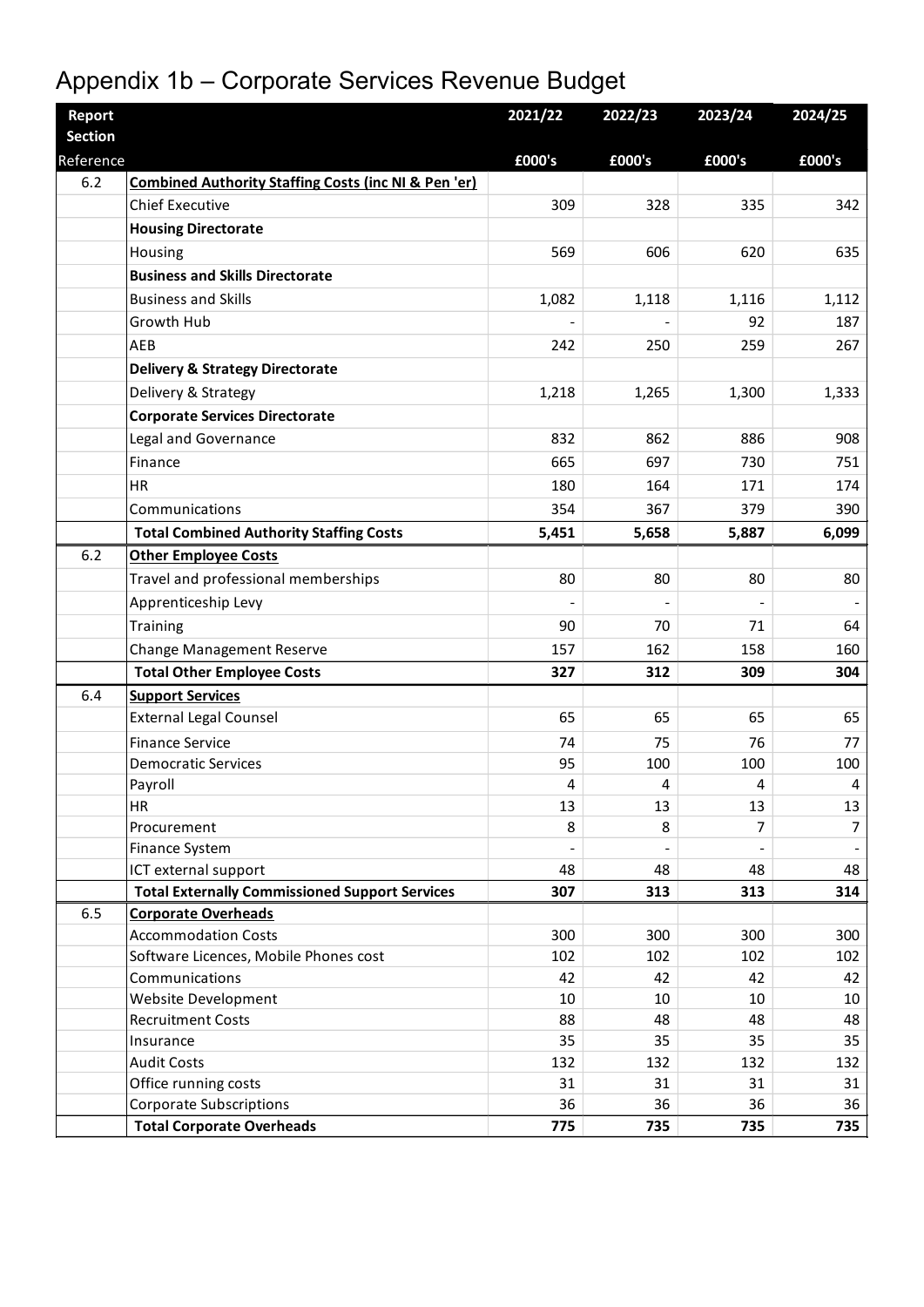| 6.6  | <b>Governance Costs</b>                          |          |                          |          |          |
|------|--------------------------------------------------|----------|--------------------------|----------|----------|
|      | <b>Committee/Business Board Allowances</b>       | 144      | 144                      | 144      | 144      |
|      | Miscellaneous                                    |          |                          |          |          |
|      | <b>Total Governance Costs</b>                    | 144      | 144                      | 144      | 144      |
| 6.7  | <b>Election Costs</b>                            |          |                          |          |          |
|      | <b>Total Election Costs</b>                      | 1,040    | $\overline{\phantom{a}}$ |          |          |
| 6.8  | <b>Corporate Response Fund</b>                   |          |                          |          |          |
|      | <b>Total Corporate Response Fund</b>             | 145      | 145                      | 145      | 145      |
|      | <b>Financing Costs</b>                           |          |                          |          |          |
| 6.9  | Interest Receivable on Investments               | $-231$   | $-22$                    | $-16$    | - 8      |
| 6.10 | Interest on Borrowing                            |          | 750                      | 750      | 750      |
|      | <b>Net Financing Costs</b>                       | $-231$   | 728                      | 734      | 742      |
|      |                                                  |          |                          |          |          |
|      | <b>Total Operational Budget</b>                  | 7,958    | 8,035                    | 8,268    | 8,483    |
|      | <b>Workstream Budget</b>                         |          |                          |          |          |
| 6.11 | Contribution to A14 Upgrade (DfT)                | 96       | 99                       | 99       | 99       |
|      | <b>Total Feasibility Budget</b>                  | 96       | 99                       | 99       | 99       |
| 6.3  | <b>Staffing Recharges</b>                        |          |                          |          |          |
|      | Internally Recharged Grant Funded Staff          | $-1,378$ | $-1,334$                 | $-1,147$ | $-1,260$ |
|      | <b>Externally Recharged Staff</b>                | $-709$   | $-813$                   | $-1,162$ | $-1,214$ |
|      | <b>Total Recharges to Grant Funded Projects</b>  | $-2,088$ | $-2,147$                 | $-2,309$ | $-2,473$ |
|      |                                                  |          |                          |          |          |
|      | <b>Total Corporate Services Approved Budgets</b> | 5,967    | 5,987                    | 6,058    | 6,108    |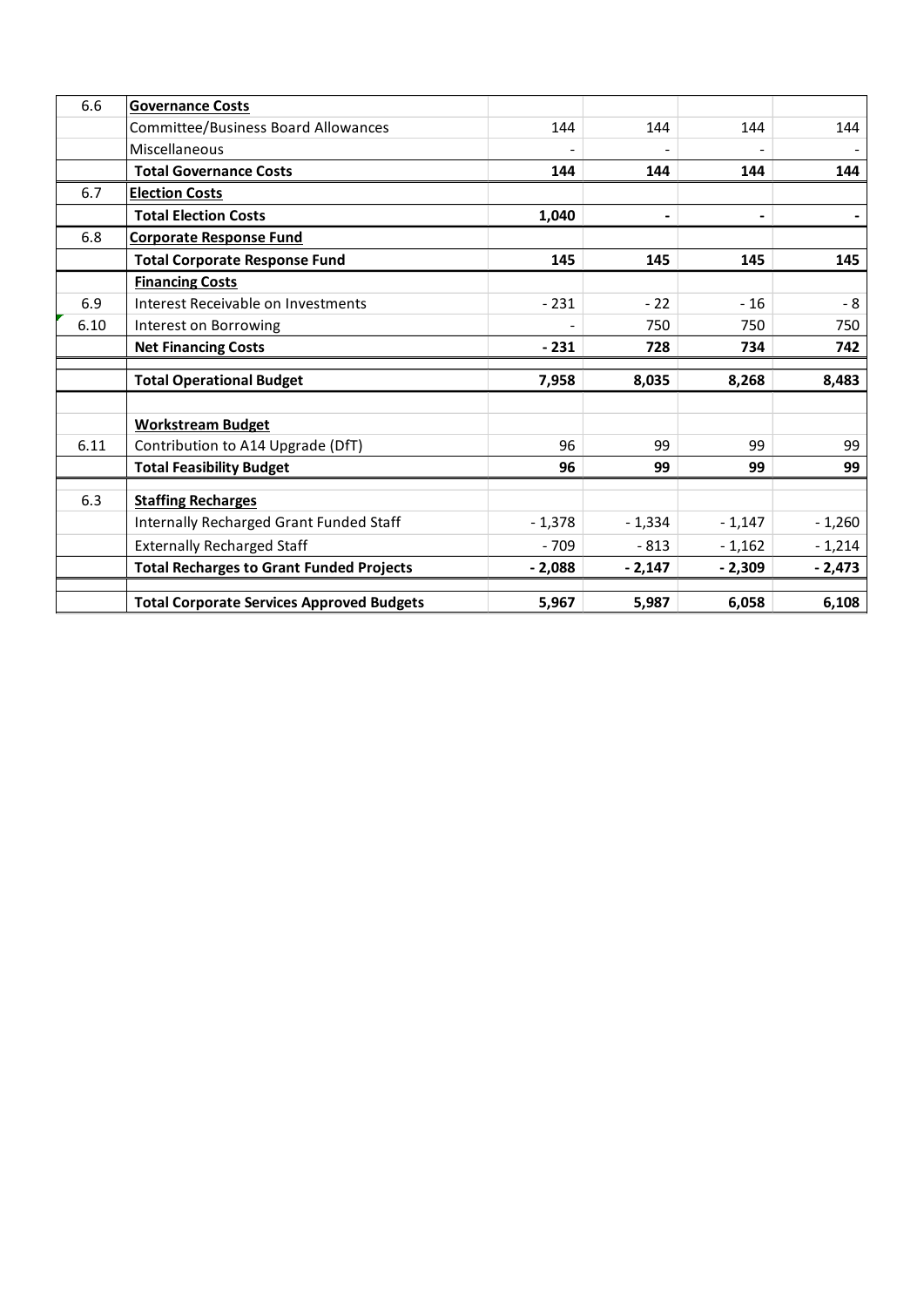# Appendix 1c – Business and Skills Revenue Budget

| Report         |                                                        | 2021/22 | 2022/23 | 2023/24 | 2024/25 |
|----------------|--------------------------------------------------------|---------|---------|---------|---------|
| <b>Section</b> |                                                        |         |         |         |         |
| Reference      |                                                        | £000's  | £000's  | £000's  | £000's  |
|                | <b>Business &amp; Skills</b>                           |         |         |         |         |
| 7.2            | <b>AEB Devolution Programme</b>                        | 10,449  | 10,449  | 10,449  | 10,449  |
| 7.2            | <b>AEB Innovation Fund - Revenue</b>                   | 500     | 500     | 500     | 500     |
| 7.2            | <b>AEB Programme Costs</b>                             | 367     | 367     | 367     | 367     |
| 7.3            | <b>Business Rebound &amp; Growth Service</b>           | 2,630   | 3,639   | 2,785   |         |
| 7.4            | <b>Careers and Enterprise Company (CEC)</b>            | 50      | 50      | 25      |         |
| 7.5            | <b>Economic Rapid Response</b>                         | 150     | 150     | 200     | 200     |
| 7.6            | <b>Enterprise Zone Investment</b>                      | 50      |         |         |         |
| 7.7            | <b>Growth Hub</b>                                      |         |         | 123     | 246     |
| 7.8            | <b>Health and Care Sector Work Academy</b>             | 232     |         |         |         |
| 7.9            | <b>High Value Courses</b>                              | 88      |         |         |         |
| 7.10           | <b>Insight &amp; Evaluation Programme</b>              | 75      | 75      | 75      | 75      |
| 7.11           | <b>Local Growth Fund Costs</b>                         | 530     | 429     |         |         |
| 7.12           | <b>Market Towns &amp; Cities Strategies</b>            | 100     |         |         |         |
| 7.13           | <b>Marketing and Promotion of Services</b>             | 90      | 90      | 90      | 90      |
| 7.14           | <b>Sector Based Work Academies</b>                     | 86      |         |         |         |
| 7.15           | Shared Prosperity Fund Evidence Base & Pilot Fund      | 100     |         |         |         |
| 7.16           | <b>Skills Advisory Panel (SAP) (DfE)</b>               | 75      |         |         |         |
| 7.17           | <b>Skills Rapid Response</b>                           | 100     | 100     | 150     | 150     |
| 7.18           | <b>St Neots Masterplan</b>                             | 83      |         |         |         |
|                | <b>Total Business &amp; Skills Approved Budgets</b>    | 15,755  | 15,848  | 14,763  | 12,077  |
|                | <b>Total Business &amp; Skills Subject to Approval</b> |         |         |         |         |
|                |                                                        |         |         |         |         |
|                | <b>Total Business &amp; Skills Revenue Expenditure</b> | 15,755  | 15,848  | 14,763  | 12,077  |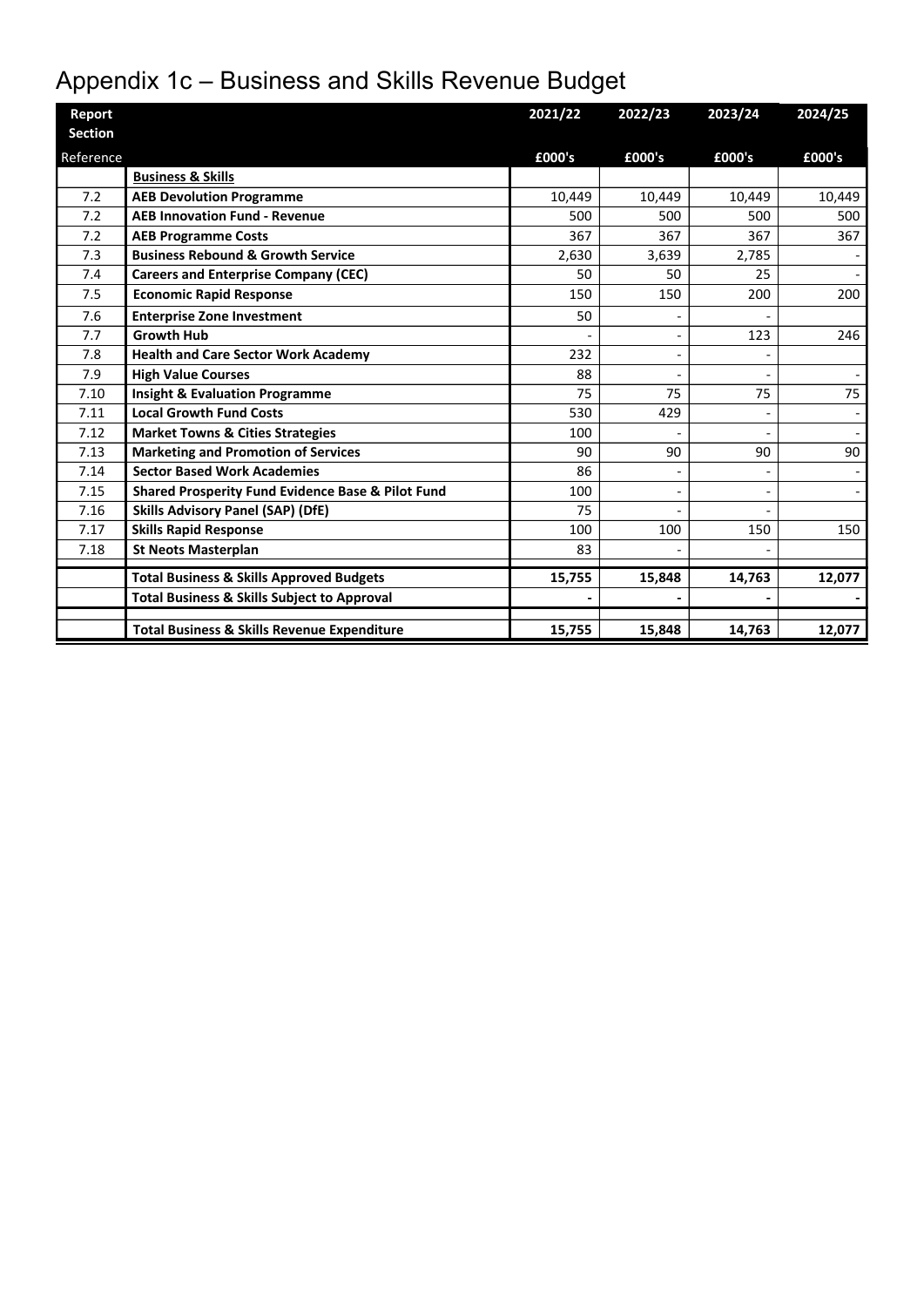# Appendix 1d – Delivery and Strategy Revenue Budget

| <b>Report</b>  |                                                                   | 2021/22 | 2022/23                  | 2023/24 | 2024/25 |
|----------------|-------------------------------------------------------------------|---------|--------------------------|---------|---------|
| <b>Section</b> |                                                                   |         |                          |         |         |
| Reference      |                                                                   | £000's  | £000's                   | £000's  | £000's  |
|                | Delivery & Strategy                                               |         |                          |         |         |
| 8.2            | <b>A142 Chatteris to Snailwell</b>                                |         |                          |         |         |
|                | <b>Approved Project Costs</b>                                     |         | $\overline{a}$           |         |         |
|                | Subject to Approval                                               | 150     |                          |         |         |
| 8.3            | <b>Climate Change</b>                                             |         |                          |         |         |
|                | <b>Approved Project Costs</b>                                     |         |                          |         |         |
|                | Subject to Approval                                               | 100     | 100                      | 100     | 100     |
| 8.4            | <b>Development of Key Route Network</b>                           |         |                          |         |         |
|                | <b>Approved Project Costs</b>                                     |         |                          |         |         |
|                | Subject to Approval                                               | 150     | $\overline{\phantom{a}}$ |         |         |
| 8.5            | <b>Harston Capacity Study</b>                                     |         |                          |         |         |
|                | <b>Approved Project Costs</b>                                     |         | $\overline{a}$           |         |         |
|                | Subject to Approval                                               | 150     |                          |         |         |
| 8.6            | <b>Local Transport Plan</b>                                       |         |                          |         |         |
|                | <b>Approved Project Costs</b>                                     |         |                          |         |         |
|                | Subject to Approval                                               | 200     | 100                      |         |         |
| 8.7            | <b>Monitoring and Evaluation Framework</b>                        |         |                          |         |         |
|                | <b>Approved Project Costs</b>                                     | 150     | 34                       |         |         |
|                | Subject to Approval                                               |         | 36                       | 70      |         |
| 8.8            | <b>Non-Statutory Spatial Framework (Phase 2)</b>                  |         |                          |         |         |
|                | <b>Approved Project Costs</b>                                     |         |                          |         |         |
|                | Subject to Approval                                               | 100     | 100                      |         |         |
| 8.9            | <b>Sawston Station Contribution</b>                               |         |                          |         |         |
|                | <b>Approved Project Costs</b>                                     |         | $\overline{\phantom{a}}$ |         |         |
|                | Subject to Approval                                               | 16      |                          |         |         |
| 8.10           | <b>Segregated Cycling Holme to Sawtry</b>                         |         |                          |         |         |
|                | <b>Approved Project Costs</b>                                     |         | $\overline{\phantom{a}}$ |         |         |
|                | Subject to Approval                                               | 100     |                          |         |         |
| 8.11           | <b>Transport CPCA Bus Operation</b>                               |         |                          |         |         |
|                | <b>Approved Project Costs</b>                                     | 13,040  | 13,300                   | 13,566  | 13,838  |
|                | Subject to Approval                                               |         | $\overline{\phantom{a}}$ |         |         |
| 8.12           | <b>Transport Response Fund</b>                                    |         |                          |         |         |
|                | <b>Approved Project Costs</b>                                     |         |                          |         |         |
|                | Subject to Approval                                               | 650     | 650                      | 650     | 650     |
|                |                                                                   |         |                          |         |         |
|                | <b>Total Delivery &amp; Strategy Approved Projects</b>            | 13,190  | 13,334                   | 13,566  | 13,838  |
|                | <b>Total Delivery &amp; Strategy Projects Subject to Approval</b> | 1,616   | 986                      | 820     | 750     |
|                | <b>Total Delivery &amp; Strategy Revenue Expenditure</b>          | 14,806  | 14,320                   | 14,386  | 14,588  |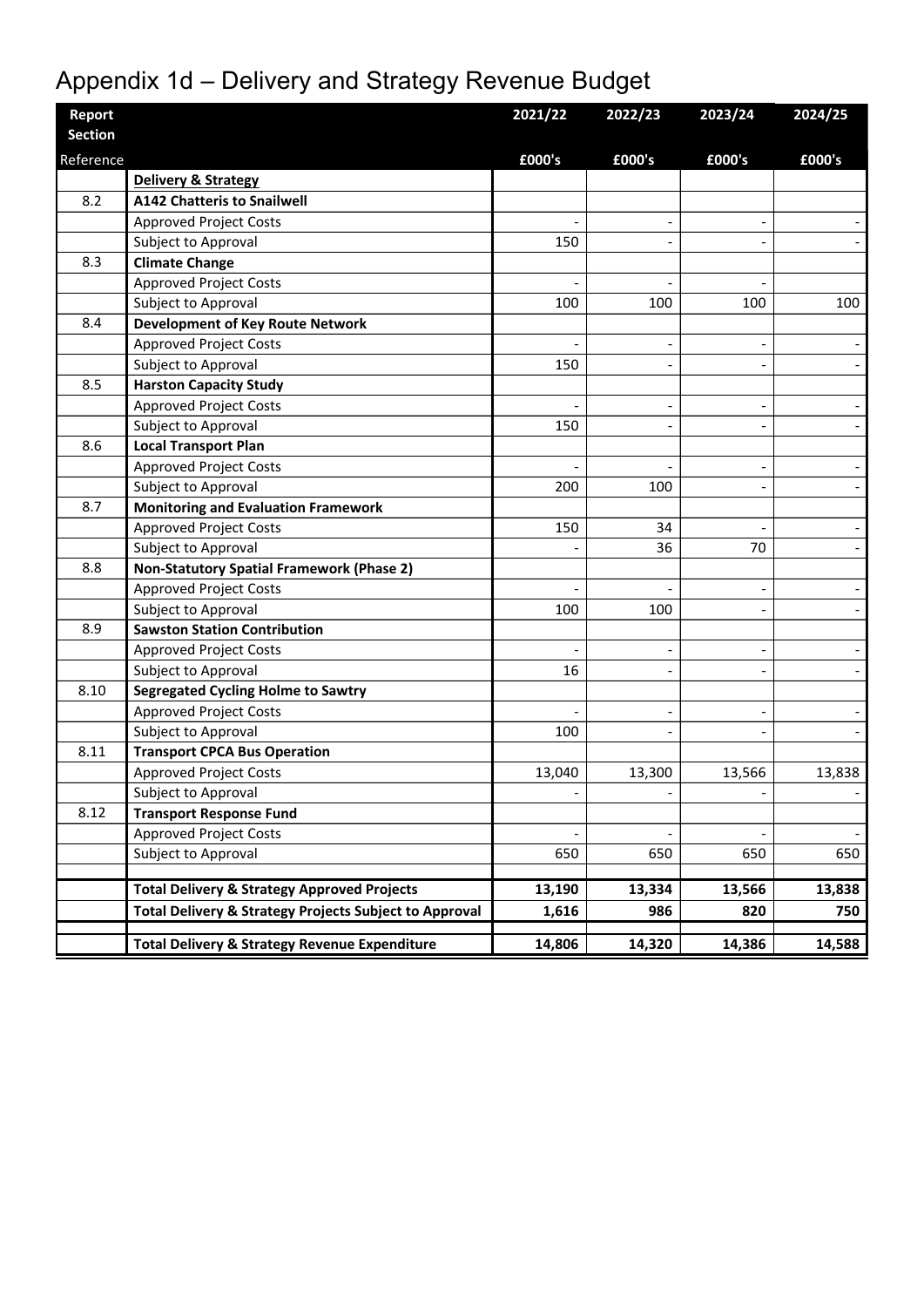# Appendix 1e – Housing Revenue Budget

| Report         |                                                   | 2021/22                  | 2022/23 | 2023/24                  | 2024/25 |
|----------------|---------------------------------------------------|--------------------------|---------|--------------------------|---------|
| <b>Section</b> |                                                   |                          |         |                          |         |
| Reference      |                                                   | £000's                   | £000's  | £000's                   | £000's  |
|                | <b>Housing</b>                                    |                          |         |                          |         |
| 9.1&9.2        | <b>CLT and £100k Housing</b>                      |                          |         |                          |         |
|                | <b>Approved Project Costs</b>                     | $\overline{\phantom{0}}$ |         | $\overline{\phantom{0}}$ |         |
|                | Subject to Approval                               | 100                      | 100     | 100                      | 100     |
| 9.3            | <b>Housing Response Fund</b>                      |                          |         |                          |         |
|                | <b>Approved Project Costs</b>                     | $\overline{\phantom{0}}$ |         |                          |         |
|                | Subject to Approval                               | 350                      | 350     | 350                      | 350     |
|                | <b>Total Housing Approved Budgets</b>             | ٠                        |         |                          |         |
|                | <b>Total Housing Projects Subject to Approval</b> | 450                      | 450     | 450                      | 450     |
|                |                                                   |                          |         |                          |         |
|                | <b>Total Housing Revenue Expenditure</b>          | 450                      | 450     | 450                      | 450     |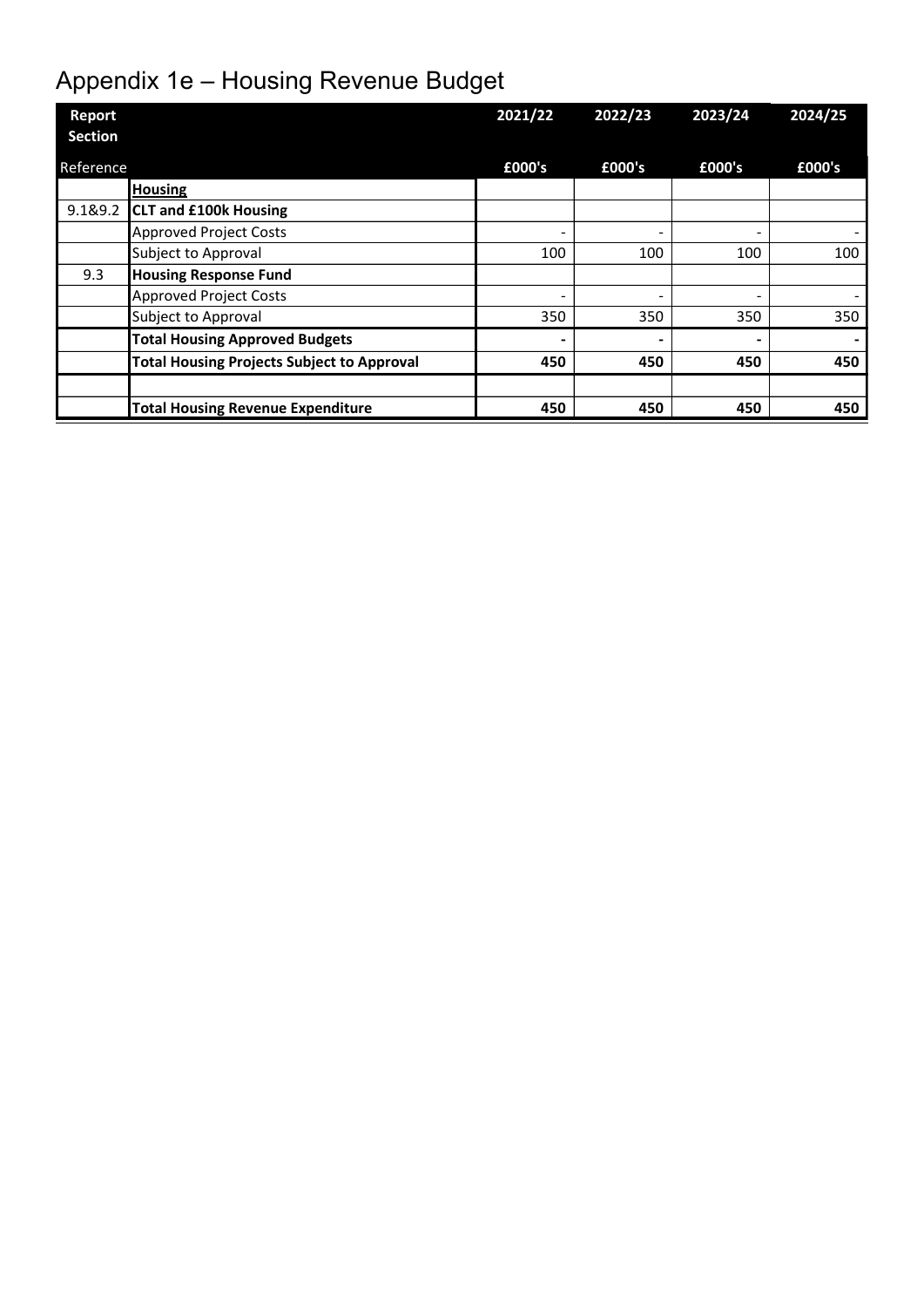# Appendix 2a – Corporate Services Capital Programme

| Report<br><b>Section</b> |                                                          | 2021/22 | 2022/23                  | 2023/24                  | 2024/5 |
|--------------------------|----------------------------------------------------------|---------|--------------------------|--------------------------|--------|
| Reference                |                                                          | £,000   | £,000                    | £,000                    | £,000  |
| 12.1                     | <b>ICT Capital</b>                                       |         |                          |                          |        |
|                          | <b>Approved Project Costs</b>                            | 44      | 38                       | 38                       | 38     |
|                          | Subject to Approval                                      |         |                          |                          |        |
|                          | <b>Total Corporate Approved Capital Projects</b>         | 44      | 38                       | 38                       | 38     |
|                          | <b>Total Corporate Project Costs Subject to Approval</b> |         | $\overline{\phantom{0}}$ | $\overline{\phantom{0}}$ |        |
|                          |                                                          |         |                          |                          |        |
|                          | <b>Total Corporate Capital Projects</b>                  | 44      | 38                       | 38                       | 38     |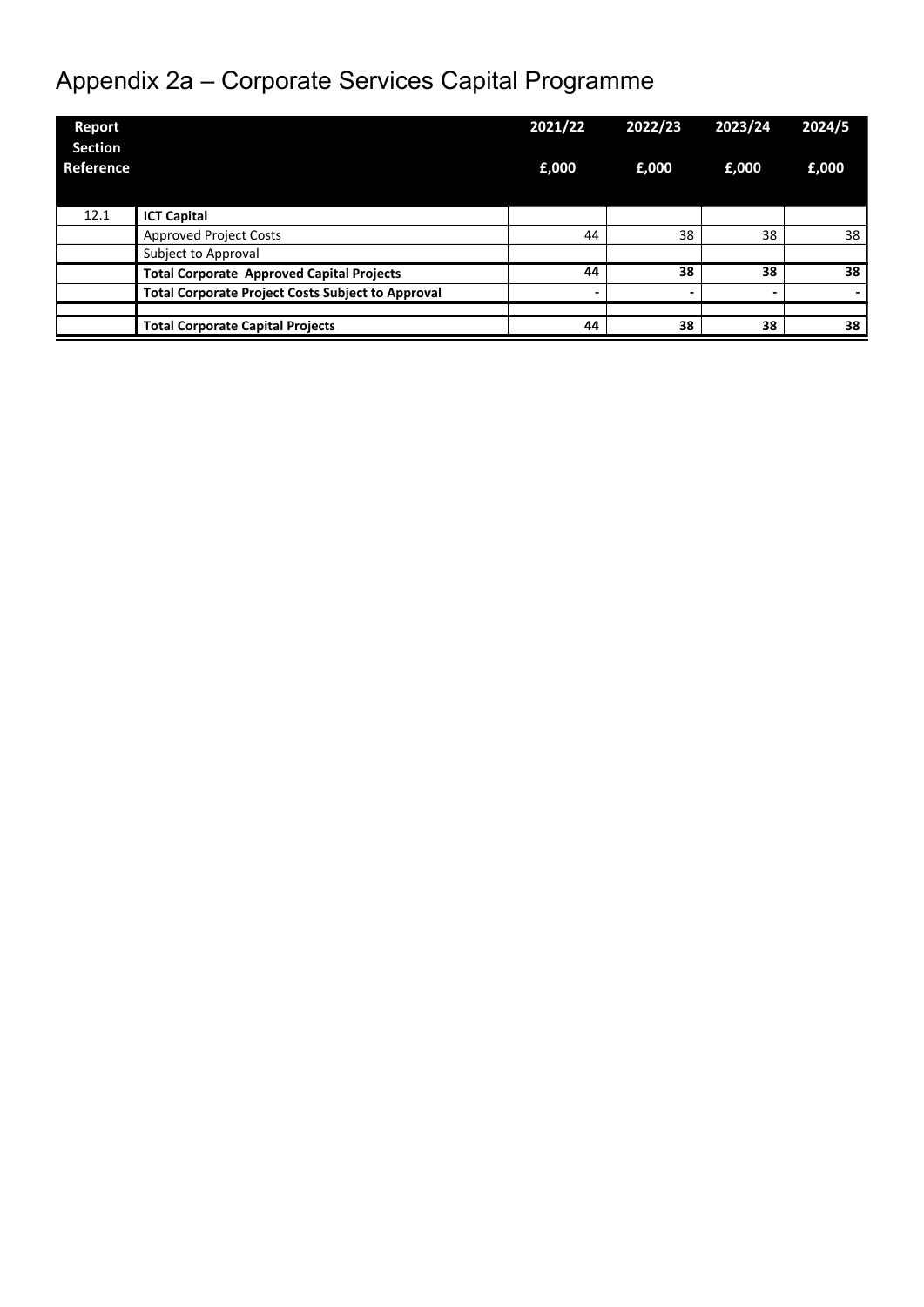# Appendix 2b – Business and Skills Capital Programme

| <b>Report</b>  |                                                                    | 2021/22 | 2022/23 | 2023/24 | 2024/25 |
|----------------|--------------------------------------------------------------------|---------|---------|---------|---------|
| <b>Section</b> |                                                                    |         |         |         |         |
| Referenc       |                                                                    | £,000   | £,000   | £,000   | £,000   |
| 13.2.2         | Business Rebound & Growth Service - Capital Grant and Equity Fund  |         |         |         |         |
|                | <b>Approved Project Costs</b>                                      | 3,000   | 3,000   | 3,000   |         |
| 13.2.3         | Getting Building Fund - University of Peterborough Phase 2         |         |         |         |         |
|                | Subject to Approval                                                | 14,600  |         | ۰       |         |
| 13.2.4         | <b>Illumina Accelerator</b>                                        |         |         |         |         |
|                | <b>Approved Project Costs</b>                                      | 1,000   | 1,000   | ٠       |         |
| 13.1.2         | <b>Market Town Master Plan Implementation</b>                      |         |         |         |         |
|                | <b>Approved Project Costs</b>                                      |         |         | -       |         |
|                | Subject to Approval                                                | 4,500   |         | ۰       |         |
|                | <b>Total Approved Business and Skills Capital Projects</b>         | 4,000   | 4,000   | 3,000   |         |
|                | <b>Total Business and Skills Project Costs Subject to Approval</b> | 19,100  |         |         |         |
|                |                                                                    |         |         |         |         |
|                | <b>Total Business and Skills Capital Projects</b>                  | 23,100  | 4,000   | 3,000   |         |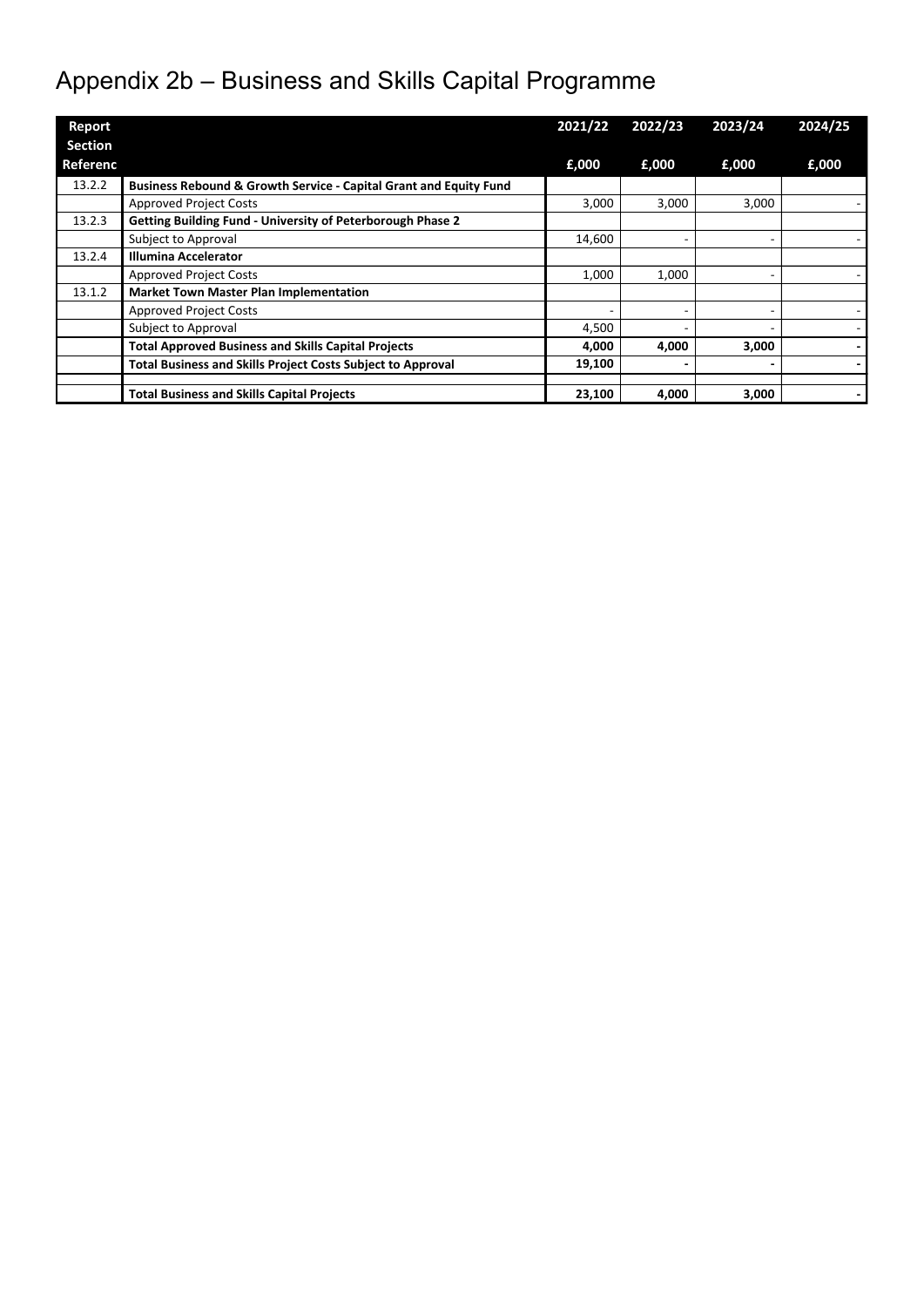# Appendix 2c – Delivery and Strategy Capital Programme

| Report          |                                                           | 2021/22                  | 2022/23                  | 2023/24                  | 2024/5 |
|-----------------|-----------------------------------------------------------|--------------------------|--------------------------|--------------------------|--------|
| <b>Section</b>  |                                                           |                          |                          |                          |        |
| <b>Referenc</b> |                                                           | £,000                    | £,000                    | £,000                    | £,000  |
| 14.1            | <b>A10 Dualling OBC</b>                                   |                          |                          |                          |        |
|                 | <b>Approved Project Costs</b>                             | 1,500                    |                          |                          |        |
|                 | Subject to Approval                                       |                          |                          |                          |        |
| 14.2            | <b>A16 Norwood Dualling</b>                               |                          |                          |                          |        |
|                 | <b>Approved Project Costs</b>                             | 630                      |                          |                          |        |
|                 | Subject to Approval                                       | 420                      | 12,000                   |                          |        |
| 14.3            | <b>A141 OBC &amp; FBC</b>                                 |                          |                          |                          |        |
|                 | <b>Approved Project Costs</b>                             |                          |                          |                          |        |
|                 | Subject to Approval                                       |                          | 650                      | 1,300                    | 2,300  |
| 14.4            | A1260 Nene Parkway Junction 15                            |                          |                          |                          |        |
|                 | <b>Approved Project Costs</b>                             |                          |                          |                          |        |
|                 | Subject to Approval                                       | 5,000                    |                          |                          |        |
| 14.5            | A1260 Nene Parkway Junction 32-3                          |                          |                          |                          |        |
|                 | <b>Approved Project Costs</b>                             |                          |                          |                          |        |
|                 | Subject to Approval                                       | 1,000                    | 1,500                    |                          |        |
| 14.6            | <b>CAM SPV Running Costs</b>                              |                          |                          |                          |        |
|                 | <b>Approved Project Costs</b>                             |                          |                          |                          |        |
|                 | Subject to Approval                                       | 2,000                    |                          |                          |        |
| 14.7            | <b>CAM Business Case Development</b>                      |                          |                          |                          |        |
|                 | <b>Approved Project Costs</b>                             |                          |                          |                          |        |
|                 | Subject to Approval                                       | 5,000                    | 6,500                    | 6,500                    |        |
| 14.8            | <b>Coldhams Lane roundabout improvements</b>              |                          |                          |                          |        |
|                 | <b>Approved Project Costs</b>                             |                          | $\overline{\phantom{a}}$ |                          |        |
|                 | Subject to Approval                                       | 1,500                    |                          |                          |        |
| 14.9            | <b>Digital Connectivity Infrastructure Programme</b>      |                          |                          |                          |        |
|                 | <b>Approved Project Costs</b>                             |                          |                          |                          |        |
|                 | Subject to Approval                                       | 1,868                    | 1,500                    | 1,500                    | 1,500  |
| 14.10           | <b>Fengate Access Studies Phase 1</b>                     |                          |                          |                          |        |
|                 | <b>Approved Project Costs</b>                             |                          |                          |                          |        |
|                 | Subject to Approval                                       | 600                      | 4,200                    |                          |        |
| 14.11           | <b>Fengate Access Studies Phase 2 (University Access)</b> |                          |                          |                          |        |
|                 | <b>Approved Project Costs</b>                             | $\overline{\phantom{a}}$ |                          | $\overline{\phantom{a}}$ |        |
|                 | Subject to Approval                                       | 700                      | 1,280                    | $\overline{a}$           |        |
| 14.12           | <b>Highways Maintenance (with PCC and CCC)</b>            |                          |                          |                          |        |
|                 | <b>Approved Project Costs</b>                             | 23,080                   | 23,080                   | 23,080                   | 23,080 |
|                 | Subject to Approval                                       |                          |                          |                          |        |
| 14.13           | <b>King's Dyke</b>                                        |                          |                          |                          |        |
|                 | <b>Approved Project Costs</b>                             | 9,087                    | $\overline{\phantom{a}}$ | $\overline{\phantom{a}}$ |        |
|                 | Subject to Approval                                       |                          | $\overline{\phantom{a}}$ | $\overline{\phantom{a}}$ |        |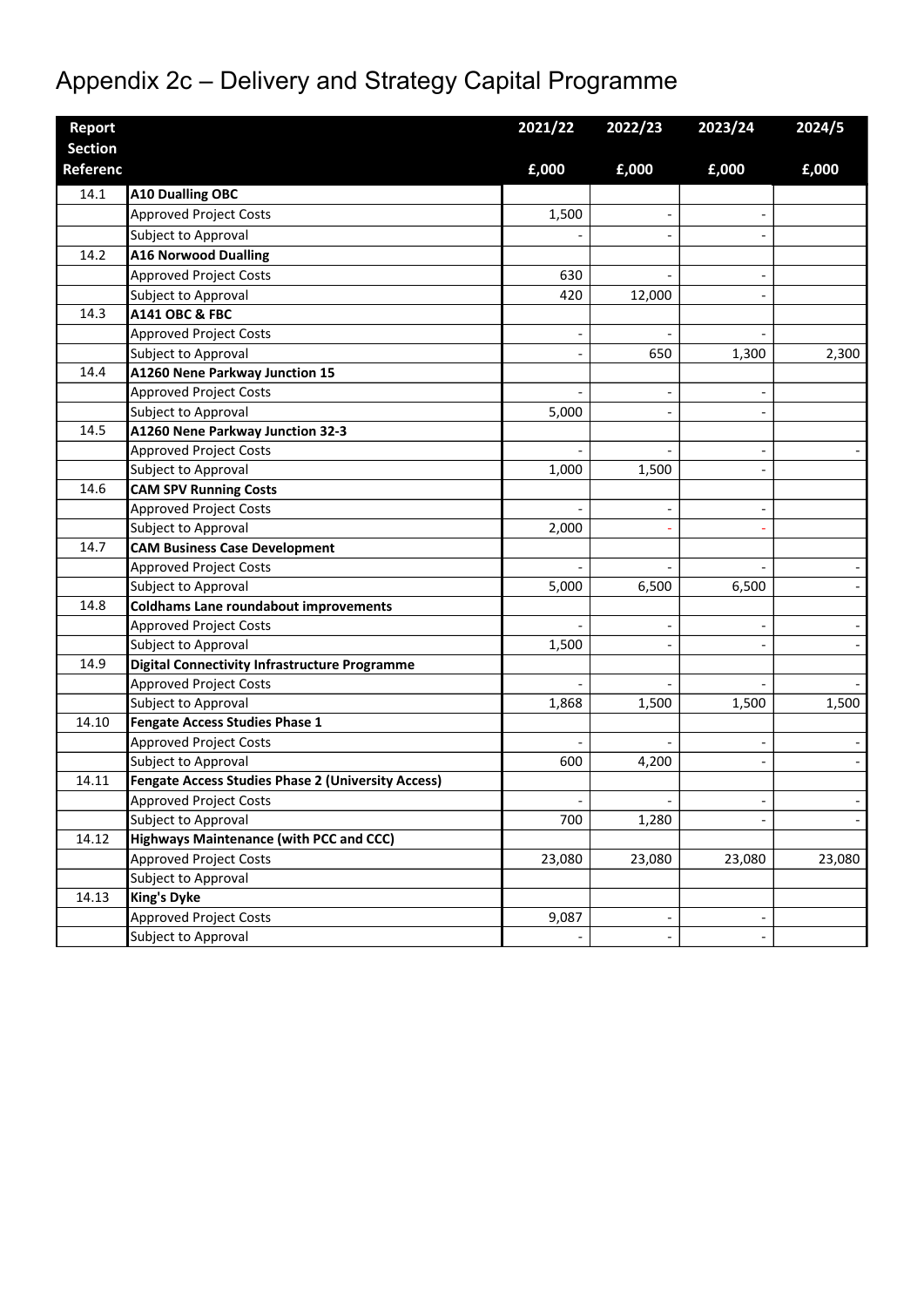| <b>Report</b>   |                                                                 | 2021/22 | 2022/23                      | 2023/24                  | 2024/5 |
|-----------------|-----------------------------------------------------------------|---------|------------------------------|--------------------------|--------|
| <b>Section</b>  |                                                                 |         |                              |                          |        |
| <b>Referenc</b> |                                                                 | £,000   | £,000                        | £,000                    | £,000  |
| 14.14           | <b>March Area Transport Strategy</b>                            |         |                              |                          |        |
|                 | <b>Approved Project Costs</b>                                   |         |                              |                          |        |
|                 | Subject to Approval                                             | 1,500   |                              |                          |        |
| 14.15           | <b>Regeneration of Fenland Railway Stations</b>                 |         |                              |                          |        |
|                 | <b>Approved Project Costs</b>                                   | 1,200   | $\qquad \qquad \blacksquare$ | -                        |        |
|                 | Subject to Approval                                             | 674     |                              |                          |        |
| 14.16           | <b>Snailwell Loop</b>                                           |         |                              |                          |        |
|                 | <b>Approved Project Costs</b>                                   |         | $\overline{\phantom{a}}$     | $\overline{a}$           |        |
|                 | Subject to Approval                                             | 500     |                              |                          |        |
| 14.17           | <b>Soham Station</b>                                            |         |                              |                          |        |
|                 | <b>Approved Project Costs</b>                                   | 8,000   | 4,000                        | $\overline{\phantom{0}}$ |        |
|                 | Subject to Approval                                             |         |                              |                          |        |
| 14.18           | St. Ives (SOBC, OBC & FBC)                                      |         |                              |                          |        |
|                 | <b>Approved Project Costs</b>                                   |         |                              |                          |        |
|                 | Subject to Approval                                             | 500     | 1,000                        | 1,400                    | 1,500  |
| 14.19           | <b>Transport Modelling</b>                                      |         |                              |                          |        |
|                 | <b>Approved Project Costs</b>                                   |         |                              | $\overline{a}$           |        |
|                 | Subject to Approval                                             | 750     |                              |                          |        |
| 14.20           | <b>Wisbech Access Strategy</b>                                  |         |                              |                          |        |
|                 | <b>Approved Project Costs</b>                                   |         | $\overline{\phantom{a}}$     | $\overline{\phantom{0}}$ |        |
|                 | Subject to Approval                                             | 3,000   |                              |                          |        |
| 14.21           | <b>Wisbech Rail</b>                                             |         |                              |                          |        |
|                 | <b>Approved Project Costs</b>                                   |         |                              |                          |        |
|                 | Subject to Approval                                             | 2,000   | 3,000                        | 5,000                    |        |
|                 | <b>Total Delivery and Strategy Approved Capital Projects</b>    | 43,497  | 27,080                       | 23,080                   | 23,080 |
|                 | <b>Total Delivery and Strategy Projects Subject to Approval</b> | 27,012  | 31,630                       | 15,700                   | 5,300  |
|                 | <b>Total Delivery and Strategy Capital Projects</b>             | 70,509  | 58,710                       | 38,780                   | 28,380 |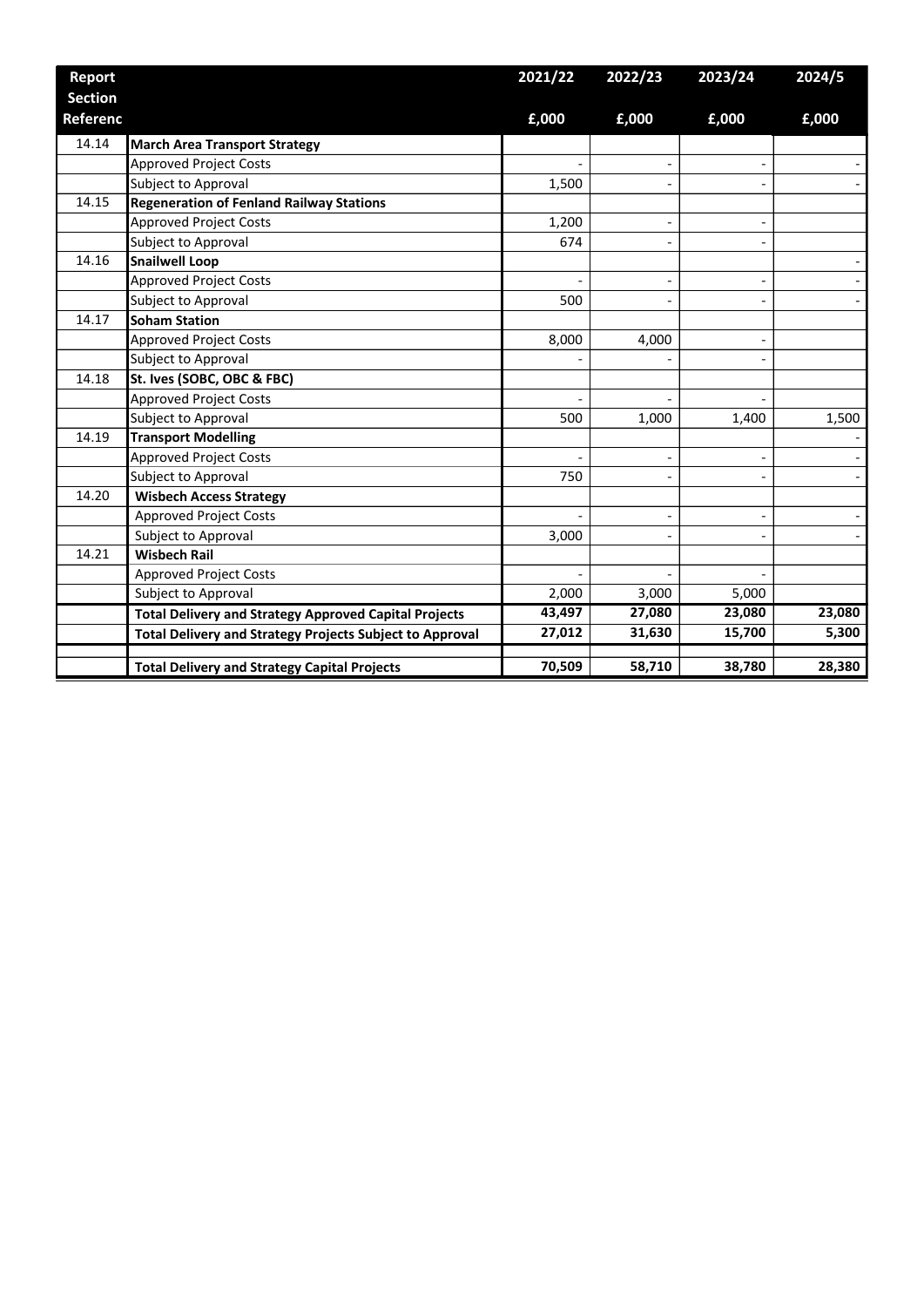# Appendix 2d – Housing Capital Programme

| Report                      |                                                        | 2021/22 | 2022/23 | 2023/24 | 2024/25 |
|-----------------------------|--------------------------------------------------------|---------|---------|---------|---------|
| <b>Section</b><br>Reference |                                                        | £,000   | £,000   | £,000   | £,000   |
| 15.7                        | <b>Affordable Housing Grant Programme</b>              |         |         |         |         |
|                             | <b>Approved Project Costs</b>                          | 12,000  | 22,000  | 3,055   |         |
|                             | Subject to Approval                                    |         |         | ٠       |         |
| 15.8                        | <b>Cambridge City Housing Programme</b>                |         |         |         |         |
|                             | <b>Approved Project Costs</b>                          | 3,204   | 4,096   | ٠       |         |
|                             | Subject to Approval                                    |         | ۰       | ٠       |         |
| 15.9                        | Housing Investment (revolving) Fund                    |         |         |         |         |
|                             | <b>Approved Project Costs</b>                          | 5,728   | 593     | ٠       | 344     |
|                             | Subject to Approval                                    | 17,786  | 25,421  | ٠       |         |
|                             | <b>Total Housing Approved Capital Projects</b>         | 20,932  | 26,689  | 3,055   | 344     |
|                             | <b>Total Housing Project Costs Subject to Approval</b> | 17,786  | 25,421  | -       |         |
|                             | <b>Total Housing Capital Projects</b>                  | 38,719  | 52,110  | 3,055   | 344     |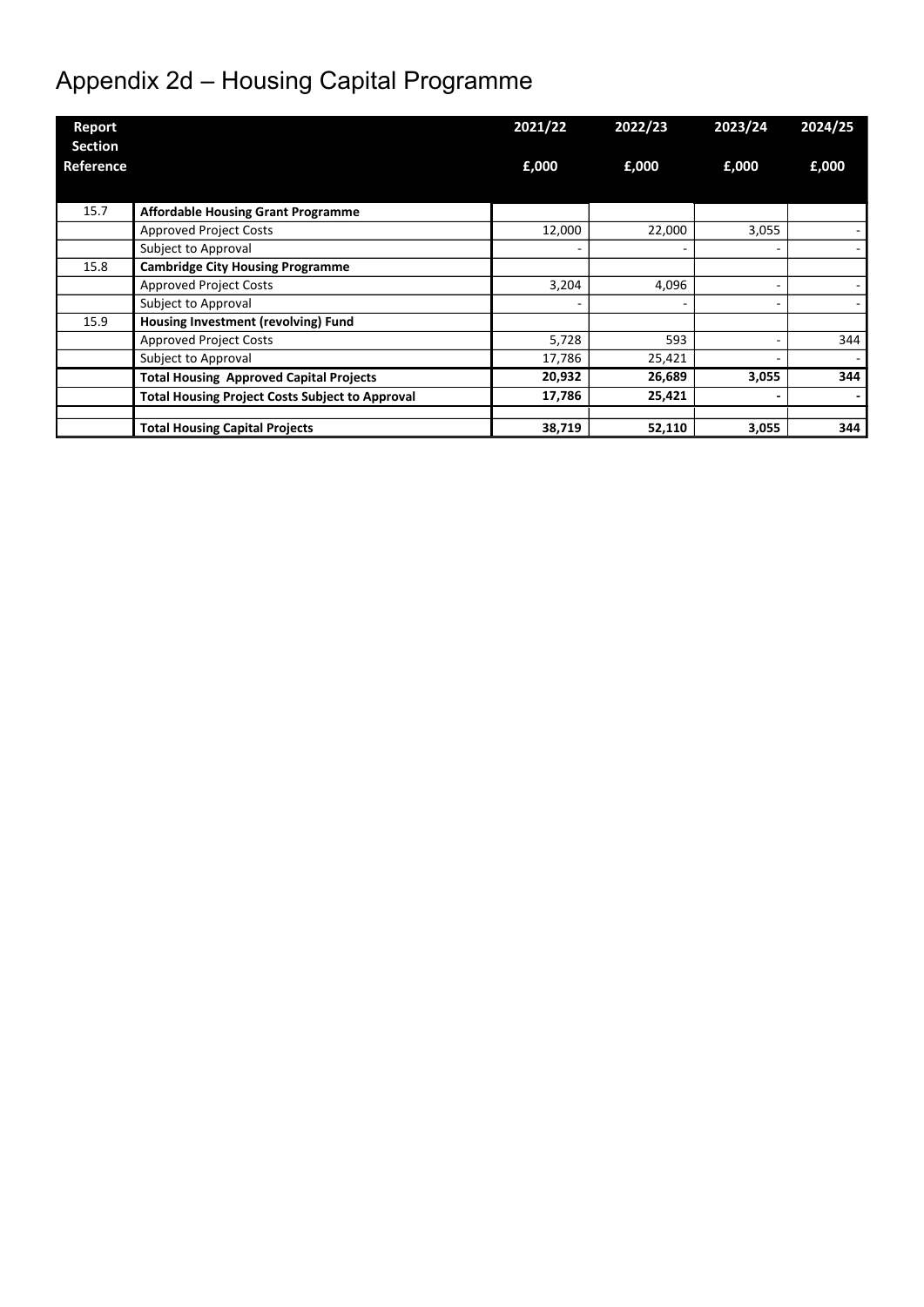| <b>LGF Project</b>                                                                       | <b>Project Description</b>                                             | <b>Primary Sector</b>         | <b>Lead Organisation</b>      | <b>Region Authority</b>                         | <b>LGF Amount</b> | <b>Direct Job Creation</b> | <b>Indirect Job Creation</b> | <b>TOTAL Job Creation</b> |
|------------------------------------------------------------------------------------------|------------------------------------------------------------------------|-------------------------------|-------------------------------|-------------------------------------------------|-------------------|----------------------------|------------------------------|---------------------------|
|                                                                                          |                                                                        |                               |                               |                                                 |                   |                            |                              |                           |
| Accelerating Start-Ups, Scale-Ups & Set-Ups - Through Start-up & Growth Finance & Advice |                                                                        |                               |                               |                                                 |                   |                            |                              |                           |
| The Business Growth Service                                                              | <b>GROWTH COACHING, EQUITY</b><br><b>INVESTMENTS, SKILLS &amp; FDI</b> | All                           | <b>CPCA</b>                   | Huntingdonshire District<br>Council             | £5,407,000        | 47                         | 5890                         | 5937                      |
| Illumina Genomics Accelerator                                                            | START-UP TECH ACCERATOR<br><b>EQUITY INVESTMENTS</b>                   | Life Science                  | Illumina Cambridge Ltd        | South Cambridgeshire<br><b>District Council</b> | £1,000,000        | 1033                       |                              | 1033                      |
| Startcodon Life Science Accelerator                                                      | START-UP TECH ACCERATOR<br><b>EQUITY INVESTMENTS</b>                   | Life Science                  | Start Codon Ltd               | South Cambridgeshire<br><b>District Council</b> | £3,342,250        | 1730                       | 3460                         | 5190                      |
| Ascendal Transport Accelerator                                                           | START-UP TECH ACCERATOR<br><b>EQUITY INVESTMENTS</b>                   | Transport                     | Ascendal Ltd                  | South Cambridgeshire<br><b>District Council</b> | £965,000          | 2                          | 200                          | 202                       |
| Medtech Accelerator                                                                      | START-UP TECH ACCERATOR<br><b>EQUITY INVESTMENTS</b>                   | Life Science                  | <b>Health Enterprise East</b> | South Cambridgeshire<br><b>District Council</b> | £500,000          | $\mathbf 0$                | 0                            | $\Omega$                  |
| Peterborough & Fens Manufacturing<br>Association                                         | EQUITY INVESTMENT IN START-UP<br><b>BUSINESS NETWORK</b>               | <b>Business Growth</b>        | Opportunity Peterborough      | Peterborough City Council                       | £715,000          | 113                        | 191                          | 304                       |
| <b>Terraview Company Expansion</b>                                                       | <b>GROWTH GRANT</b>                                                    | <b>Advanced Manufacturing</b> | Terraview                     | South Cambridgeshire<br><b>District Council</b> | £120,000          | 15                         | Not available                | 15                        |
| Aerotron Company Expansion                                                               | <b>GROWTH GRANT</b>                                                    | <b>Advanced Manufacturing</b> | Aerotron Ltd                  | <b>Fenland District Council</b>                 | £1,400,000        | 140                        | 15                           | 155                       |
| Agri-Tech Growth Initiative                                                              | <b>GROWTH GRANTS</b>                                                   | AgriTech                      | <b>CPCA</b>                   | CPCA Wide projects                              | £3,036,252        | 300                        | 0                            | 300                       |
| Growing Places Fund Extension                                                            | <b>GROWTH GRANTS</b>                                                   | All                           | <b>CPCA</b>                   | CPCA Wide projects                              | £65,000           | 320                        | 0                            | 320                       |
| Signpost to Grant - CPCA Growth Hub                                                      | <b>GROWTH GRANTS</b>                                                   | All                           | <b>CPCA</b>                   | CPCA Wide projects                              | £120,000          | $\mathbf 0$                | 0                            | $\Omega$                  |
| <b>COVID Capital Growth Grant Scheme</b>                                                 | <b>GROWTH GRANTS</b>                                                   | All                           | <b>CPCA</b>                   | CPCA Wide projects                              | £3,000,000        | 287                        | Not available                | 287                       |
|                                                                                          |                                                                        |                               |                               | <b>TOTAL</b>                                    | £19,670,502       | 3,987                      | 9,756                        | 13,743                    |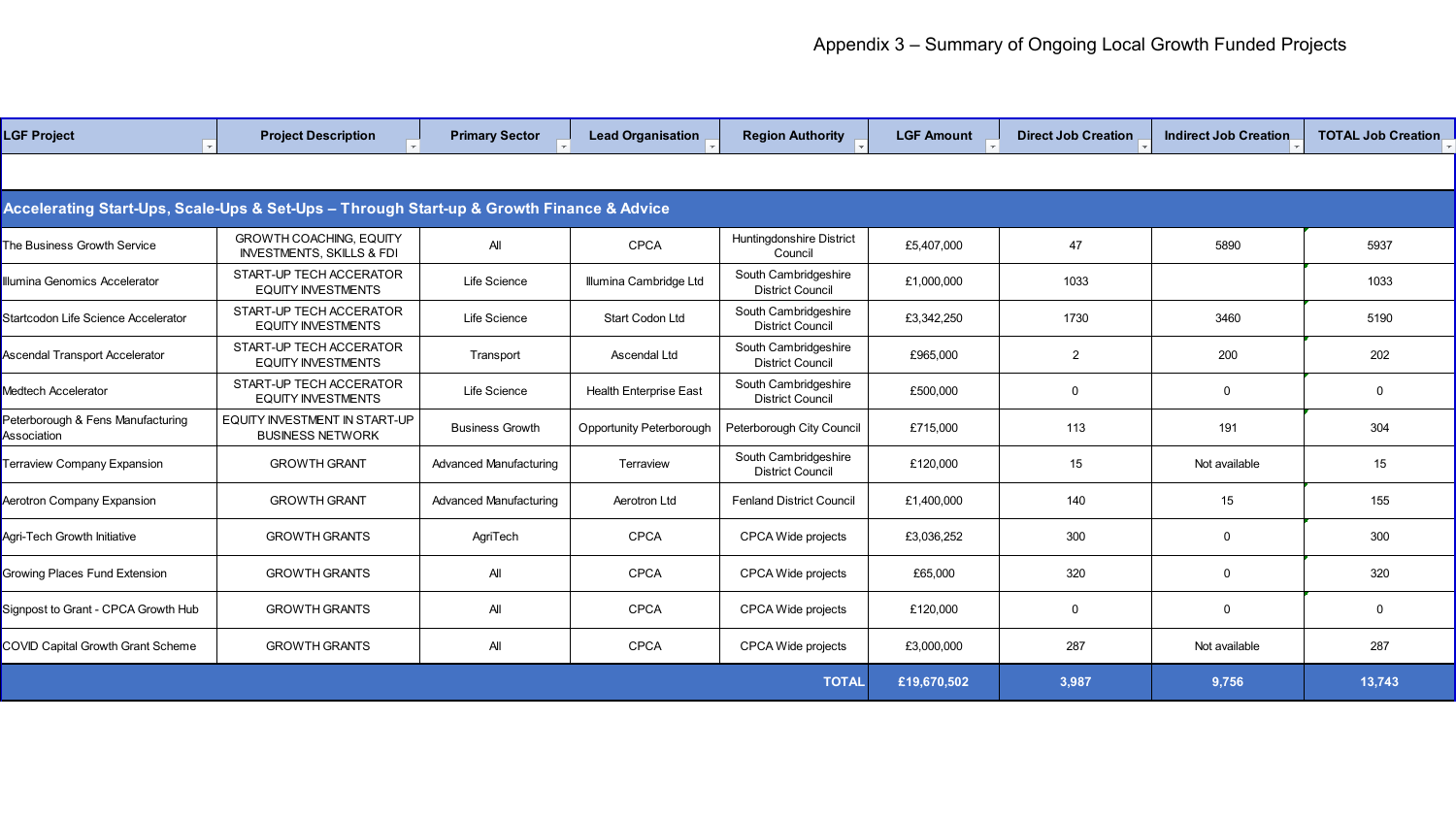| Accelerating Hi-Tech Jobs Growth - Through Innovation & Incubation Centres |                                         |                                         |                                                          |                                 |             |                |             |       |
|----------------------------------------------------------------------------|-----------------------------------------|-----------------------------------------|----------------------------------------------------------|---------------------------------|-------------|----------------|-------------|-------|
| Hauxton House Incubation Centre                                            | <b>INCUBATOR</b>                        | Life Science                            | o2h Ltd                                                  | South Cambs District            | £438,000    | 192            | 138         | 330   |
| South Fenland Enterprise Park                                              | <b>INCUBATOR</b>                        | <b>Business Growth</b>                  | <b>Fenland District Council</b>                          | <b>Fenland District</b>         | £997,032    | 30             | 46          | 76    |
| Photocentric 3D Centre of Excellence                                       | <b>INNOVATION CENTRE</b>                | <b>Business Growth</b>                  | Photocentric Ltd                                         | Peterborough City               | £1,875,000  | 1078           | 106         | 1184  |
| Cambridge Biomedical Campus                                                | <b>INNOVATION CENTRE</b><br>& INCUBATOR | Life Science                            | <b>Cambridge University</b><br><b>Health Partnership</b> | Cambridge City                  | £3,000,000  | 880            | 2204        | 3084  |
| NIAB - AgriTech Start Up Incubator                                         | <b>INNOVATION CENTRE</b><br>& INCUBATOR | AgriTech                                | <b>NIAB</b>                                              | <b>Huntingdonshire District</b> | £2,484,000  | 990            | 805         | 1795  |
| NIAB - Agri-Gate Hasse Fen extension                                       | <b>INNOVATION CENTRE</b><br>& INCUBATOR | AgriTech                                | <b>NIAB</b>                                              | East Cambridge District         | £599,850    | 65             | 510         | 575   |
| <b>TWI Engineering Centre</b>                                              | <b>INNOVATION CENTRE</b>                | <b>Advanced Manufacturing</b>           | <b>TWI Ltd</b>                                           | South Cambs District            | £2,100,000  | 104            | $\mathbf 0$ | 104   |
| <b>Biomedical Innovation Centre</b>                                        | <b>INNOVATION CENTRE</b><br>& INCUBATOR | Life Science                            | <b>Cambridge University</b>                              | Cambridge City                  | £1,000,000  | 880            | 2204        | 3084  |
| Haverhill Epicentre - Jaynic                                               | <b>INCUBATOR</b>                        | Life Science                            | Jaynic Investment LLP                                    | <b>West Suffolk District</b>    | £2,600,000  | 300            | 1600        | 1900  |
| <b>TWI Ecosystem Innovation Centre</b>                                     | <b>INNOVATION CENTRE</b><br>& INCUBATOR | <b>Advanced Manufacturing</b>           | <b>TWI Ltd</b>                                           | South Cambs District            | £1,230,000  | $\overline{4}$ | 150         | 154   |
| West Cambs Innovation Park                                                 | <b>INCUBATOR</b>                        | Life Science                            | Uni of Cambridge                                         | Cambridge City                  | £3,000,000  | 380            | 150         | 530   |
| <b>TTP Life Sciences Incubator</b>                                         | <b>INCUBATOR</b>                        | Life Science                            | <b>TTP</b>                                               | South Cambs District            | £2,300,000  | 236            | 10          | 246   |
| University of Peterborough Phase 2                                         | <b>INNOVATION CENTRE</b><br>& INCUBATOR | <b>INNOVATION CENTRE</b><br>& INCUBATOR | Photocentric Ltd                                         | Peterborough City               | £14,600,000 | 871            | 1325        | 2196  |
| Aracaris Capital Living Cell Centre                                        | <b>INNOVATION CENTRE</b>                | Life Science                            | Aracaris Ltd                                             | South Cambs District            | £1,350,000  | 200            | $\mathbf 0$ | 200   |
|                                                                            |                                         |                                         |                                                          | <b>TOTAL</b>                    | £37,573,882 | 20757          | 17920       | 38677 |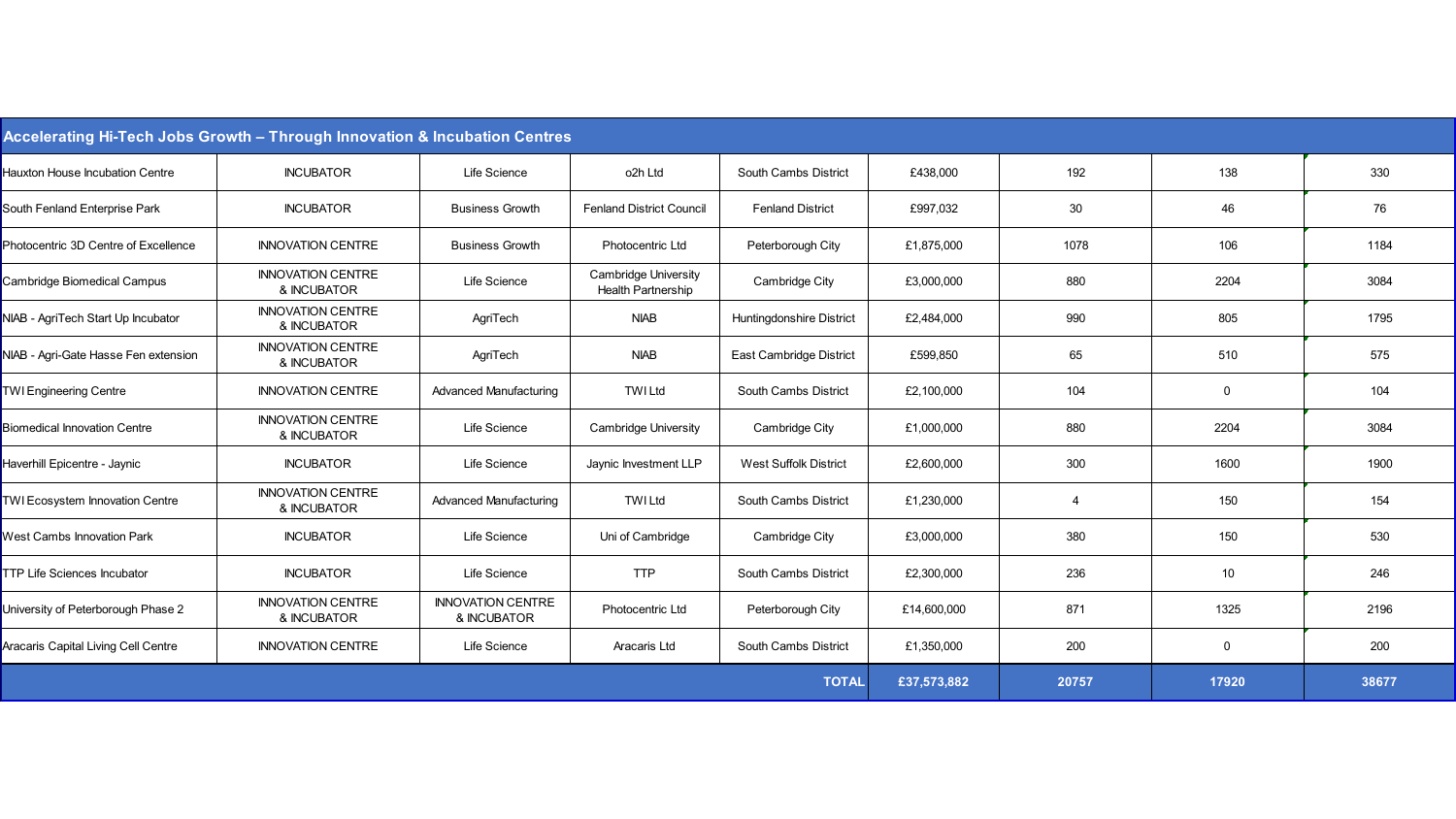| Accelerating Recovery in Construction - Through Transport Infrastructure Improvements |                         |                        |                              |                                 |             |      |               |      |  |
|---------------------------------------------------------------------------------------|-------------------------|------------------------|------------------------------|---------------------------------|-------------|------|---------------|------|--|
| <b>Whittlesey King's Dyke Crossing</b>                                                | <b>ROAD IMPROVEMENT</b> | Transport              |                              | Peterborough City Council       | £8,000,000  | 315  | $\mathbf 0$   | 315  |  |
| Bourges Boulevard Phase 1                                                             | <b>ROAD IMPROVEMENT</b> | Transport              | Peterborough City            | Peterborough City Council       | £2,100,000  | 240  | $\mathbf 0$   | 240  |  |
| Bourges Boulevard Phase 2                                                             | <b>ROAD IMPROVEMENT</b> | Transport              | Peterborough City            | Peterborough City Council       | £9,200,000  | 100  | $\mathbf 0$   | 100  |  |
| A47/A15 Junction 20                                                                   | ROAD IMPROVEMENT        | Transport              | Peterborough City            | Peterborough City Council       | £6,300,000  | 228  | $\mathbf 0$   | 228  |  |
| Wisbech Access Stategy                                                                | <b>ROAD IMPROVEMENT</b> | Transport              | <b>Cambridgeshire County</b> | <b>Fenland District Council</b> | £6,000,000  | 1600 | 0             | 1600 |  |
| Lancaster Way Phase 1 Loan                                                            | ROAD IMPROVEMENT        | <b>Business Growth</b> | Grovemere                    | East Cambridge District         | £1,000,000  |      | $\mathbf 0$   | 540  |  |
| Lancaster way Phase 2 Loan                                                            | ROAD IMPROVEMENT        | Transport              | Grovemere                    | East Cambridge District         | £3,680,000  | 540  | $\mathbf 0$   | 0    |  |
| Lancaster way Phase 2 Grant                                                           | <b>ROAD IMPROVEMENT</b> | Transport              | Grovemere                    | East Cambridge District         | £1,455,000  |      | Not available | 0    |  |
| Ely Southern Bypass                                                                   | <b>ROAD IMPROVEMENT</b> | Transport              | <b>Cambridgeshire County</b> | East Cambridge District         | £22,000,000 | 1950 | $\mathbf 0$   | 1950 |  |
| Manea & Whittlesea Stations                                                           | RAIL IMPROVEMENT        | Transport              | <b>Cambridgeshire County</b> | <b>Fenland District Council</b> | £395,000    | 0    | $\mathbf 0$   | 0    |  |
| <b>CAM Promotion Company</b>                                                          | <b>METRO SYSTEM</b>     | Transport              | <b>CPCA</b>                  | <b>CPCA</b>                     | £999,000    | 60   | 33            | 93   |  |
| Soham Station                                                                         | RAIL IMPROVEMENT        | Transport              | <b>Cambridgeshire County</b> | East Cambridge District         | £1,000,000  | 125  | <b>TBC</b>    | 125  |  |
|                                                                                       |                         |                        |                              | <b>TOTAL</b>                    | £62,129,000 | 5158 | 33            | 5191 |  |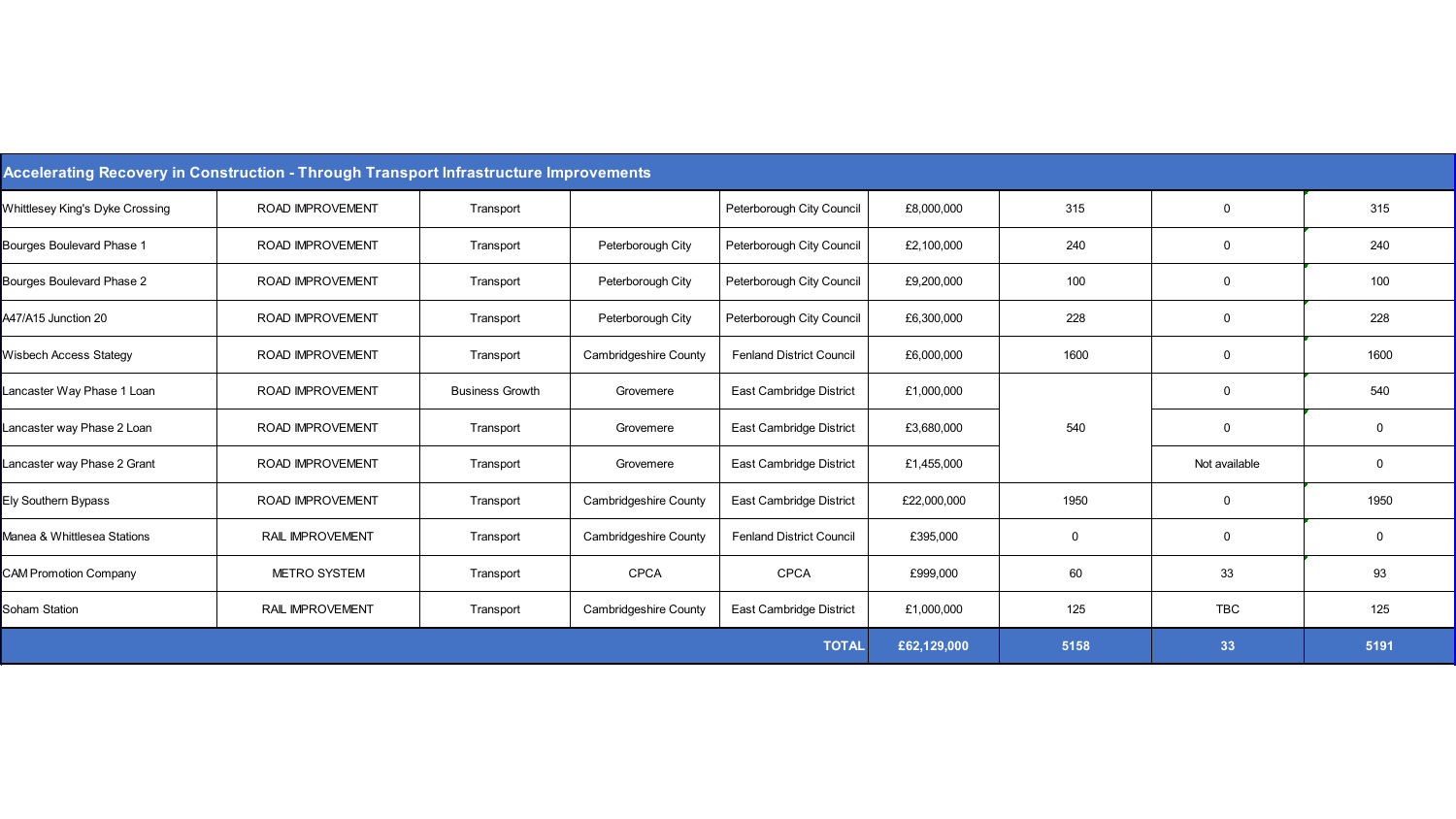| Accelerating Upskilling & Retraining – Through Improved Education Capacity & Provision |                                       |                               |                              |                            |             |      |                |       |  |
|----------------------------------------------------------------------------------------|---------------------------------------|-------------------------------|------------------------------|----------------------------|-------------|------|----------------|-------|--|
| Metalcraft Adv Man Centre                                                              | APPRENTICESHIP ACADEMY<br>& INCUBATOR | <b>Advanced Manufacturing</b> | Metalcraft                   | <b>Fenland District</b>    | £3,160,000  | 14   | 30             | 44    |  |
| University of Peterborough Phase 1                                                     | <b>UNIVERSITY</b>                     | Multi-Sector                  | <b>CPCA</b>                  | Peterborough City          | £12,500,000 | 2195 | 19000          | 21195 |  |
| March Adult Education Centre                                                           | <b>SKILLS TRAINING CENTRE</b>         | Multi-Sector                  | <b>Cambridgeshire Skills</b> | <b>Fenland District</b>    | £400,000    | 141  |                | 141   |  |
| <b>PRC Food Manufacturing Centre</b>                                                   | APPRENTICESHIP ACADEMY                | <b>Food Processing</b>        | Peterborough City Council    | Peterborough City          | £586,000    | 53   | $\Omega$       | 53    |  |
| <b>Endurance Skills Training Centre</b>                                                | APPRENTICESHIP ACADEMY                | Transport                     | <b>Endurance Estates Ltd</b> | Huntingdonshire District   | £2,400,000  | 94   | 575            | 669   |  |
| <b>IMET Skills Training Centre</b>                                                     | APPRENTICESHIP ACADEMY                | <b>Advanced Manufacturing</b> | Camb Regional College        | Huntingdonshire District I | £10,500,000 |      | $\overline{0}$ |       |  |
| <b>CITB Construction Academy</b>                                                       | APPRENTICESHIP ACADEMY                | Construction                  | CITB                         | Kings Lynn & West Norfolk  | £450,000    |      | $\mathbf 0$    |       |  |
| <b>CRC Construction Skills Hub</b>                                                     | APPRENTICESHIP ACADEMY                | Construction                  | Camb Regional College        | Huntingdonshire District   | £2,500,000  | 18   | 20             | 38    |  |
| <b>AEB Innovation Grant</b>                                                            | <b>SKILLS TRAINING GRANTS</b>         | Multi-Sector                  | CPCA                         | <b>CPCA Wide</b>           | £323,720    | 0    | $\mathbf 0$    | 0     |  |
|                                                                                        |                                       |                               |                              | <b>TOTAL</b>               | £32,819,720 | 2517 | 19625          | 22142 |  |

| 56534 | <b>GRAND TOTAL £152,193,104</b><br>17872<br> 38662 |
|-------|----------------------------------------------------|
|-------|----------------------------------------------------|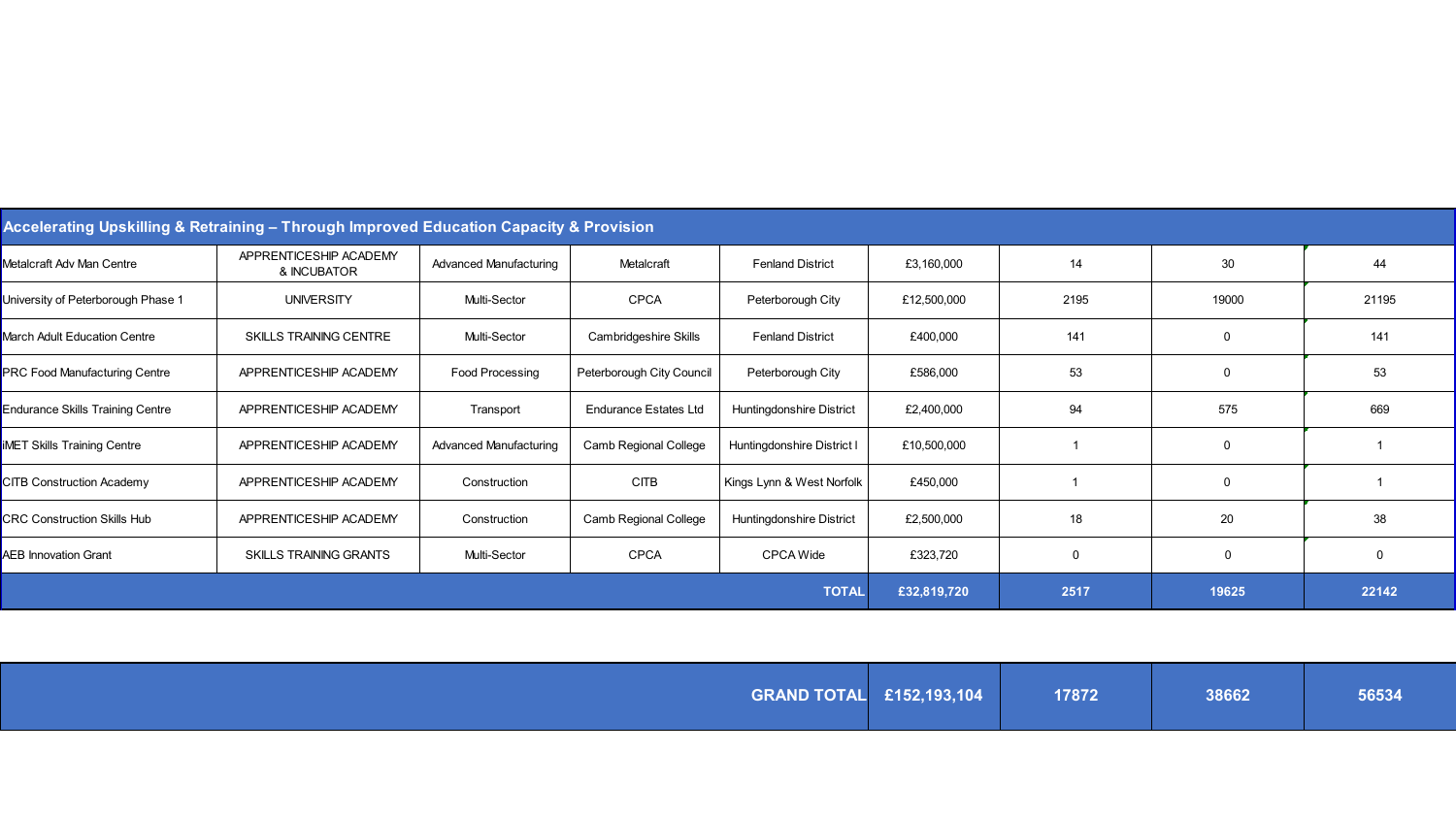# Appendix 4 – Summary of Consultation Feedback and Reponses

The Combined Authority received 9 responses to the consultation from both public sector entities and private individuals by the deadline date. These and the draft responses provided by Combined Authority officers are summarised below:

| <b>Consultation Response</b>                                                                                                                                                                                                                                   | <b>Combined Authority Officer Response</b>                                                                                                                                                                                                                                                                                                                                                                                                                                  |
|----------------------------------------------------------------------------------------------------------------------------------------------------------------------------------------------------------------------------------------------------------------|-----------------------------------------------------------------------------------------------------------------------------------------------------------------------------------------------------------------------------------------------------------------------------------------------------------------------------------------------------------------------------------------------------------------------------------------------------------------------------|
| Request for confirmation that the Combined<br>Authority will not be issuing a Council Tax<br>precept in 2021-22.                                                                                                                                               | As set out in the budget papers the<br>Combined Authority will not be issuing a<br>Council Tax precept in 2021-22 and no<br>precept is included in later years.                                                                                                                                                                                                                                                                                                             |
| Requested confirmation and assurance that<br>subsidised bus services will continue once<br>the Combined Authority takes on direct<br>delivery of services from April 2021.                                                                                     | From 1 <sup>st</sup> April 2021 the Combined Authority<br>will take direct responsibility for the delivery<br>of bus passenger transport, including all the<br>existing subsidised contracts in force at that<br>point.                                                                                                                                                                                                                                                     |
| Expressing disappointment at the lack of<br>financial support for the A47 improvements.                                                                                                                                                                        | As was set out in the paper to the Transport<br>and Infrastructure Committee on the 4th<br>November, the Combined Authority, and the<br>Mayor, are committed to seeing the A47<br>dualled between Peterborough and Walton<br>Highway and this is reflected by its inclusion<br>in the 2021-22 Business Plan.<br>We currently expect that next stage of work<br>to be funded by Highways England and thus<br>no provision is required from the Combined<br>Authority budget. |
| Commented that the Mayor's budget is high,<br>and questioned whether the budget for the<br>Mayor's expenses, including attendance at<br>conferences, could be reduced due to<br>COVID.                                                                         | Noted the response, although the Mayor's<br>budget is not a formal part of the Combined<br>Authority's budget consultation and was<br>included only for completeness.                                                                                                                                                                                                                                                                                                       |
| Expressing support for dualling the A10<br>between Cambridge and Ely as well as<br>affordable housing and highlighted local<br>issues in improving walking and cycling<br>options due to narrow adopted highways<br>and whether funding is available for this. | Noted the feedback.                                                                                                                                                                                                                                                                                                                                                                                                                                                         |
| Expressed general appreciation and support<br>for the Combined Authority's work and<br>particularly for improvements to the A141.                                                                                                                              | Noted the feedback.                                                                                                                                                                                                                                                                                                                                                                                                                                                         |
| Objection to the length of the consultation<br>documentation.                                                                                                                                                                                                  | Noted the feedback                                                                                                                                                                                                                                                                                                                                                                                                                                                          |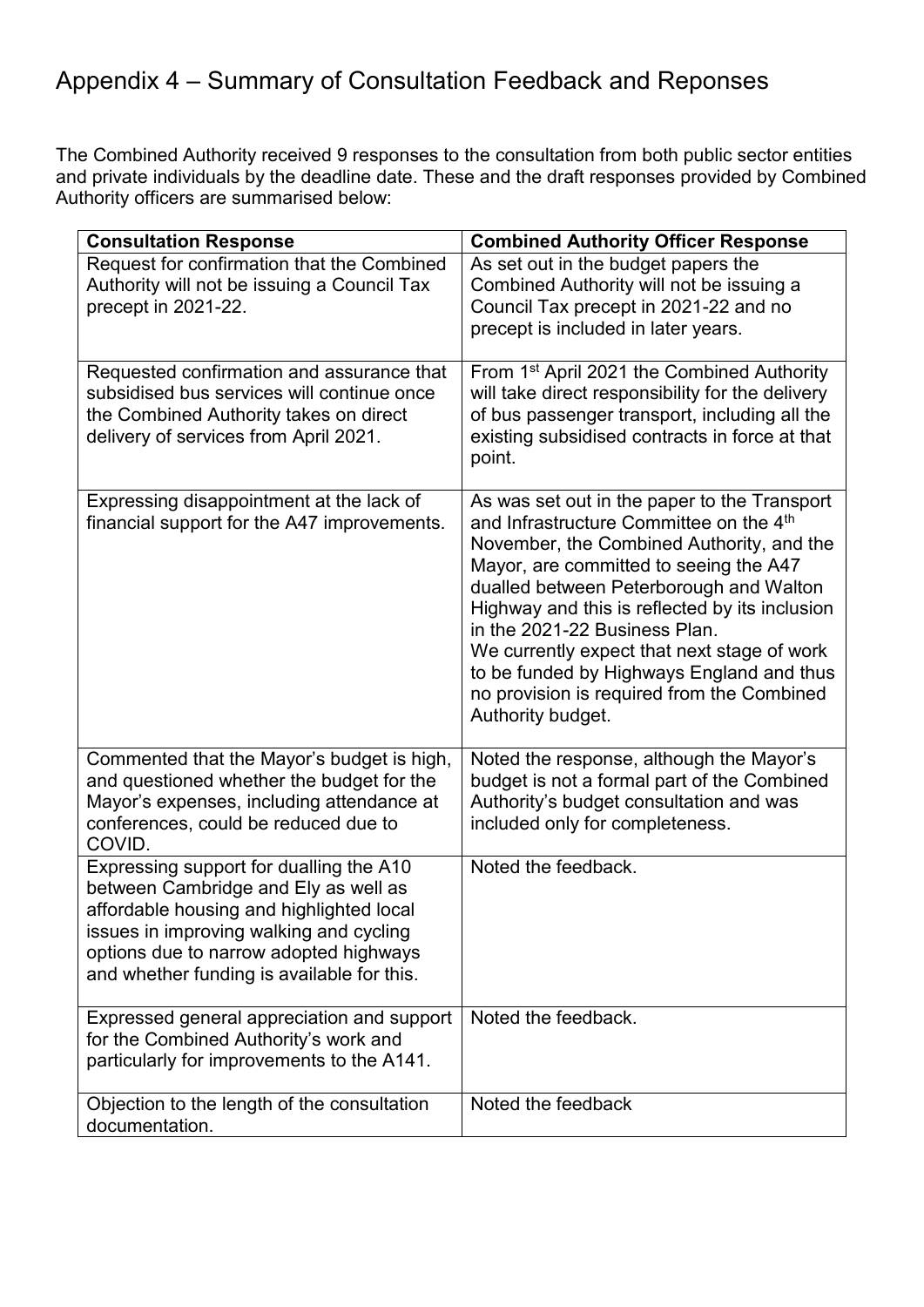Two further responses were received within the consultation period, one offering an individual's services and the other asking several detailed queries not directly related to the budget consultation. The details of the former have been passed to the relevant directorate, and the latter was passed to the Legal and Governance team who have been in contact with the respondent and they are submitting an FOI outside of the consultation process.

A further response from a senior officer of one of the constituent councils was received on 11<sup>th</sup> January 2021. A summary of the consultation comments received and the proposed CPCA response to the points made is shown in the table below:

| Reference       | <b>Summary of consultation comment</b>                                 | <b>Proposed CPCA response</b>                                                         |
|-----------------|------------------------------------------------------------------------|---------------------------------------------------------------------------------------|
| $2.6$ and $6.4$ | What are your base assumptions                                         | The majority of staffing costs are funded                                             |
| Overheads       | here? There are £5.4m of total                                         | from revenue gainshare. Only some are                                                 |
| And revenue     | revenue staffing costs but only £2m                                    | charged directly to other dedicated                                                   |
| costs in        | is recharged to either projects or                                     | funding streams e.g. to the Local Growth                                              |
| Appendix 3      | externally - what are the other costs                                  | Fund top slice, to the Adult Education                                                |
|                 | for?                                                                   | Budget, the Housing Fund, the Growth                                                  |
|                 |                                                                        | Service, or recharged to subsidiaries.                                                |
| 6.1             | I assume staffing costs will go up                                     | The majority of our Constituent Councils                                              |
|                 | from 2.0% to 2.75%                                                     | are proposing cost of living inflation of                                             |
|                 |                                                                        | between 2% and 2.5% in their own                                                      |
|                 |                                                                        | budgets. Police and Fire will be affected by                                          |
|                 |                                                                        | the pay freeze so are expecting to budget                                             |
|                 |                                                                        | for zero %. Whilst there may be pressure                                              |
|                 |                                                                        | to budget at 0%, we believe 2% to be                                                  |
| 6.10            |                                                                        | prudent.                                                                              |
|                 | Are the Alconbury Weald receipts<br>forecast deliverable - as they are | There is an agreement for 30% of the LEP<br>(Business Board)'s share of Enterprise    |
|                 | required to support other projects?                                    | Zone receipts from Alconbury Weald to                                                 |
|                 |                                                                        | contribute to A14 upgrade works (DfT).                                                |
|                 |                                                                        | We are currently expecting to generate                                                |
|                 |                                                                        | the forecast income, but CPCA only pay                                                |
|                 |                                                                        | 30% of what we actually get in so there is                                            |
|                 |                                                                        | no exposure if the funds do not                                                       |
|                 |                                                                        | materialise.                                                                          |
| 8.3             | Climate change will be a big issue. I                                  | The terms of reference of the Commission                                              |
|                 | assume part of the climate change                                      | require it to consider both risks and                                                 |
|                 | commission's function is also to                                       | opportunities, including opportunities for                                            |
|                 | generate additional funding to help                                    | economic sectors with a strength in the                                               |
|                 | support these additional                                               | Cambridgeshire and Peterborough area. It                                              |
|                 | requirements?                                                          | is also examining how existing inequalities                                           |
|                 |                                                                        | can be reduced, and assessing whether its                                             |
|                 |                                                                        | recommendations would have differential                                               |
|                 |                                                                        | impacts. Its work is likely therefore to                                              |
|                 |                                                                        | inform future decisions on spending for a                                             |
|                 |                                                                        | wide range of public and private                                                      |
|                 |                                                                        | organisations, including the Combined                                                 |
|                 |                                                                        | Authority. Having an authoritative                                                    |
|                 |                                                                        | evidence base will also assist in making the<br>case for additional investment in the |
|                 |                                                                        |                                                                                       |
|                 |                                                                        | Cambridgeshire and Peterborough area to<br>mitigate and adapt to climate change       |
|                 |                                                                        | impacts                                                                               |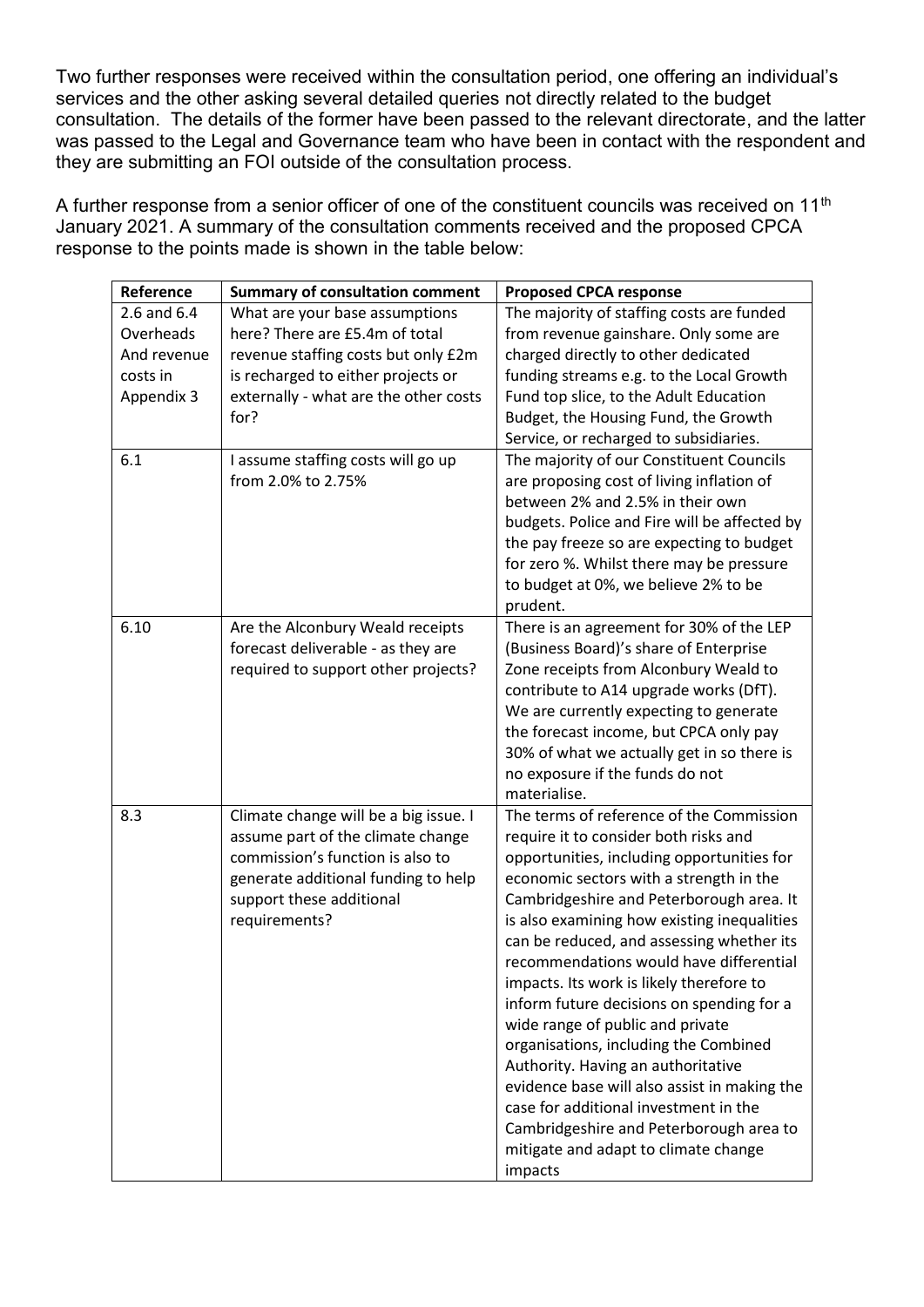| Reference                                                | <b>Summary of consultation comment</b>                                                                                                                                                                                                                                                                                                                                                                                                                                        | <b>Proposed CPCA response</b>                                                                                                                                                                                                                                                              |
|----------------------------------------------------------|-------------------------------------------------------------------------------------------------------------------------------------------------------------------------------------------------------------------------------------------------------------------------------------------------------------------------------------------------------------------------------------------------------------------------------------------------------------------------------|--------------------------------------------------------------------------------------------------------------------------------------------------------------------------------------------------------------------------------------------------------------------------------------------|
| $9.1/9.2$ and<br>Table 4                                 | How is the recycling of Housing<br>Grant working (or is remit outside<br>the 4 years shown in the tables?)                                                                                                                                                                                                                                                                                                                                                                    | The revolving fund is expected to continue<br>beyond the lifetime of the MTFP. The<br>MTFP shows the latest expected<br>cashflows, then for the fund to keep<br>revolving.                                                                                                                 |
| Section 12                                               | Corporate Services - are there any<br>TUPE implications of starting up<br>these new systems (From PCC/CCC)?                                                                                                                                                                                                                                                                                                                                                                   | Yes - the process of delivering Transport<br>functions in-house will include the TUPE of<br>staff from CCC and PCC.                                                                                                                                                                        |
| Section 14                                               | Is it possible to increase detail on<br>what these schemes are and mean<br>(there is more detail for example in<br>Section 13)                                                                                                                                                                                                                                                                                                                                                | Greater detail on these projects will be<br>included within the Business Plan, which is<br>due to go to the Board for review in<br>January.                                                                                                                                                |
| General<br>Revenue                                       | Given issues with revenue budgets in<br>the past couple of years, is there<br>enough funding for delivery of the<br>revenue portion of your activities (in<br>10.1 you are left with £3m at the end<br>of the time-period)?                                                                                                                                                                                                                                                   | Revenue balances are increasing over the<br>lifetime of the MTFP. In addition, we are<br>expecting £1m of mayoral capacity fund<br>for 21/22, which has been recently<br>announced. All budgets, revenue and<br>capital will be monitored closely, to ensure<br>expenditure is controlled. |
| Appendix 3-<br>Debt charges                              | You have £750k of ongoing debt<br>charges - does this take account of<br>lower borrowing costs and also<br>slippage and cost overruns?                                                                                                                                                                                                                                                                                                                                        | Yes, the borrowing provision has been<br>updated to reflect changes in PWLB rates.<br>This is still a 'provision' as there is no<br>current borrowing requirement.                                                                                                                         |
| General                                                  | What are your COVID implications<br>(will there be additional<br>slippage/costs)?                                                                                                                                                                                                                                                                                                                                                                                             | Potentially some minor slippage on LGF<br>projects anticipated.<br>Capital budgets will be looked at on a 'case<br>by case basis' and monitored closely.                                                                                                                                   |
| Schemes and<br>Studies - not<br>currently in<br>the MTFP | £100k p.a. has been requested from<br>2021/22 until 2024/25. The funding<br>would be used to undertake a<br>number of studies to identify future<br>schemes for delivery that would<br>benefit all road users. The funding<br>will also ensure that there is a future<br>pipeline of schemes to support<br>Peterborough's growth agenda and<br>thus ensures both the Council and<br>the CPCA are able to successfully<br>secure future additional funding i.e.<br>DfT grants. | Noted. Proposals have been received for<br>consideration and further discussion.                                                                                                                                                                                                           |
| Sustainable<br>travel - not<br>currently in<br>the MTFP  | £150k p.a has been requested from<br>2021/22 until 2024/25. Funding will<br>be used to target interventions in<br>schools, businesses and<br>neighbourhoods as well as to<br>develop our Local Cycling and<br>Walking Infrastructure Plan, ensuring                                                                                                                                                                                                                           | Proposals have been received for<br>consideration and further discussion. The<br>transport team have since requested a<br>framework for evaluating the overall<br>effectiveness of the sustainable transport<br>interventions.                                                             |